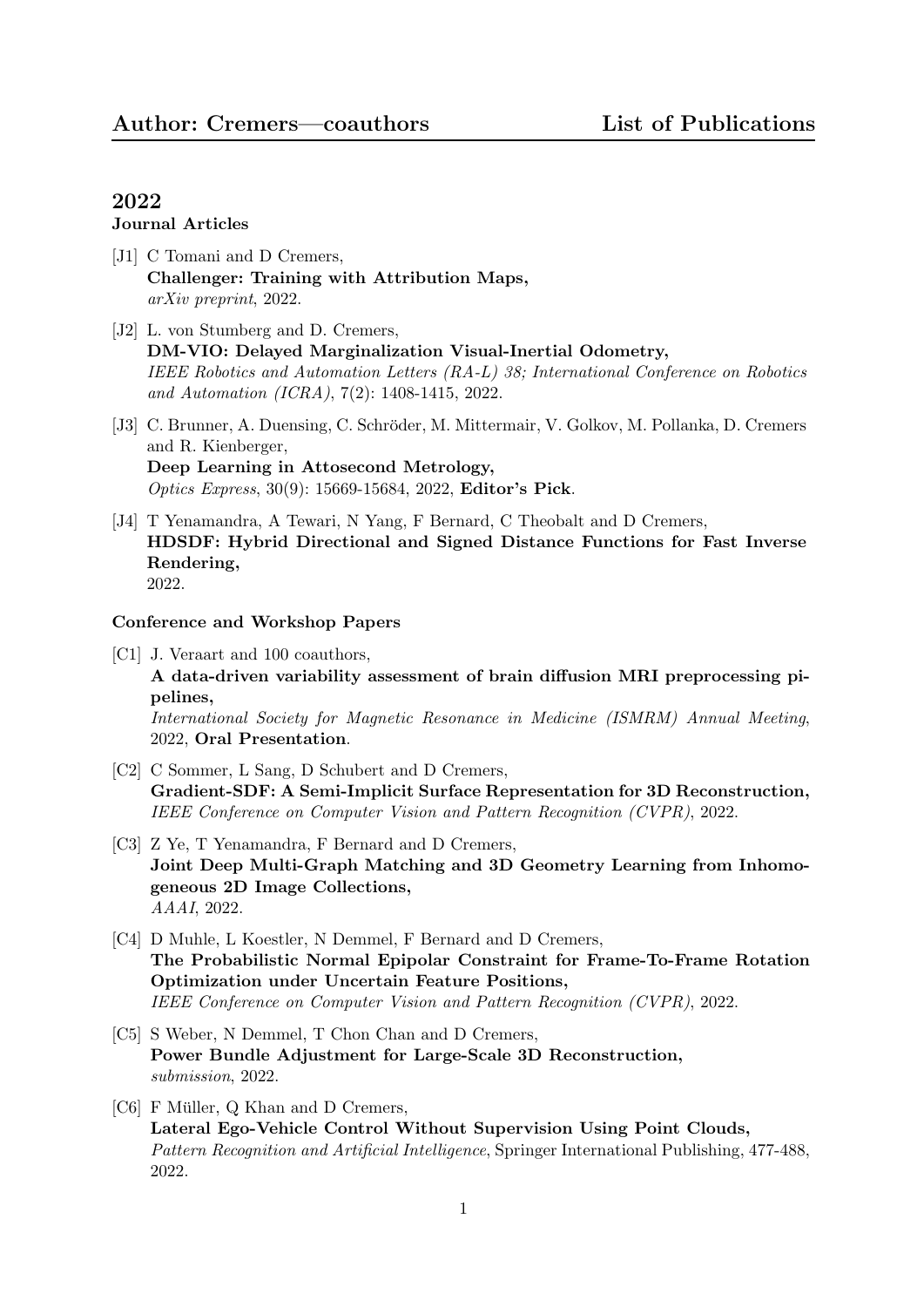- [C7] L Hang, Q Khan, V Tresp and D Cremers, Biologically Inspired Neural Path Finding, Brain Informatics (Accepted), Springer, 2022.
- [C8] D Das, Q Khan and D Cremers, Ventriloquist-Net: Leveraging Speech Cues for Emotive Talking Head Generation, IEEE International Conference on Image Processing (Accepted), 2022.

#### Journal Articles

- [J1] H. Bauermeister, E. Laude, T. Moellenhoff, M. Moeller and D. Cremers, Lifting the convex conjugate in Lagrangian relaxations: A Tractable Approach for Continuous Markov Random Fields, arXiv preprint, 2021.
- [J2] P. Müller, V. Golkov, V. Tomassini and D. Cremers, Rotation-Equivariant Deep Learning for Diffusion MRI, arXiv preprint, 2021.
- [J3] C Tomani, D Cremers and F Buettner, Parameterized Temperature Scaling for Boosting the Expressive Power in Post-Hoc Uncertainty Calibration, arXiv preprint, 2021.
- [J4] J. Chui, S. Klenk and D. Cremers, Event-Based Feature Tracking in Continuous Time with Sliding Window Optimization, arXiv preprint, 2021.
- [J5] M. Mozes, M. Schmitt, V. Golkov, H. Schütze and D. Cremers, Scene Graph Generation for Better Image Captioning?, arXiv preprint, 2021.

#### Conference and Workshop Papers

- [C1] B. Haefner, S. Green, A. Oursland, D. Andersen, M. Goesele, D. Cremers, R. Newcombe and T. Whelan, Recovering Real-world Reflectance Properties and Shading from HDR Imagery, International Conference on 3D Vision (3DV), 2021.
- [C2] T Frerix, D Kochkov, J Smith, D Cremers, M Brenner and S Hoyer, Variational Data Assimilation with a Learned Inverse Observation Operator, Proceedings of the 38th International Conference on Machine Learning (ICML), 2021.
- [C3] M. Eisenberger, D. Novotny, G. Kerchenbaum, P. Labatut, N. Neverova, D. Cremers and A. Vedaldi, NeuroMorph: Unsupervised Shape Interpolation and Correspondence in One Go,

IEEE International Conference on Computer Vision and Pattern Recognition (CVPR), 2021.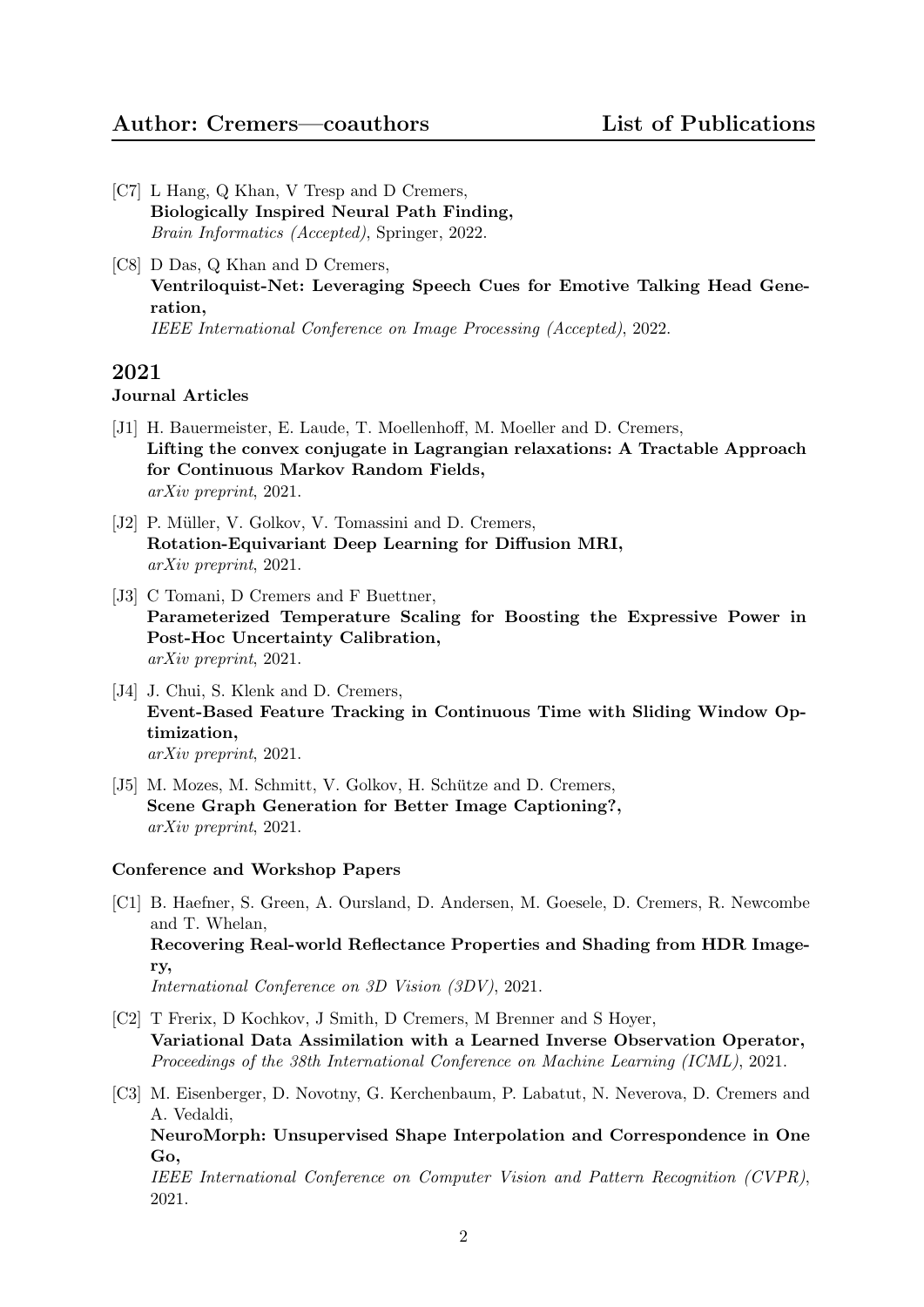- [C4] M. C. Mukkamala, F. Westerkamp, E. Laude, D. Cremers and P. Ochs, Bregman Proximal Gradient Algorithms for Deep Matrix Factorization, Elmoataz, Abderrahim, Fadili, Jalal, Quéau, Yvain, Rabin, Julien, Simon and Loïc(Eds.), Scale Space and Variational Methods in Computer Vision, Cham, Springer International Publishing, 204-215, 2021.
- [C5] Z. Ye, B. Haefner, Y. Queau, T. Möllenhoff and D. Cremers, Sublabel-Accurate Multilabeling Meets Product Label Spaces, German Conference on Pattern Recognition (GCPR), 2021.
- [C6] F. Wimbauer, N. Yang, L. von Stumberg, N. Zeller and D Cremers, MonoRec: Semi-Supervised Dense Reconstruction in Dynamic Environments from a Single Moving Camera, IEEE Conference on Computer Vision and Pattern Recognition (CVPR), 2021.
- [C7] T Yenamandra, A Tewari, F Bernard, HP Seidel, M Elgharib, D Cremers and C Theobalt, i3DMM: Deep Implicit 3D Morphable Model of Human Heads, Proceedings of the IEEE/CVF Conference on Computer Vision and Pattern Recognition (CVPR), June 2021, Oral Presentation.
- [C8] M Gao, Z Lähner, J Thunberg, D Cremers and F Bernard, Isometric Multi-Shape Matching, IEEE Conference on Computer Vision and Pattern Recognition (CVPR), 2021, Oral Presentation.
- [C9] M Naeyaert, V Golkov, D Cremers, J Sijbers and M Verhoye, Faster and better HARDI using FSE and holistic reconstruction, International Society for Magnetic Resonance in Medicine (ISMRM) Annual Meeting, 2021.
- [C10] P. Müller, V. Golkov, V. Tomassini and D. Cremers, Rotation-Equivariant Deep Learning for Diffusion MRI (short version), International Society for Magnetic Resonance in Medicine (ISMRM) Annual Meeting, 2021.
- [C11] Q. Khan, P. Wenzel and D. Cremers, Self-Supervised Steering Angle Prediction for Vehicle Control Using Visual Odometry, International Conference on Artificial Intelligence and Statistics (AISTATS), 2021.
- [C12] M. Gladkova, R. Wang, N. Zeller and D. Cremers, Tight Integration of Feature-based Relocalization in Monocular Direct Visual Odometry, Proc. of the IEEE International Conference on Robotics and Automation (ICRA), 2021.
- [C13] Y. Xia, Y. Xu, S. Li, R. Wang, J. Du, D. Cremers and U. Stilla, SOE-Net: A Self-Attention and Orientation Encoding Network for Point Cloud based Place Recognition, IEEE Conference on Computer Vision and Pattern Recognition (CVPR), 2021, Oral Presentation.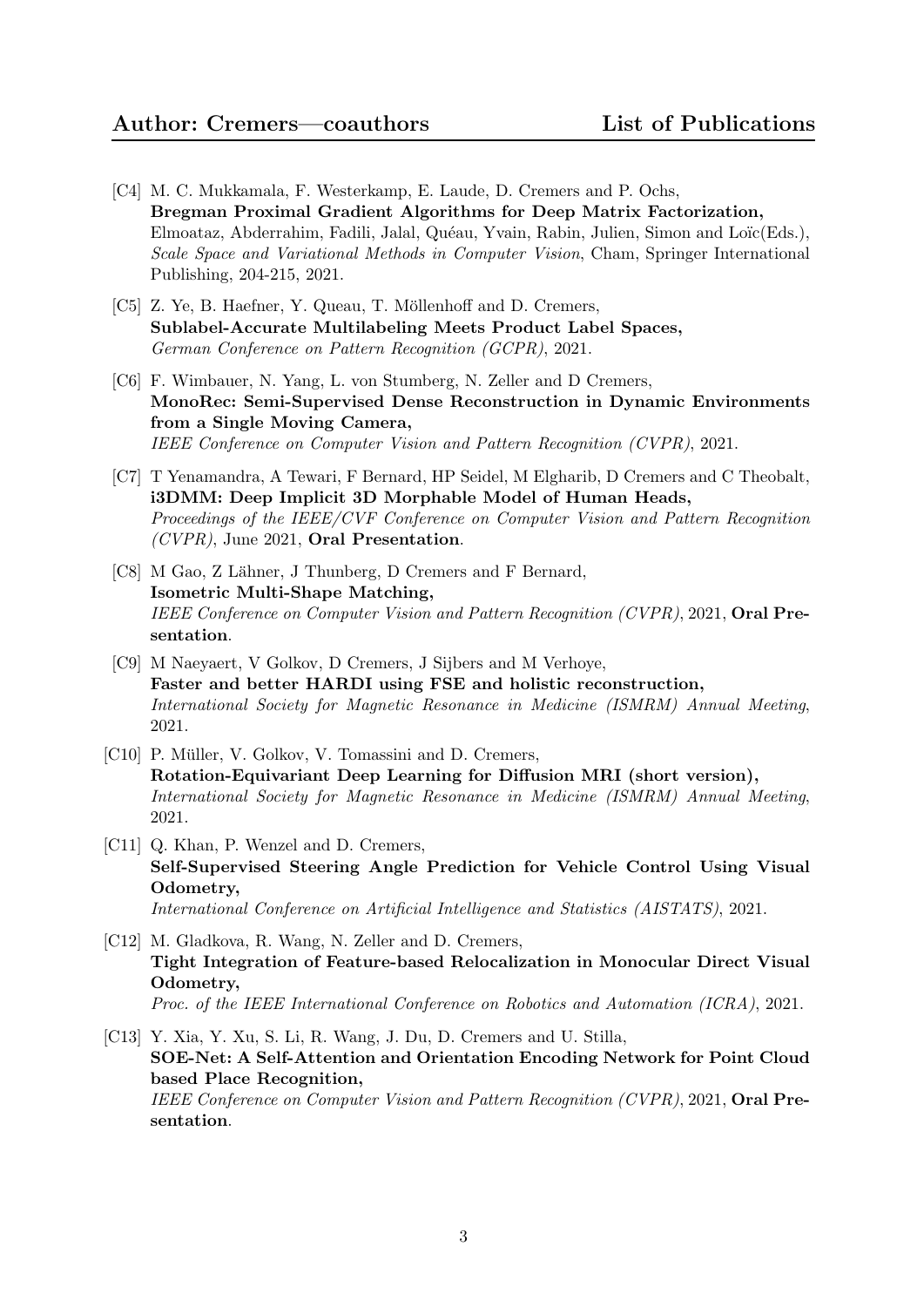- [C14] P. Wenzel, T. Schön, L. Leal-Taixe and D. Cremers, Vision-Based Mobile Robotics Obstacle Avoidance With Deep Reinforcement Learning, Proceedings of the IEEE International Conference on Robotics and Automation (ICRA), 2021.
- [C15] N Demmel, C Sommer, D Cremers and V Usenko, Square Root Bundle Adjustment for Large-Scale Reconstruction, IEEE Conference on Computer Vision and Pattern Recognition (CVPR), 2021.
- [C16] C Tomani, S Gruber, ME Erdem, D Cremers and F Buettner, Post-hoc Uncertainty Calibration for Domain Drift Scenarios, IEEE Conference on Computer Vision and Pattern Recognition (CVPR), 2021, Oral Presentation.
- [C17] N Demmel, D Schubert, C Sommer, D Cremers and V Usenko, Square Root Marginalization for Sliding-Window Bundle Adjustment, IEEE International Conference on Computer Vision (ICCV), 2021.
- [C18] MW Wudenka, MG Müller, N Demmel, A Wedler, R Triebel, D Cremers and W Stuerzl, Towards Robust Monocular Visual Odometry for Flying Robots on Planetary Missions,

International Conference on Intelligent Robots and Systems (IROS), 2021.

- [C19] S Klenk, J Chui, N Demmel and D Cremers, TUM-VIE: The TUM Stereo Visual-Inertial Event Dataset, International Conference on Intelligent Robots and Systems (IROS), 2021.
- [C20] L Koestler, N Yang, N Zeller and D Cremers, TANDEM: Tracking and Dense Mapping in Real-time using Deep Multi-view Stereo, Conference on Robot Learning (CoRL), 2021, 3DV'21 Best Demo Award.
- [C21] S Weber, N Demmel and D Cremers, Multidirectional Conjugate Gradients for Scalable Bundle Adjustment, German Conference on Pattern Recognition (GCPR), 2021, Oral Presentation.

# 2020

# Journal Articles

- [J1] E. Laude, P. Ochs and D. Cremers, Bregman Proximal Mappings and Bregman-Moreau Envelopes under Relative Prox-Regularity, Journal of Optimization Theory and Applications, 184(3): 724-761, 2020.
- [J2] B. Haefner, S. Peng, A. Verma, Y. Queau and D. Cremers, Photometric Depth Super-Resolution, IEEE Transactions on Pattern Analysis and Machine Intelligence, 42(10): 2453-2464, 2020.
- [J3] V. Golkov, A. Becker, D. T. Plop, D. 38;268uturilo, N. Davoudi, J. Mendenhall, R. Moretti, J. Meiler and D. Cremers, Deep Learning for Virtual Screening: Five Reasons to Use ROC Cost Functions,

arXiv preprint arXiv:2007.07029, 2020.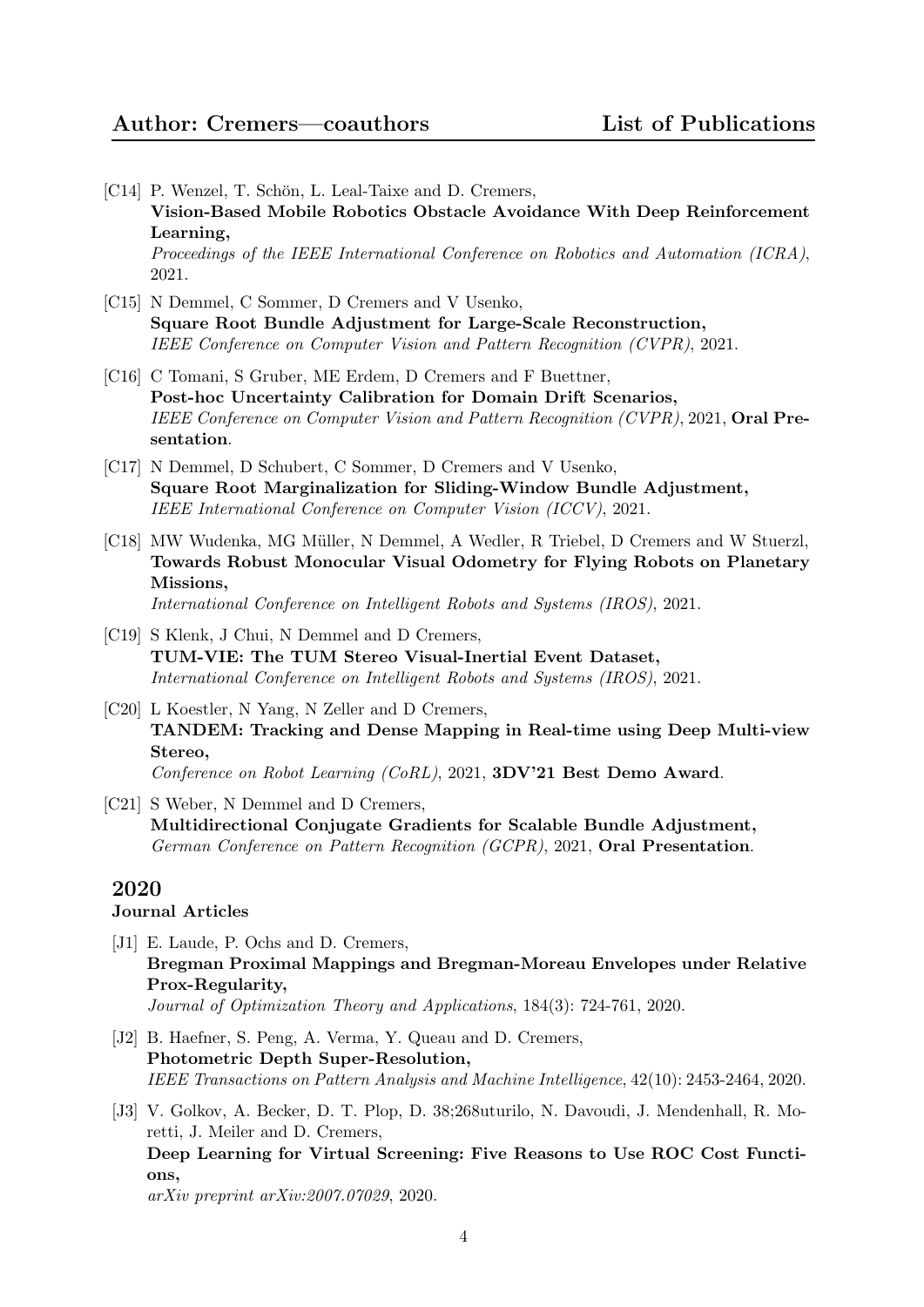- [J4] V. Usenko, N. Demmel, D. Schubert, J. Stueckler and D. Cremers, Visual-Inertial Mapping with Non-Linear Factor Recovery, IEEE Robotics and Automation Letters (RA-L) 38; Int. Conference on Intelligent Robotics and Automation (ICRA), 5(2): 422-429, 2020.
- [J5] L. von Stumberg, P. Wenzel, Q. Khan and D. Cremers, GN-Net: The Gauss-Newton Loss for Multi-Weather Relocalization, IEEE Robotics and Automation Letters (RA-L), 5(2): 890-897, 2020.
- [J6] C. Sommer, Y. Sun, L. J. Guibas, D. Cremers and T. Birdal, From Planes to Corners: Multi-Purpose Primitive Detection in Unorganized 3D Point Clouds, IEEE Robotics and Automation Letters (RA-L) 38; International Conference on Robotics and Automation (ICRA), 5(2): 1764-1771, 2020.
- [J7] M. Naeyaert, J. Aelterman, J. Van Audekerke, V. Golkov, D. Cremers, A. Pizurica, J. Sijbers and M. Verhoye, Accelerating in vivo fast spin echo high angular resolution diffusion imaging with an isotropic resolution in mice through compressed sensing, Magnetic Resonance in Medicine, 85(3): 1397-1413, 2020.
- [J8] G Fabbro, V Golkov, T Kemp and D Cremers, Speech Synthesis and Control Using Differentiable DSP, arXiv preprint arXiv:2010.15084, 2020.
- [J9] I Chiotellis and D Cremers, Neural Online Graph Exploration, arXiv preprint arXiv:2012.03345, 2020.

- [C1] V. Golkov, M. J. Skwark, A. Mirchev, G. Dikov, A. R. Geanes, J. Mendenhall, J. Meiler and D. Cremers, 3D Deep Learning for Biological Function Prediction from Physical Fields, International Conference on 3D Vision (3DV), 2020.
- [C2] L. Sang, B. Haefner and D. Cremers, Inferring Super-Resolution Depth from a Moving Light-Source Enhanced RGB-D Sensor: A Variational Approach, IEEE Winter Conference on Applications of Computer Vision (WACV), Colorado, USA, March 2020, Spotlight Presentation.
- [C3] T Frerix, M Niesner and D Cremers, Homogeneous Linear Inequality Constraints for Neural Network Activations, Proceedings of the IEEE/CVF Conference on Computer Vision and Pattern Recognition (CVPR) Workshops, 2020.
- [C4] R. Wang, N. Yang, J. Stueckler and D. Cremers, DirectShape: Photometric Alignment of Shape Priors for Visual Vehicle Pose and Shape Estimation, Proc. of the IEEE International Conference on Robotics and Automation (ICRA), 2020.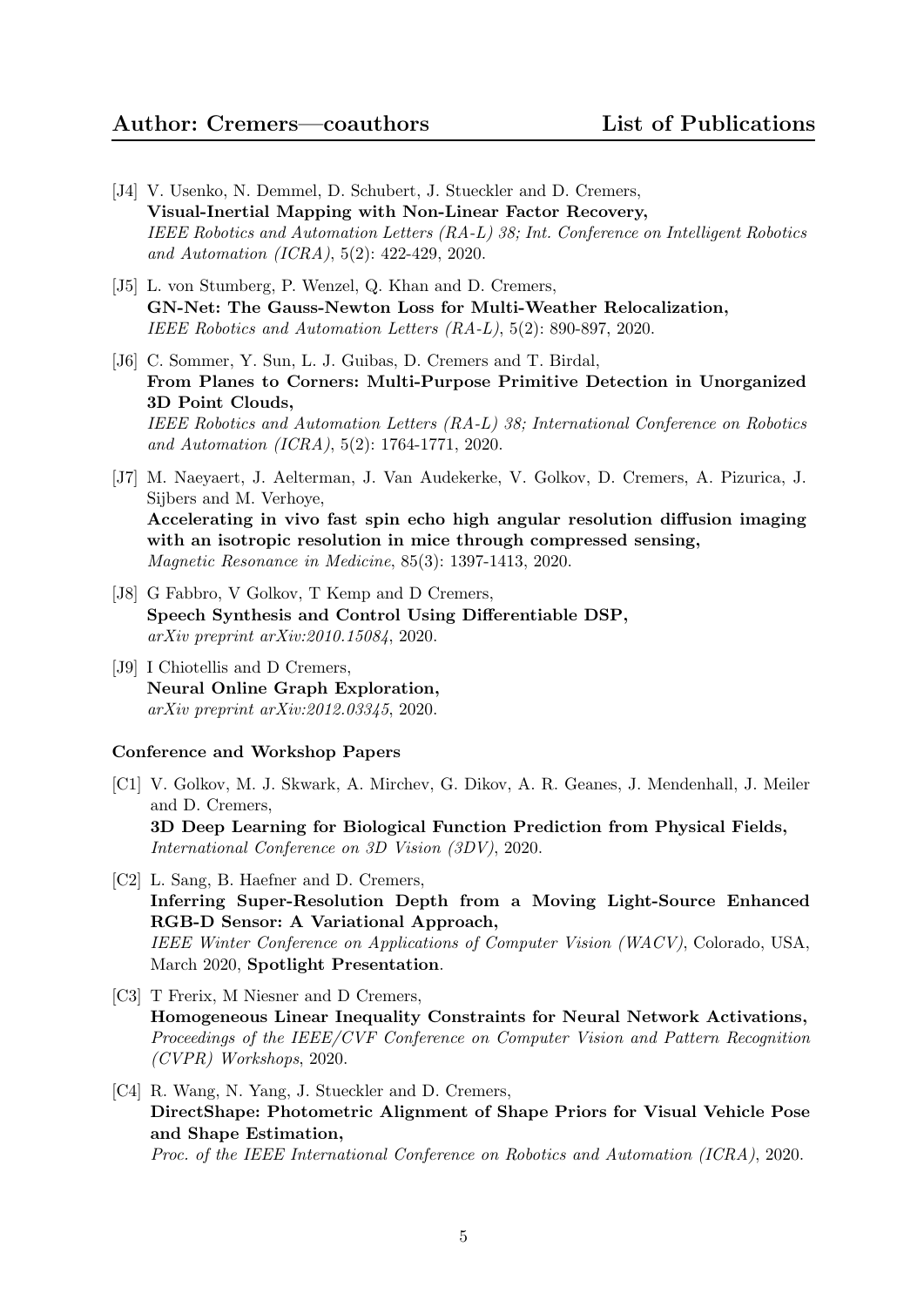- [C5] M. Eisenberger, Z. Lähner and D. Cremers, Smooth Shells: Multi-Scale Shape Registration with Functional Maps, IEEE International Conference on Computer Vision and Pattern Recognition (CVPR), 2020, Oral Presentation.
- [C6] M. Eisenberger and D. Cremers, Hamiltonian Dynamics for Real-World Shape Interpolation, European Conference on Computer Vision (ECCV), 2020, Spotlight Presentation.
- [C7] M. Eisenberger, A. Toker, L. Leal-Taixe and D. Cremers, Deep Shells: Unsupervised Shape Correspondence with Optimal Transport, 34th Conference on Neural Information Processing Systems (NeurIPS), 2020.
- [C8] S. Weiss, R. Maier, D. Cremers, R. Westermann and N. Thuerey, Correspondence-Free Material Reconstruction using Sparse Surface Constraints, IEEE International Conference on Computer Vision and Pattern Recognition (CVPR), 2020.
- [C9] C. Sommer, V. Usenko, D. Schubert, N. Demmel and D. Cremers, Efficient Derivative Computation for Cumulative B-Splines on Lie Groups, IEEE Conference on Computer Vision and Pattern Recognition (CVPR), 2020, Oral Presentation.
- [C10] N. Yang, L. von Stumberg, R. Wang and D. Cremers, D3VO: Deep Depth, Deep Pose and Deep Uncertainty for Monocular Visual Odometry, IEEE Conference on Computer Vision and Pattern Recognition (CVPR), 2020, Oral Presentation.
- [C11] Z. Ye, T. Möllenhoff, T. Wu and D. Cremers, Optimization of Graph Total Variation via Active-Set-based Combinatorial Reconditioning, International Conference on Artificial Intelligence and Statistics (AISTATS), 2020.
- [C12] J Liu, I Chiotellis, R Triebel and D Cremers, Effective Version Space Reduction for Convolutional Neural Networks, European Conference on Machine Learning and Data Mining (ECML-PKDD), 2020.
- [C13] J. Du, R. Wang and D. Cremers, DH3D: Deep Hierarchical 3D Descriptors for Robust Large-Scale 6DoF Relocalization, European Conference on Computer Vision (ECCV), 2020, Spotlight Presentation.
- [C14] C. Sommer, Y. Sun, E. Bylow and D. Cremers, PrimiTect: Fast Continuous Hough Voting for Primitive Detection, International Conference on Robotics and Automation (ICRA), 2020.
- [C15] L. Koestler, N. Yang, R. Wang and D. Cremers, Learning Monocular 3D Vehicle Detection without 3D Bounding Box Labels, Proceedings of the German Conference on Pattern Recognition (GCPR), 2020.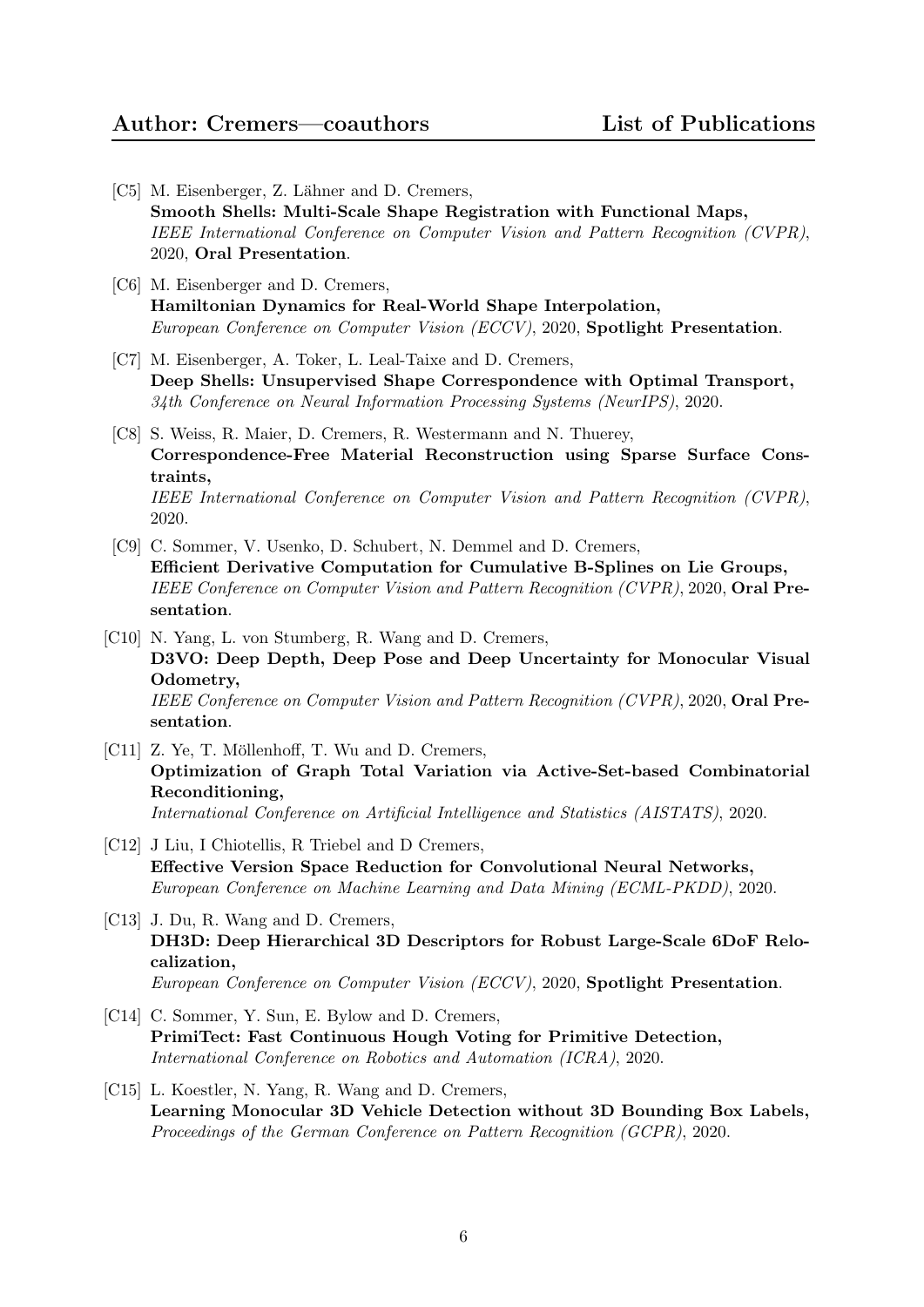- [C16] P. Wenzel, R. Wang, N. Yang, Q. Cheng, Q. Khan, L. von Stumberg, N. Zeller and D. Cremers, 4Seasons: A Cross-Season Dataset for Multi-Weather SLAM in Autonomous Driving, Proceedings of the German Conference on Pattern Recognition (GCPR), 2020.
- [C17] B Holzschuh, Z Lähner and D Cremers, Simulated Annealing for 3D Shape Correspondence, International Conference on 3D Vision (3DV), 2020, Oral Presentation.
- $[C18]$  M Aygün, Z Lähner and D Cremers, Unsupervised Dense Shape Correspondence using Heat Kernels, International Conference on 3D Vision (3DV), 2020.
- [C19] N Demmel, M Gao, E Laude, T Wu and D Cremers, Distributed Photometric Bundle Adjustment, International Conference on 3D Vision (3DV), 2020, Oral Presentation.
- [C20] L. von Stumberg, P. Wenzel, N. Yang and D. Cremers, LM-Reloc: Levenberg-Marquardt Based Direct Visual Relocalization, International Conference on 3D Vision (3DV), 2020.

# Journal Articles

- [J1] K.-K. Maninis, S. Caelles, Y. Chen, J. PTand L. Leal-Taixe, D. Cremers and L. V Gool, Video Object Segmentation without Temporal Information, IEEE Trans. Pattern Anal. Mach. Intell., 41(6): 1515-1530, 2019.
- [J2] H Tjaden, U Schwanecke, E Schömer and D Cremers, A Region-based Gauss-Newton Approach to Real-Time Monocular Multiple Object Tracking, IEEE Transactions on Pattern Analysis and Machine Intelligence, 41(8): 1797-1812, 2019.
- [J3] S. Roy, A.T.D. Gruenwald, A. Alves-Pinto, R. Maier, D. Cremers, D. Pfeiffer and R. Lampe, A Non-invasive 3D Body Scanner and Software Tool towards Analysis of Scoliosis, BioMed Research International (BMRI), May 2019.
- [J4] F. Pasa, V. Golkov, F. Pfeiffer, D. Cremers and D. Pfeiffer, Efficient Deep Network Architectures for Fast Chest X-Ray Tuberculosis Screening and Visualization, Scientific Reports, 9(1): 6268, 2019.
- [J5] J. Schuchardt, V. Golkov and D. Cremers, Learning to Evolve, arXiv preprint arXiv:1905.03389, 2019.
- [J6] L. Della Libera, V. Golkov, Y. Zhu, A. Mielke and D. Cremers, Deep Learning for 2D and 3D Rotatable Data: An Overview of Methods, arXiv preprint arXiv:1910.14594, 2019.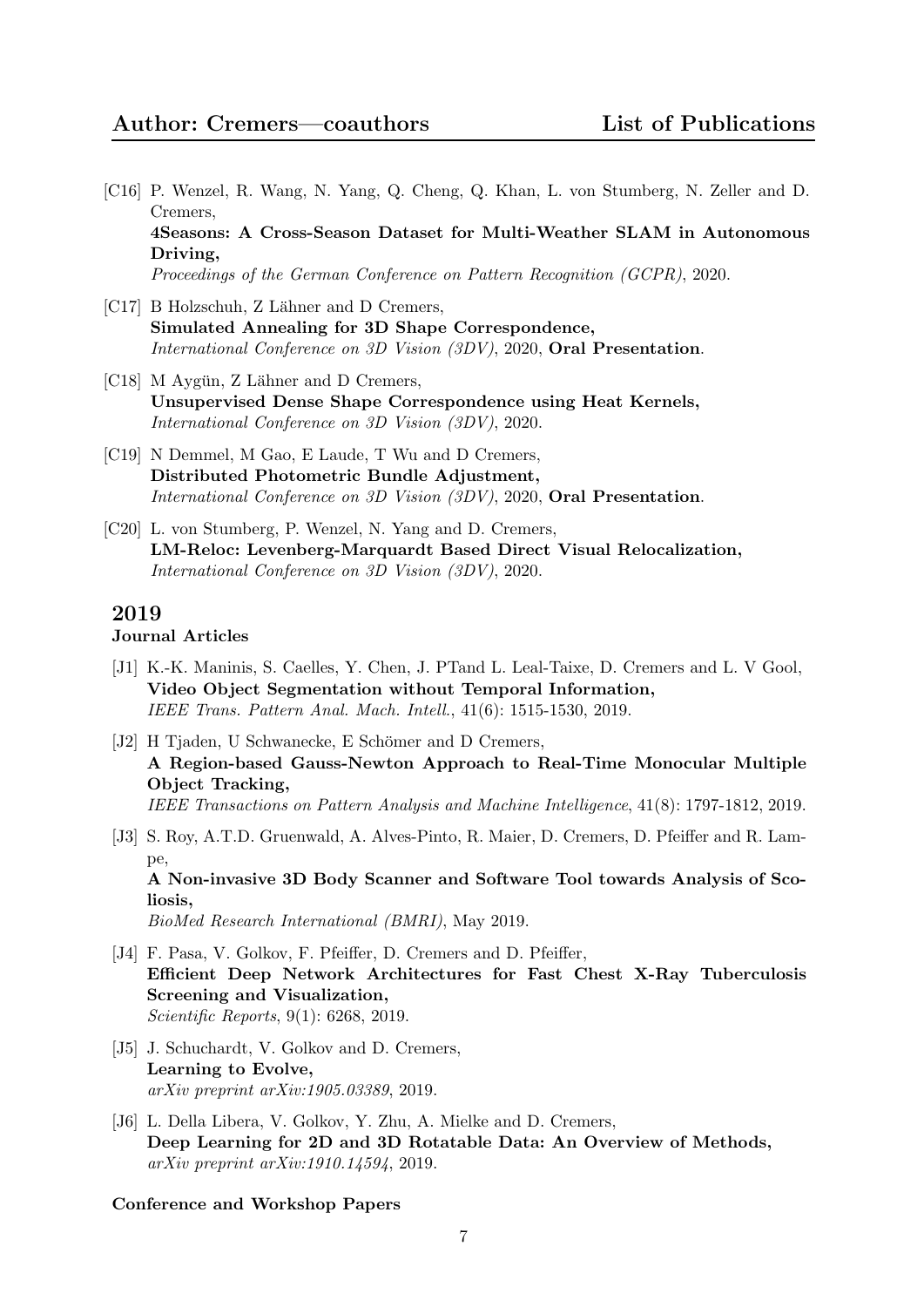- [C1] R. Dyke, C. Stride, Y.-K. Lai, P. L. Rosin, M. Aubry, A. Boyarski, A. M. Bronstein, M. M. Bronstein, D. Cremers, M. Fisher, T. Groueix, D. Guo, V. G. Kim, R. Kimmel, Z. Lähner, K. Li, O. Litany, T. Remez, E. Rodola, B. C. Russell, Y. Sahillioglu, R. Slossberg, G. K. L. Tam, M. Vestner, Z. Wu and J. Yang, Shape Correspondence with Isometric and Non-Isometric Deformations, Silvia Biasotti, Guillaume Lavoué and Remco C. Veltkamp(Eds.), 12th Eurographics Workshop on 3D Object Retrieval, 3DOR@Eurographics 2019, Genoa, Italy, May 5-6, 2019, Eurographics Association, 111-119, 2019.
- [C2] B. Haefner, Y. Queau and D. Cremers, Photometric Segmentation: Simultaneous Photometric Stereo and Masking, International Conference on 3D Vision (3DV), Quebec City, Canada, September 2019, Spotlight Presentation.
- [C3] B. Haefner, Z. Ye, M. Gao, T. Wu, Y. Queau and D. Cremers, Variational Uncalibrated Photometric Stereo under General Lighting, International Conference on Computer Vision (ICCV), Seoul, South Korea, October 2019.
- [C4] A. Vasilev, V. Golkov, M. Meissner, I. Lipp, E. Sgarlata, V. Tomassini, D. K. Jones and D. Cremers, q-Space Novelty Detection with Variational Autoencoders, MICCAI 2019 International Workshop on Computational Diffusion MRI, 2019, Oral Presentation.
- [C5] P. Swazinna, V. Golkov, I. Lipp, E. Sgarlata, V. Tomassini, D. K. Jones and D. Cremers, Negative-Unlabeled Learning for Diffusion MRI, International Society for Magnetic Resonance in Medicine (ISMRM) Annual Meeting, 2019.
- [C6] D. Schubert, N. Demmel, L. von Stumberg, V. Usenko and D. Cremers, Rolling-Shutter Modelling for Visual-Inertial Odometry, International Conference on Intelligent Robots and Systems (IROS), November 2019.
- [C7] M. Eisenberger, Z. Lähner and D. Cremers, Divergence-Free Shape Correspondence by Deformation, Computer Graphics Forum, Vol. 38, 1-12, July 2019.
- [C8] E. Laude, T. Wu and D. Cremers, Optimization of Inf-Convolution Regularized Nonconvex Composite Problems, International Conference on Artificial Intelligence and Statistics (AISTATS), 2019.
- [C9] T. Möllenhoff and D. Cremers, Lifting Vectorial Variational Problems: A Natural Formulation based on Geometric Measure Theory and Discrete Exterior Calculus, IEEE Conference on Computer Vision and Pattern Recognition (CVPR), 2019, Oral Presentation.
- [C10] T. Möllenhoff and D. Cremers, Flat Metric Minimization with Applications in Generative Modeling, International Conference on Machine Learning (ICML), 6 2019, Full Oral Presentation.
- [C11] Q. Khan, P. Wenzel, D. Cremers and L. Leal-Taixe, Towards Generalizing Sensorimotor Control Across Weather Conditions, Proceedings of the IEEE/RSJ International Conference on Intelligent Robots and Systems (IROS), 2019.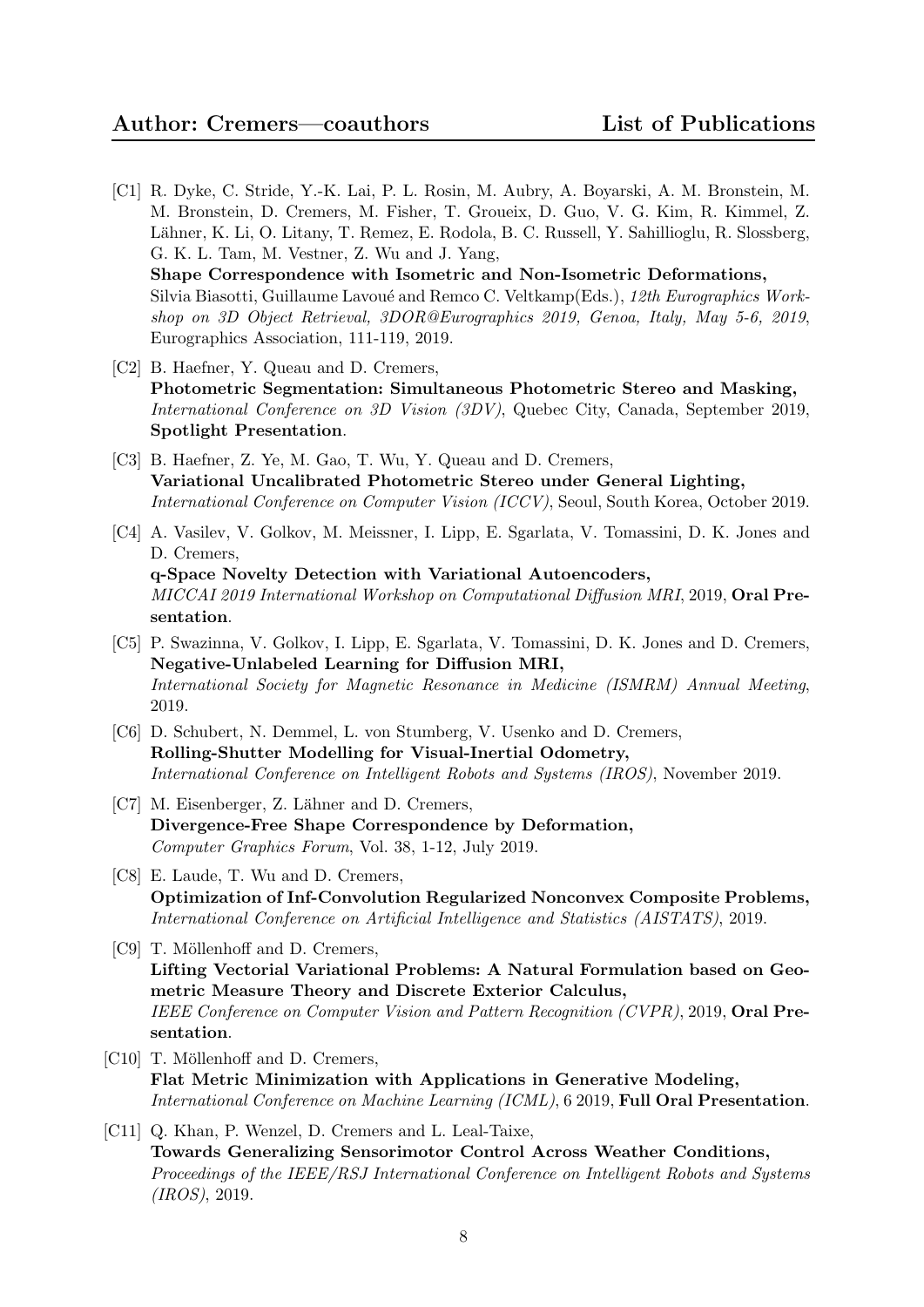- [C12] M. Moeller, T. Möllenhoff and D. Cremers, Controlling Neural Networks via Energy Dissipation, International Conference on Computer Vision (ICCV), Seoul, South Korea, 10 2019.
- [C13] E. Jung, N. Yang and D. Cremers, Multi-Frame GAN: Image Enhancement for Stereo Visual Odometry in Low Light, Conference on Robot Learning (CoRL), 2019, Full Oral Presentation.
- [C14] S. Weiss, R. Maier, R. Westermann, D. Cremers and N. Thuerey, Sparse Surface Constraints for Combining Physics-based Elasticity Simulation and Correspondence-Free Object Reconstruction, arXiv preprint arXiv:1910.01812, 2019.
- [C15] P. Brechet, T. Wu, T. Möllenhoff and D. Cremers, Informative GANs via Structured Regularization of Optimal Transport, NeurIPS Workshop on Optimal Transport and Machine Learning, 2019.

## Journal Articles

- [J1] J. Engel, V. Koltun and D. Cremers, Direct Sparse Odometry, IEEE Transactions on Pattern Analysis and Machine Intelligence, mar 2018.
- [J2] N. Yang, R. Wang, X. Gao and D. Cremers, Challenges in Monocular Visual Odometry: Photometric Calibration, Motion Bias and Rolling Shutter Effect, In IEEE Robotics and Automation Letters (RA-L) 38; Int. Conference on Intelligent Robots and Systems (IROS), 3: 2878-2885, Oct 2018.
- [J3] Y. Queau, B. Durix, T. Wu, D. Cremers, F. Lauze and J.-D. Durou, LED-based Photometric Stereo: Modeling, Calibration and Numerical Solution, Journal of Mathematical Imaging and Vision, 60(3): 313-340, 2018.
- [J4] B Bringmann, D Cremers and F Krahmer, The homotopy method revisited: Computing solution paths of L1-regularized problems, Math. Comput., 87(313): 2343-2364, 2018.
- [J5] J. Melou, Y. Queau, J.-D. Durou, F. Castan and D. Cremers, Variational Reflectance Estimation from Multi-view Images, Journal of Mathematical Imaging and Vision, 60(9): 1527-1546, 2018.
- [J6] P. Bergmann, R. Wang and D. Cremers, Online Photometric Calibration of Auto Exposure Video for Realtime Visual Odometry and SLAM, IEEE Robotics and Automation Letters (RA-L), 3: 627-634, April 2018, ICRA'18 Best Vision Paper Award - Finalist.
- [J7] E. Aljalbout, V. Golkov, Y. Siddiqui, M. Strobel and D. Cremers, Clustering with Deep Learning: Taxonomy and New Methods, arXiv preprint arXiv:1801.07648, 2018.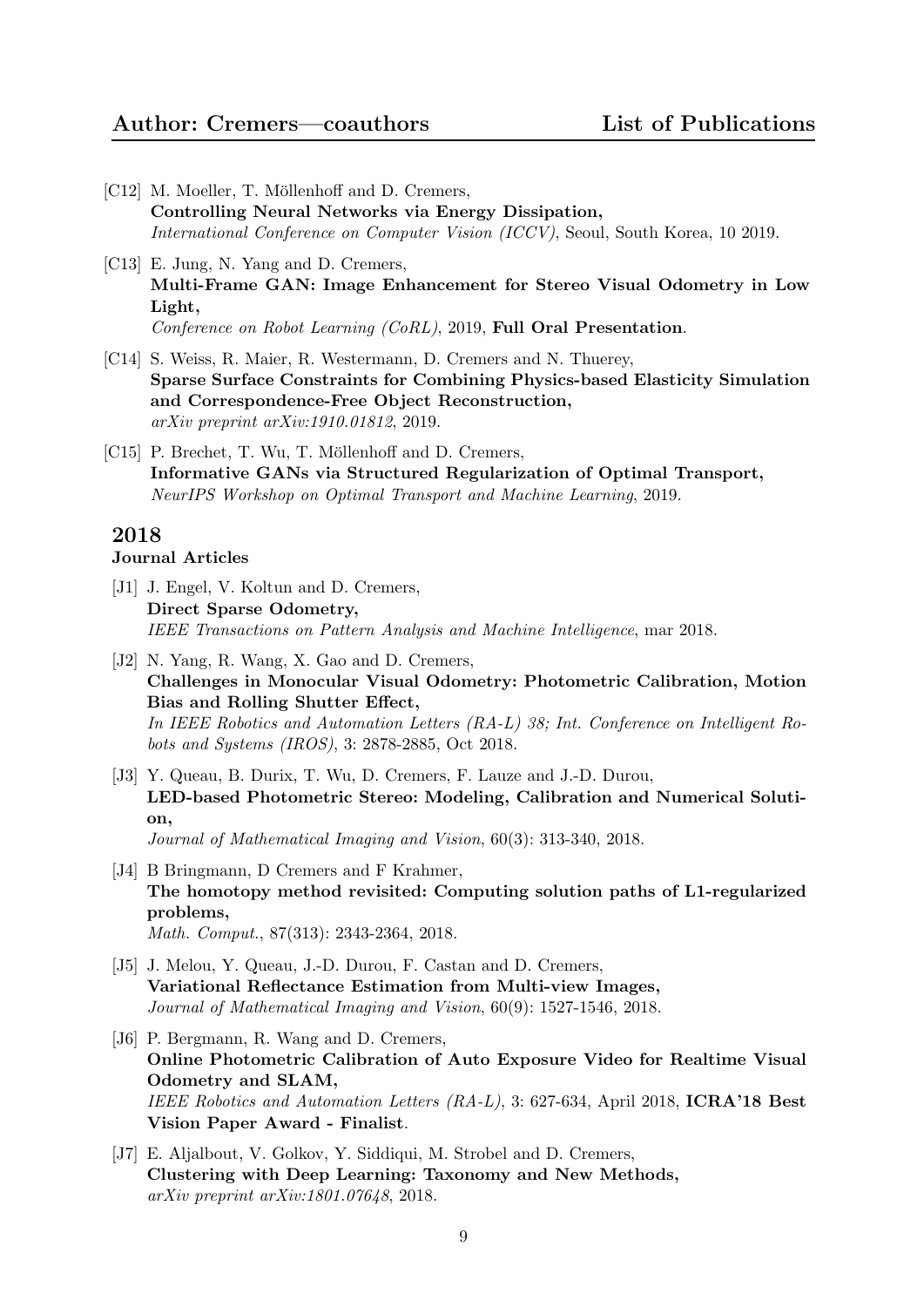- [J8] N Mayer, E Ilg, P Fischer, C Hazirbas, D Cremers, A Dosovitskiy and T Brox, What Makes Good Synthetic Training Data for Learning Disparity and Optical Flow Estimation?, 41(8): 1797-1812, September 2018.
- [J9] H. Matsuki, L. von Stumberg, V. Usenko, J. Stueckler and D. Cremers, Omnidirectional DSO: Direct Sparse Odometry with Fisheye Cameras, IEEE Robotics and Automation Letters 38; Int. Conference on Intelligent Robots and Systems (IROS), 2018.
- [J10] L. Ma, J. Stueckler, T. Wu and D. Cremers, Detailed Dense Inference with Convolutional Neural Networks via Discrete Wavelet Transform, Aug 2018.

#### Conference and Workshop Papers

- [C1] R. Henschel, L. Leal-Taixe, D. Cremers and B. Rosenhahn, Fusion of Head and Full-Body Detectors for Multi-Object Tracking, 2018 IEEE Conference on Computer Vision and Pattern Recognition Workshops, CVPR Workshops 2018, Salt Lake City, UT, USA, June 18-22, 2018, IEEE Computer Society, 1428-1437, 2018.
- [C2] C. Sommer and D. Cremers, Joint Representation of Primitive and Non-primitive Objects for 3D Vision, 2018 International Conference on 3D Vision, 3DV 2018, Verona, Italy, September 5-8, 2018, IEEE Computer Society, 160-169, 2018.
- [C3] C. Hazirbas, S. G. Soyer, M. C. Staab, L. Leal-Taixe and D. Cremers, Deep Depth From Focus, Asian Conference on Computer Vision (ACCV), December 2018.
- [C4] B. Haefner, Y. Queau, T. Möllenhoff and D. Cremers, Fight ill-posedness with ill-posedness: Single-shot variational depth superresolution from shading, IEEE Conference on Computer Vision and Pattern Recognition (CVPR), 2018, Spotlight Presentation.
- [C5] E. Laude, J.-H. Lange, J. Schupfer, C. Domokos, L. Leal-Taixe, F. R. Schmidt, B. Andres ¨ and D. Cremers, Discrete-Continuous ADMM for Transductive Inference in Higher-Order MRFs, IEEE Conference on Computer Vision and Pattern Recognition (CVPR), 2018.
- [C6] C Domokos, FR. Schmidt and D Cremers, MRF Optimization with Separable Convex Prior on Partially Ordered Labels, Vittorio Ferrari, Martial Hebert, Cristian Sminchisescu and Yair Weiss(Eds.), Computer Vision - ECCV 2018 - 15th European Conference, Munich, Germany, September 8-14, 2018, Proceedings, Part VIII, Springer, Lecture Notes in Computer Science, Vol. 11212, 341-356, 2018.
- [C7] E. Laude, T. Wu and D. Cremers, A Nonconvex Proximal Splitting Algorithm under Moreau-Yosida Regularization,

International Conference on Artificial Intelligence and Statistics (AISTATS), 2018.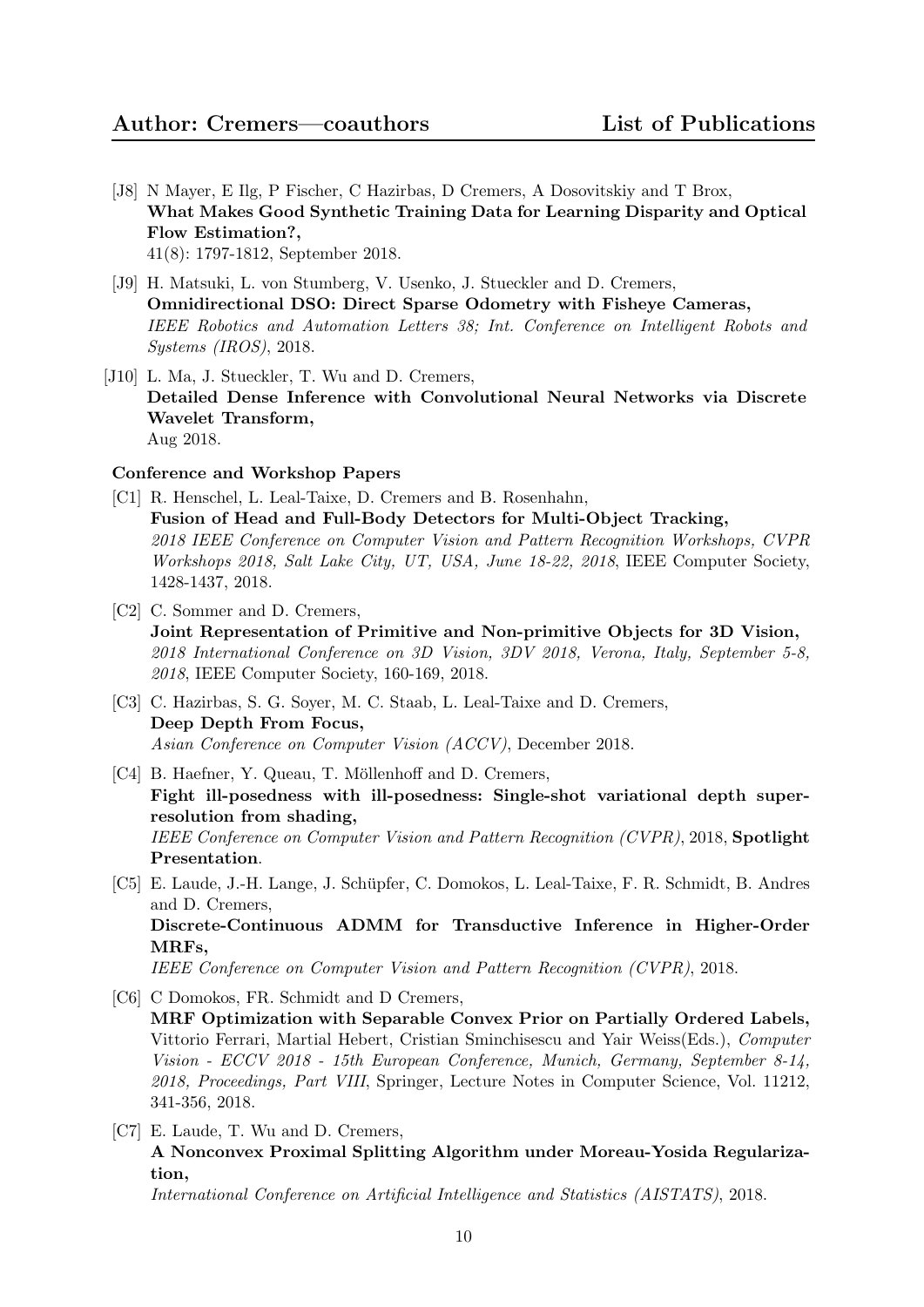- [C8] T. Möllenhoff, Z. Ye, T. Wu and D. Cremers, Combinatorial Preconditioners for Proximal Algorithms on Graphs, International Conference on Artificial Intelligence and Statistics (AISTATS), 2018.
- [C9] R Scona, M Jaimez, YR. Petillot, M Fallon and D Cremers, StaticFusion: Background Reconstruction for Dense RGB-D SLAM in Dynamic Environments, 2018 IEEE International Conference on Robotics and Automation, ICRA 2018, Brisbane, Australia, May 21-25, 2018, IEEE, 1-9, 2018.
- [C10] V. Golkov, A. Vasilev, F. Pasa, I. Lipp, W. Boubaker, E. Sgarlata, F. Pfeiffer, V. Tomassini, D. K. Jones and D. Cremers, q-Space Novelty Detection in Short Diffusion MRI Scans of Multiple Sclerosis, International Society for Magnetic Resonance in Medicine (ISMRM) Annual Meeting, 2018.
- [C11] V. Golkov, P. Swazinna, M. M. Schmitt, Q. A. Khan, C. M. W. Tax, M. Serahlazau, F. Pasa, F. Pfeiffer, G. J. Biessels, A. Leemans and D. Cremers, q-Space Deep Learning for Alzheimer's Disease Diagnosis: Global Prediction and Weakly-Supervised Localization, International Society for Magnetic Resonance in Medicine (ISMRM) Annual Meeting, 2018.
- $[C12]$  B. T. Do, V. Golkov, G. E. Gürel and D. Cremers, Precursor microRNA Identification Using Deep Convolutional Neural Networks, bioRxiv preprint, 2018.
- [C13] P. Haeusser, J. Plapp, V. Golkov, E. Aljalbout and D. Cremers, Associative Deep Clustering - Training a Classification Network with no Labels, Proc. of the German Conference on Pattern Recognition (GCPR), October 2018.
- [C14] T. Frerix, T. Möllenhoff, M. Moeller and D. Cremers, Proximal Backpropagation, International Conference on Learning Representations (ICLR), 2018.
- [C15] L. von Stumberg, V. Usenko and D. Cremers, Direct Sparse Visual-Inertial Odometry using Dynamic Marginalization, International Conference on Robotics and Automation (ICRA), May 2018.
- [C16] D. Schubert, T. Goll, N. Demmel, V. Usenko, J. Stueckler and D. Cremers, The TUM VI Benchmark for Evaluating Visual-Inertial Odometry, International Conference on Intelligent Robots and Systems (IROS), October 2018.
- [C17] X. Gao, R. Wang, N. Demmel and D. Cremers, LDSO: Direct Sparse Odometry with Loop Closure, International Conference on Intelligent Robots and Systems (IROS), October 2018.
- [C18] Z. Lähner, D. Cremers and T. Tung, DeepWrinkles: Accurate and Realistic Clothing Modeling, European Conference on Computer Vision (ECCV), September 2018, Oral Presentation.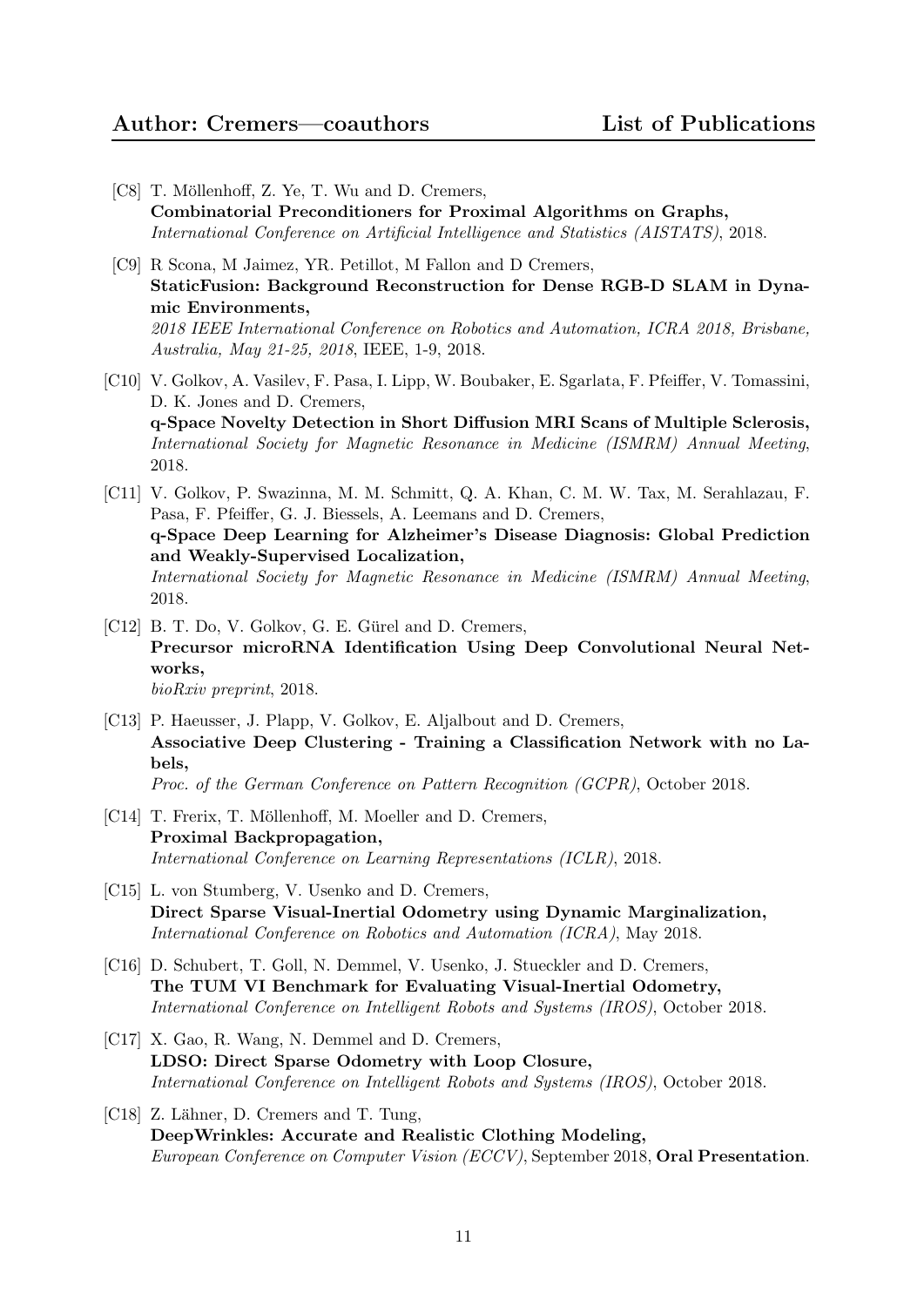- [C19] N. Yang, R. Wang, J. Stueckler and D. Cremers, Deep Virtual Stereo Odometry: Leveraging Deep Depth Prediction for Monocular Direct Sparse Odometry, European Conference on Computer Vision (ECCV), September 2018, Oral Presentation.
- [C20] D. Schubert, N. Demmel, V. Usenko, J. Stueckler and D. Cremers, Direct Sparse Odometry With Rolling Shutter, European Conference on Computer Vision (ECCV), September 2018, Oral Presentation.
- [C21] V. Usenko, N. Demmel and D. Cremers, The Double Sphere Camera Model, Proc. of the Int. Conference on 3D Vision (3DV), September 2018.
- [C22] I. Chiotellis, F. Zimmermann, D. Cremers and R. Triebel, Incremental Semi-Supervised Learning from Streams for Object Classification, International Conference on Intelligent Robots and Systems (IROS), Madrid, Spain, Oct. 2018.
- [C23] V. Estellers, F. Schmidt and D. Cremers, Robust Fitting of Subdivision Surfaces for Smooth Shape Analysis, *Proc. of the Int. Conference on 3D Vision (3DV)*, September 2018, Received the Best Paper Award at 3DV 2018.
- [C24] P. Wenzel, Q. Khan, D. Cremers and L. Leal-Taixe, Modular Vehicle Control for Transferring Semantic Information Between Weather Conditions Using GANs, Conference on Robot Learning (CoRL), 2018.

## Journal Articles

- [J1] G. Kuschk, P. d'Angelo, D. Gaudrie, P. Reinartz and D. Cremers, Spatially Regularized Fusion of Multiresolution Digital Surface Models, IEEE Trans. Geosci. Remote. Sens., 55(3): 1477-1488, 2017.
- [J2] D. Cremers, L. Leal-Taixe and R. Vidal, Deep Learning for Computer Vision (Dagstuhl Seminar 17391), Dagstuhl Reports, 7(9): 109-125, 2017.
- [J3] Y. Kee, Y. Lee, M. Souiai, D. Cremers and J. Kim, Sequential Convex Programming for Computing Information-Theoretic Minimal Partitions: Nonconvex Nonsmooth Optimization, SIAM J. Imaging Sci., 10(4): 1845-1877, 2017.
- [J4] D Cremers, Computer Vision für 3-D-Rekonstruktion - Vom Nischenthema zum Mainstream, Informatik Spektrum, 40(2): 205-209, 2017.
- [J5] E. Rodola, L. Cosmo, M. M. Bronstein, A. Torsello and D. Cremers, Partial Functional Correspondence, Computer Graphics Forum, 36(1): 222-236, 2017.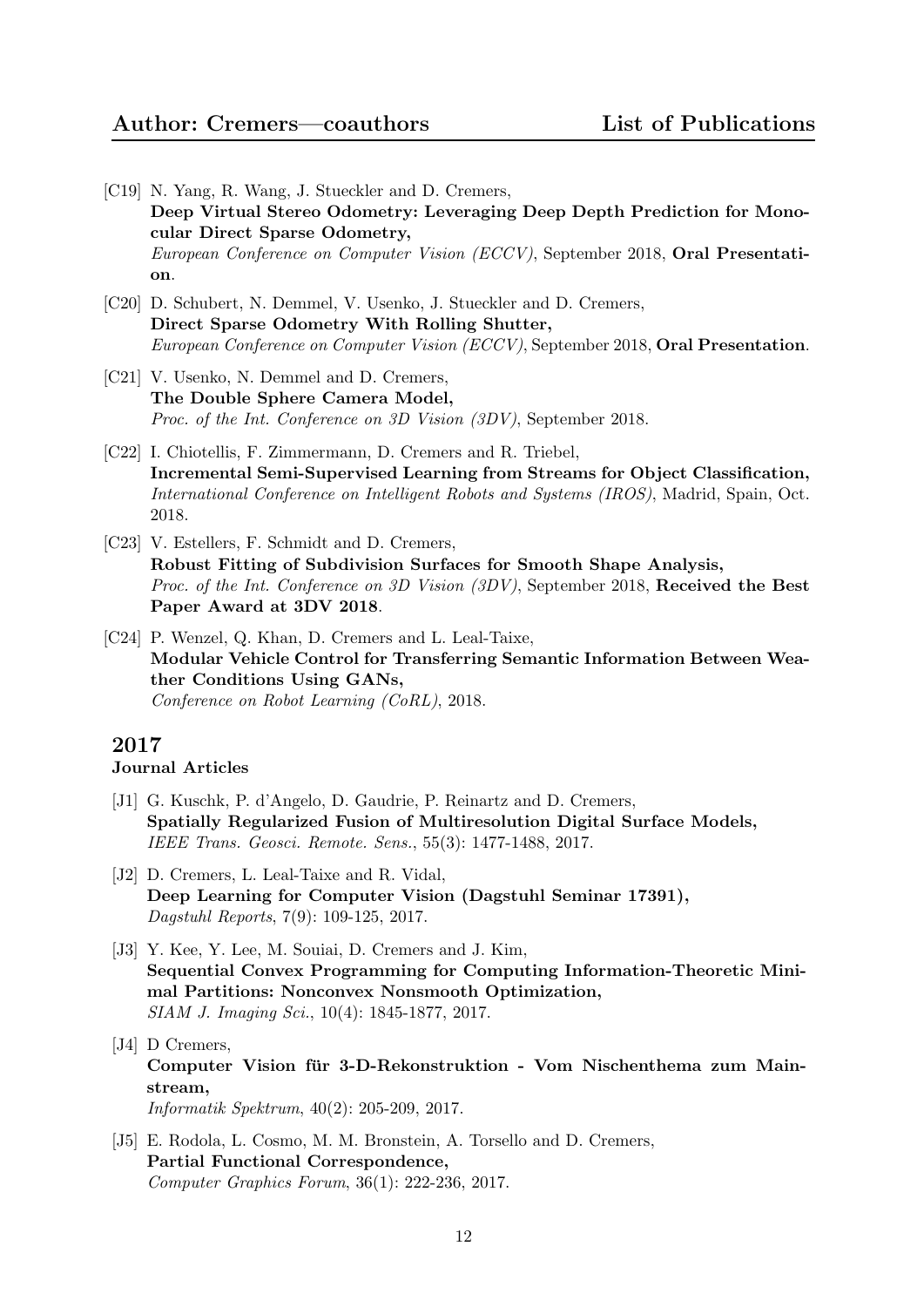- [J6] L. Cosmo, E. Rodola, A. Albarelli, F. Memoli and D. Cremers, Consistent Partial Matching of Shape Collections via Sparse Modeling, Computer Graphics Forum, 36(1): 209-221, 2017.
- [J7] M. Krieg, J. Stuhmer, J. G. Cueva, R. Fetter, K. Spilker, D. Cremers, K. Shen, A. R. ¨ Dunn and M. B. Goodman, Genetic defects in s-spectrin and tau sensitize C. elegans axons to movementinduced damage via torque-tension coupling, eLife, 6: e20172, 2017.
- [J8] M. Krieg, J. Stühmer, J. G. Cueva, R. Fetter, K. Spilker, D. Cremers, K. Shen, A. R. Dunn and M. B. Goodman, Tau Like Proteins Reduce Torque Generation in Microtubule Bundles, Biophysical Journal, 112(3): 29a-30a, 2017.
- [J9] E Rodola, M Möller and D Cremers, Regularized Pointwise Map Recovery from Functional Correspondence, Comput. Graph. Forum, 36(8): 700-711, 2017.
- [J10] J. Kukacka, V. Golkov and D. Cremers, Regularization for Deep Learning: A Taxonomy, arXiv preprint arXiv:1710.10686, 2017.

- [C1] M. Benning, M. Möller, R. Z. Nossek, M. Burger, D. Cremers and G. Gilboa, Nonlinear Spectral Image Fusion, F. Lauze, Y. Dong and A. Dahl(Eds.), Scale Space and Variational Methods in Computer Vision - 6th International Conference, SSVM 2017, Kolding, Denmark, June 4-8, 2017, Proceedings, Springer, Lecture Notes in Computer Science, Vol. 10302, 41-53, 2017.
- [C2] D. Bender, W. Koch and D. Cremers, Map-based drone homing using shortcuts, 2017 IEEE International Conference on Multisensor Fusion and Integration for Intelligent Systems, MFI 2017, Daegu, Korea (South), November 16-18, 2017, IEEE, 505-511, 2017.
- [C3] G. Kuschk, A. Bozic and D. Cremers, Real-time variational stereo reconstruction with applications to large-scale dense SLAM, IEEE Intelligent Vehicles Symposium, IV 2017, Los Angeles, CA, USA, June 11-14, 2017, IEEE, 1348-1355, 2017.
- [C4] M. Jaimez, C. Kerl, J. Gonzalez-Jimenez and D. Cremers, Fast Odometry and Scene Flow from RGB-D Cameras based on Geometric Clustering, Proc. of the IEEE Int. Conf. on Robotics and Automation (ICRA), 2017.
- [C5] M. Jaimez, T. J. Cashman, A. Fitzgibbon, J. Gonzalez-Jimenez and D. Cremers, An Efficient Background Term for 3D Reconstruction and Tracking with Smooth Subdivision Surface Models, IEEE Conference on Computer Vision and Pattern Recognition (CVPR), 2017.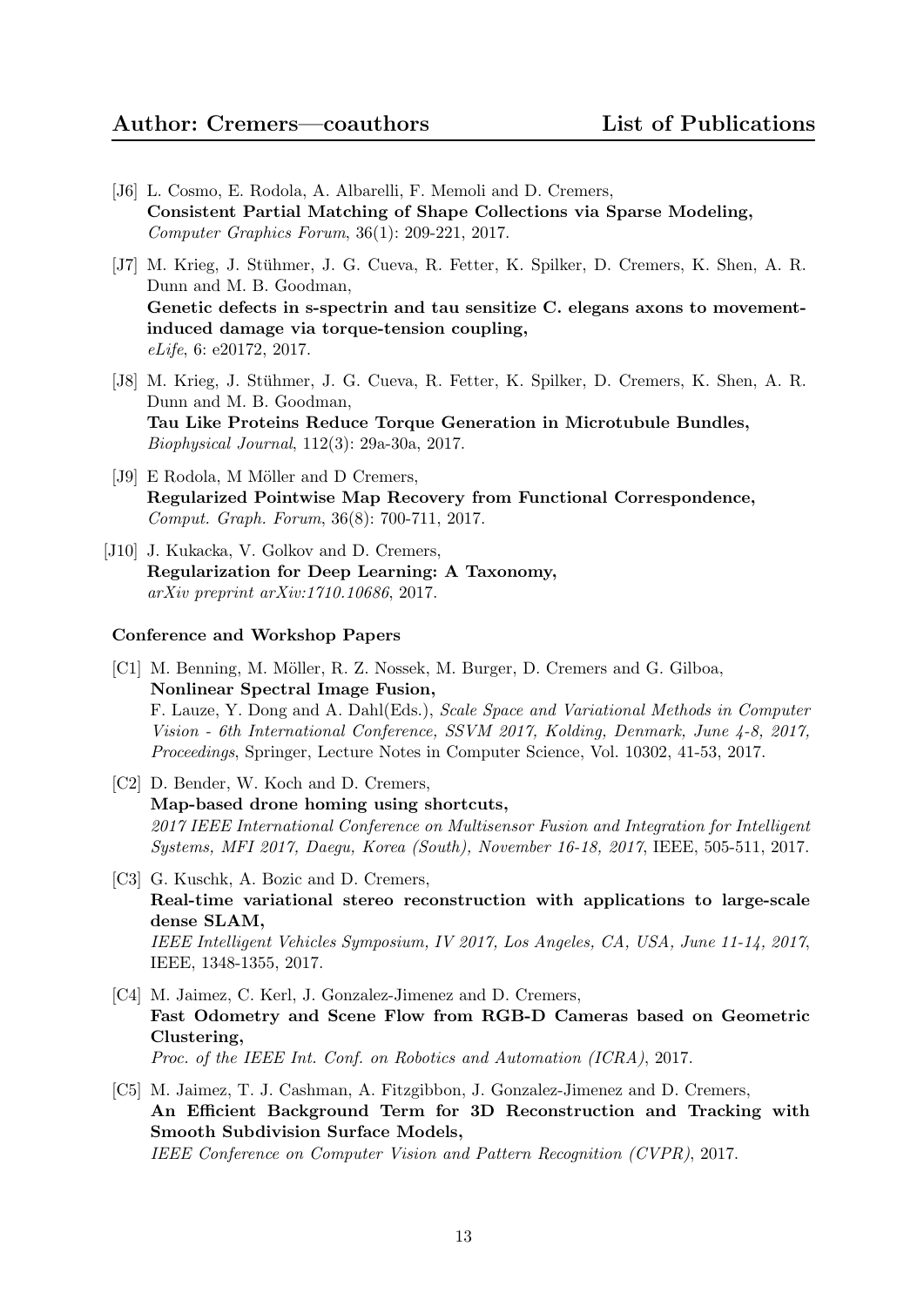- [C6] L. Ma, J. Stueckler, C. Kerl and D. Cremers, Multi-View Deep Learning for Consistent Semantic Mapping with RGB-D Cameras, International Conference on Intelligent Robots and Systems (IROS), Vancouver, Canada, Sep 2017.
- [C7] M. Vestner, R. Litman, E. Rodola, A. Bronstein and D. Cremers, Product Manifold Filter: Non-Rigid Shape Correspondence via Kernel Density Estimation in the Product Space, IEEE Conference on Computer Vision and Pattern Recognition (CVPR), 2017.
- [C8] M. Dzitsiuk, J. Sturm, R. Maier, L. Ma and D. Cremers, De-noising, Stabilizing and Completing 3D Reconstructions On-the-go using Plane Priors, International Conference on Robotics and Automation (ICRA), May 2017.
- [C9] L. von Stumberg, V. Usenko, J. Engel, J. Stueckler and D. Cremers, From Monocular SLAM to Autonomous Drone Exploration, European Conference on Mobile Robots (ECMR), September 2017.
- [C10] F. Walch, C. Hazirbas, L. Leal-Taixe, T. Sattler, S. Hilsenbeck and D. Cremers, Image-based localization using LSTMs for structured feature correlation, IEEE International Conference on Computer Vision (ICCV), October 2017.
- [C11] J.C. Peeken, C. Knie, V. Golkov, K. Kessel, F. Pasa, Q. Khan, M. Seroglazov, J. Kukacka, T. Goldberg, L. Richter, J. Reeb, B. Rost, F. Pfeiffer, D. Cremers, F. Nusslin and S.E. ¨ Combs, Establishment of an interdisciplinary workflow of machine learning-based Radiomics in sarcoma patients,

23. Jahrestagung der Deutschen Gesellschaft für Radioonkologie (DEGRO), 2017.

- [C12] Y. Queau, M. Pizenberg, J.-D. Durou and D. Cremers, Microgeometry capture and RGB albedo estimation by photometric stereo without demosaicing, International Conference on Quality Control by Artificial Vision (QCAV), 2017.
- [C13] P. Haeusser, A. Mordvintsev and D. Cremers, Learning by Association - A versatile semi-supervised training method for neural networks, IEEE Conference on Computer Vision and Pattern Recognition (CVPR), 2017.
- [C14] M. Slavcheva, M. Baust, D. Cremers and S. Ilic, KillingFusion: Non-rigid 3D Reconstruction without Correspondences, IEEE Conference on Computer Vision and Pattern Recognition (CVPR), 2017.
- [C15] V. Usenko, L. von Stumberg, A. Pangercic and D. Cremers, Real-Time Trajectory Replanning for MAVs using Uniform B-splines and a 3D Circular Buffer, International Conference on Intelligent Robots and Systems (IROS), Vancouver, Canada, Sep 2017, Best Paper Award - Finalist ().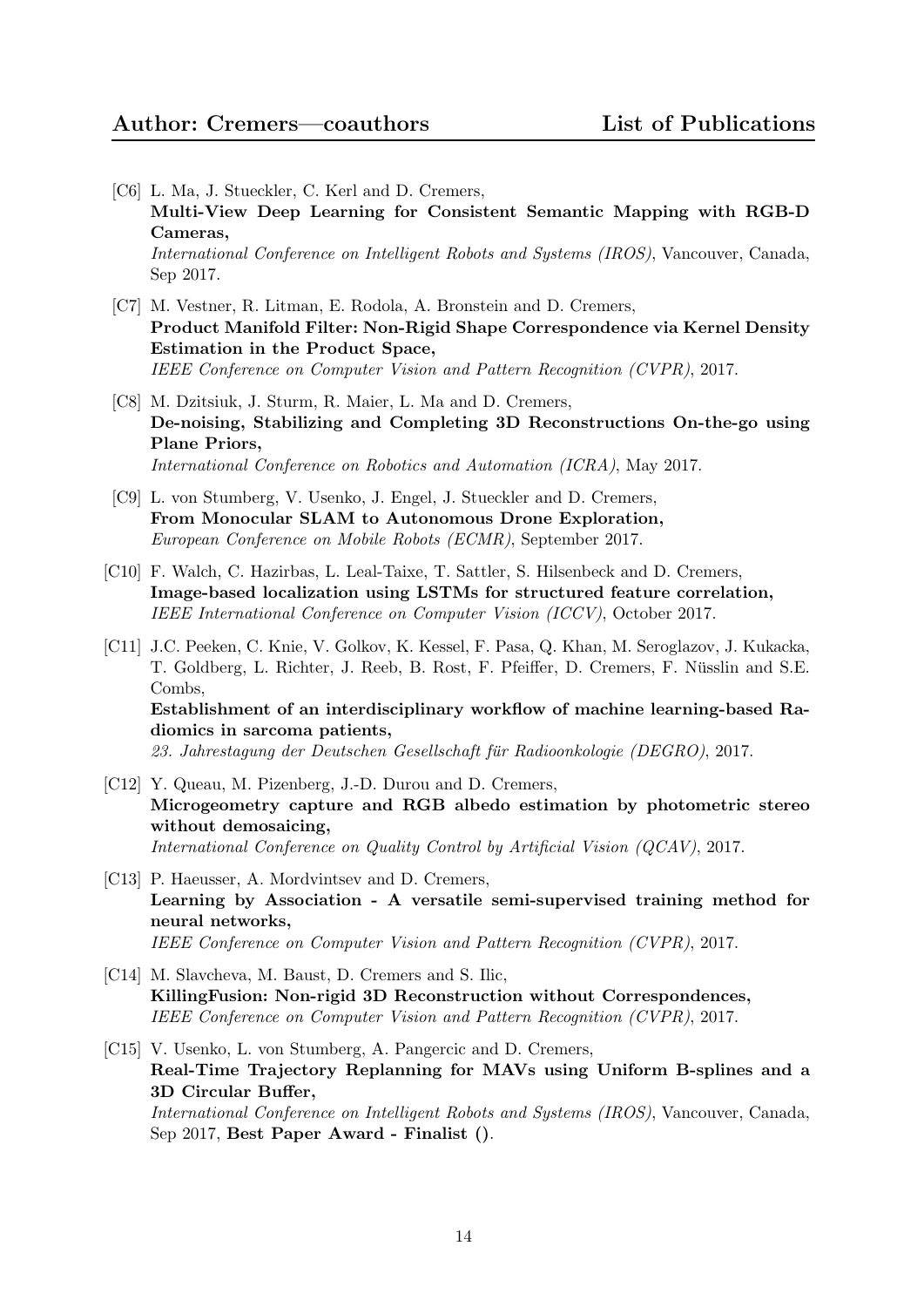- [C16] Y. Queau, T. Wu, F. Lauze, J.-D. Durou and D. Cremers, A Non-Convex Variational Approach to Photometric Stereo under Inaccurate Lighting, IEEE Conference on Computer Vision and Pattern Recognition (CVPR), Honlulu, USA, 2017.
- [C17] T. Meinhardt, M. Moeller, C. Hazirbas and D. Cremers, Learning Proximal Operators: Using Denoising Networks for Regularizing Inverse Imaging Problems, IEEE International Conference on Computer Vision (ICCV), October 2017.
- [C18] S. Caelles, K.-K. Maninis, J. Pont-Tuset, L. Leal-Taixe, D. Cremers and L. V Gool, One-Shot Video Object Segmentation, IEEE Conference on Computer Vision and Pattern Recognition (CVPR), Honolulu, USA, 2017.
- [C19] Y. Queau, J. Melou, J.-D. Durou and D. Cremers, Dense Multi-view 3D-reconstruction Without Dense Correspondences, ArXiv preprint 1704.00337, 2017.
- [C20] P. Haeusser, T. Frerix, A. Mordvintsev and D. Cremers, Associative Domain Adaptation, IEEE International Conference on Computer Vision (ICCV), 2017.
- [C21] Y. Queau, M. Pizenberg, D. Cremers and J.-D. Durou, Stereophotometrie microscopique sans demosaiquage, GRETSI, Juan-les-Pins, USA, 2017.
- [C22] M. Vestner, Z. L¨ahner, A. Boyarski, O. Litany, R. Slossberg, T. Remez, E. Rodola, A. M. Bronstein, M. M. Bronstein, R. Kimmel and D. Cremers, Efficient Deformable Shape Correspondence via Kernel Matching, International Conference on 3D Vision (3DV), Qingdao, China, October 2017, Oral Presentation.
- [C23] R. Maier, R. Schaller and D. Cremers, Efficient Online Surface Correction for Real-time Large-Scale 3D Reconstruction, British Machine Vision Conference (BMVC), London, United Kingdom, September 2017.
- [C24] J. Geiping, H. Dirks and D. Cremers, Multiframe Motion Coupling for Video Super Resolution, Marcello Pelillo and Edwin R. Hancock(Eds.), *Energy Minimization Methods in Compu*ter Vision and Pattern Recognition - 11th International Conference, EMMCVPR 2017, Venice, Italy, October 30 - November 1, 2017, Revised Selected Papers, Springer, Lecture Notes in Computer Science, Vol. 10746, 123-138, 2017.
- [C25] R. Maier, K. Kim, D. Cremers, J. Kautz and M. Niessner, Intrinsic3D: High-Quality 3D Reconstruction by Joint Appearance and Geometry Optimization with Spatially-Varying Lighting, International Conference on Computer Vision (ICCV), Venice, Italy, October 2017.
- [C26] S. Peng, B. Haefner, Y. Queau and D. Cremers, Depth Super-Resolution Meets Uncalibrated Photometric Stereo, International Conference on Computer Vision Workshops (ICCVW), 2017, Oral Presentation at ICCV Workshop on Color and Photometry in Computer Vision.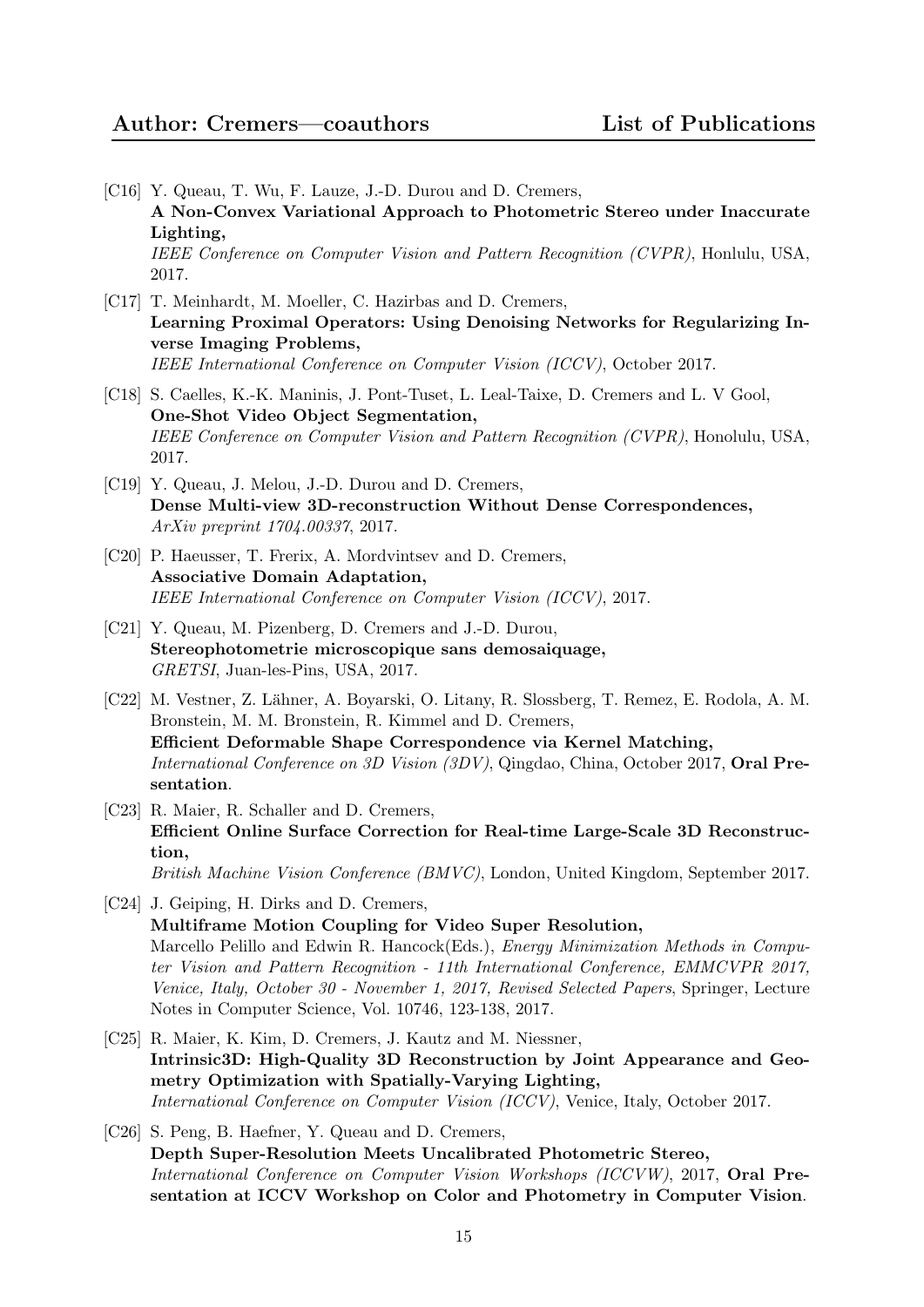- [C27] R. Wang, M. Schwörer and D. Cremers, Stereo DSO: Large-Scale Direct Sparse Visual Odometry with Stereo Cameras, International Conference on Computer Vision (ICCV), Venice, Italy, October 2017.
- [C28] T. Möllenhoff and D. Cremers, Sublabel-Accurate Discretization of Nonconvex Free-Discontinuity Problems, International Conference on Computer Vision (ICCV), Venice, Italy, October 2017.
- [C29] Y. Queau, J. Melou, F. Castan, D. Cremers and J.-D. Durou, A Variational Approach to Shape-from-shading Under Natural Illumination, Energy Minimization Methods in Computer Vision and Pattern Recognition (EMMCV-PR), 2017.
- [C30] F. Bernard, F. R. Schmidt, J. Thunberg and D. Cremers, A Combinatorial Solution to Non-Rigid 3D Shape-to-Image Matching, IEEE Conference on Computer Vision and Pattern Recognition (CVPR), 2017.

## Journal Articles

- [J1] J. Diebold, C. Nieuwenhuis and D. Cremers, Midrange Geometric Interactions for Semantic Segmentation, International Journal of Computer Vision, 117(3): 199-225, 2016.
- [J2] J. Duran, M. Möller, C. Sbert and D. Cremers, Collaborative Total Variation: A General Framework for Vectorial TV Models, SIAM J. Imaging Sci., 9(1): 116-151, 2016.
- [J3] M. Burger, G. Gilboa, M. Möller, L. Eckardt and D. Cremers, Spectral Decompositions Using One-Homogeneous Functionals, SIAM J. Imaging Sci., 9(3): 1374-1408, 2016.
- [J4] D. Boscaini, J. Masci, E. Rodola, M. M. Bronstein and D. Cremers, Anisotropic Diffusion Descriptors, Computer Graphics Forum - Proc. EUROGRAPHICS, 35(2): 431-441, 2016.
- [J5] V. Golkov, A. Dosovitskiy, J. I. Sperl, M. I. Menzel, M. Czisch, P. Sämann, T. Brox and D. Cremers, q-Space Deep Learning: Twelve-Fold Shorter and Model-Free Diffusion MRI Scans, IEEE Transactions on Medical Imaging, 35: 2016, Special Issue on Deep Learning.
- [J6] O. Litany, E. Rodola, A. M. Bronstein, M. M. Bronstein and D. Cremers, Non-Rigid Puzzles, Computer Graphics Forum, 35(5): 135-143, 2016, Received the Best Paper Award at SGP 2016.
- [J7] M. Vestner, R. Litman, A. Bronstein, E. Rodola and D. Cremers, Bayesian Inference of Bijective Non-Rigid Shape Correspondence, arXiv preprint arXiv:1607.03425, 2016.

#### Book Chapters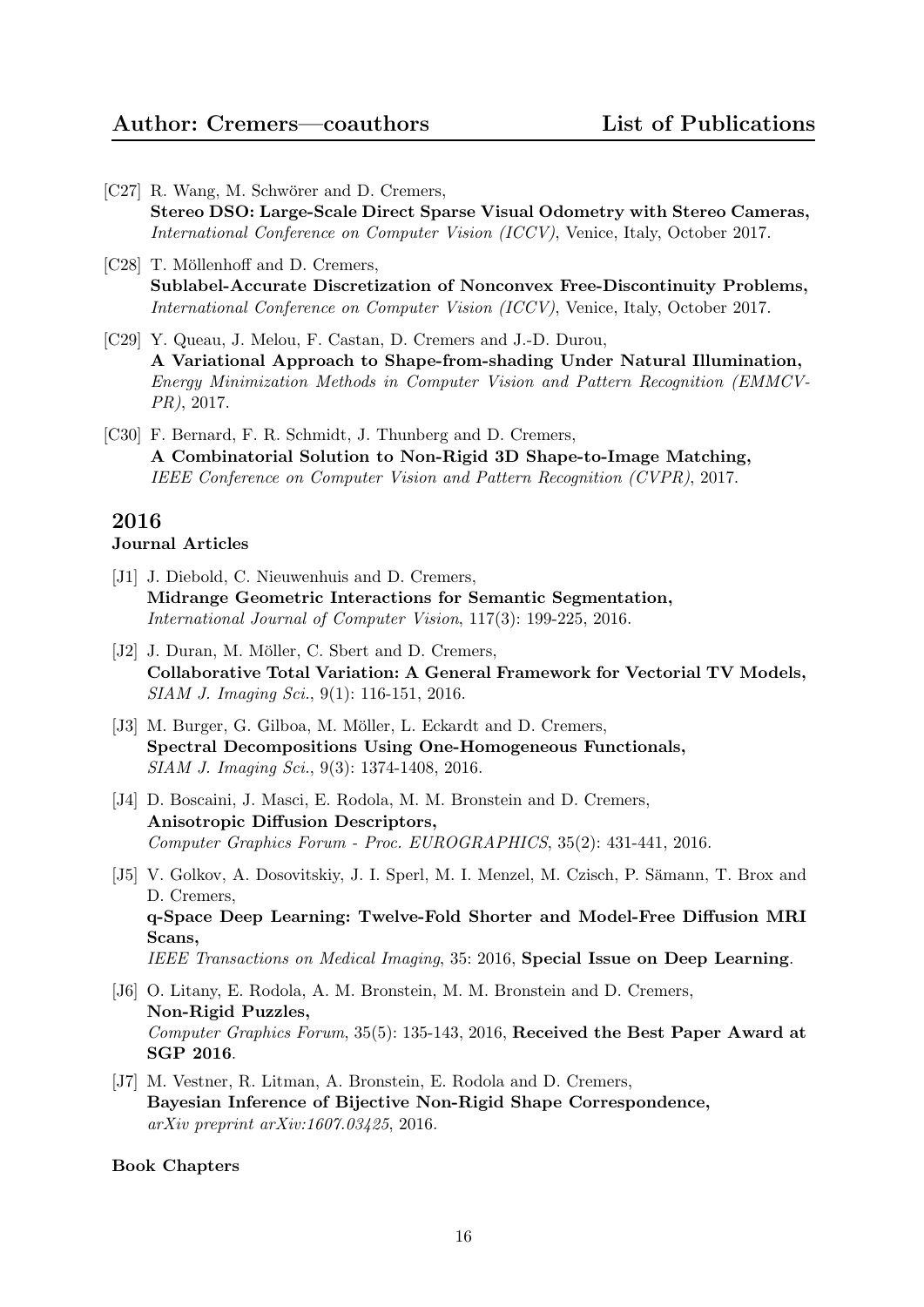[BC1] M. Vestner, E. Rodola, T. Windheuser, RBS. Bulo and D. Cremers, Applying Random Forests to the Problem of Dense Non-rigid Shape Correspondence, Perspectives in Shape Analysis, Springer, 231-248, 2016.

- [C1] L. Cosmo, A. Albarelli, F. Bergamasco, A. Torsello, E. Rodola and D. Cremers, A game-theoretical approach for joint matching of multiple feature throughout unordered images, 23rd International Conference on Pattern Recognition, ICPR 2016, Cancún, Mexico, December 4-8, 2016, IEEE, 3715-3720, 2016.
- [C2] N. Mayer, E. Ilg, P. Häusser, P. Fischer, D. Cremers, A. Dosovitskiy and T. Brox, A Large Dataset to Train Convolutional Networks for Disparity, Optical Flow, and Scene Flow Estimation, 2016 IEEE Conference on Computer Vision and Pattern Recognition, CVPR 2016, Las Vegas, NV, USA, June 27-30, 2016, IEEE Computer Society, 4040-4048, 2016.
- [C3] V. Golkov, T. Sprenger, J. I. Sperl, M. I. Menzel, M. Czisch, P. Sämann and D. Cremers, Model-Free Novelty-Based Diffusion MRI, IEEE International Symposium on Biomedical Imaging (ISBI), Prague, Czech Republic, apr 2016.
- [C4] V. Golkov, M. J. Skwark, A. Golkov, A. Dosovitskiy, T. Brox, J. Meiler and D. Cremers, Protein Contact Prediction from Amino Acid Co-Evolution Using Convolutional Networks for Graph-Valued Images, Annual Conference on Neural Information Processing Systems (NIPS), Barcelona, Spain, dec 2016, Oral Presentation (acceptance rate: under 2%).
- [C5] Z. Lähner, E. Rodola, F. R. Schmidt, M. M. Bronstein and D. Cremers, Efficient Globally Optimal 2D-to-3D Deformable Shape Matching, IEEE Conference on Computer Vision and Pattern Recognition (CVPR), May 2016.
- [C6] V. Usenko, J. Engel, J. Stueckler and D. Cremers, Direct Visual-Inertial Odometry with Stereo Cameras, International Conference on Robotics and Automation (ICRA), May 2016.
- [C7] A. Narr, R. Triebel and D. Cremers, Stream-based Active Learning for Efficient and Adaptive Classification of 3D Objects, International Conference on Robotics and Automation (ICRA), May 2016.
- [C8] Z. Lähner, E. Rodola, M. M. Bronstein, D. Cremers, O. Burghard, L. Cosmo, A. Dieckmann, R. Klein and Y. Sahillioglu, SHREC'16: Matching of Deformable Shapes with Topological Noise, Proc. of Eurographics Workshop on 3D Object Retrieval (3DOR), May 2016.
- [C9] L. Cosmo, E. Rodola, M. M. Bronstein, A. Torsello, D. Cremers and Y. Sahillioglu, SHREC'16: Partial Matching of Deformable Shapes, Proc. of Eurographics Workshop on 3D Object Retrieval (3DOR), May 2016.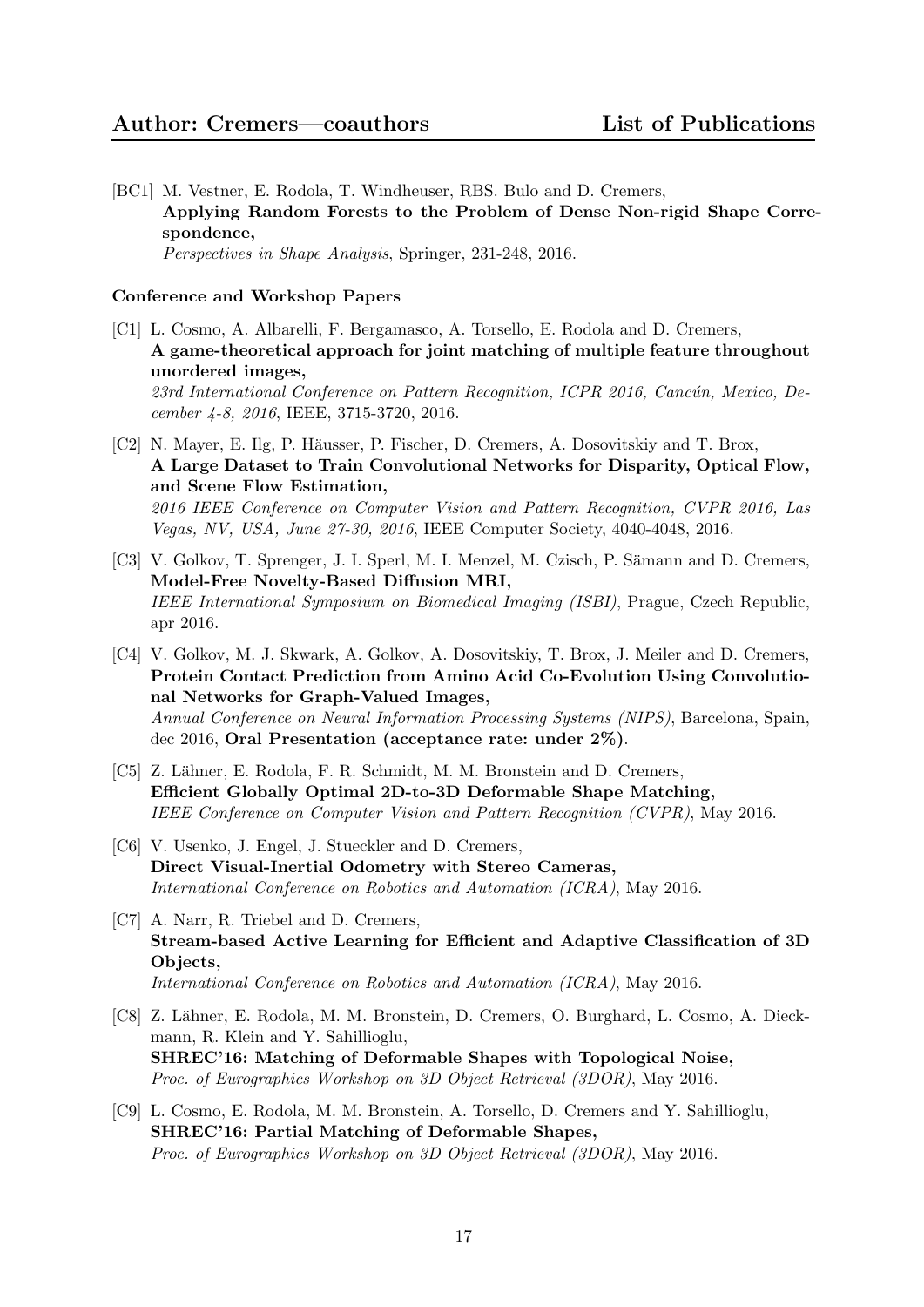- [C10] T. Möllenhoff, E. Laude, M. Moeller, J. Lellmann and D. Cremers, Sublabel-Accurate Relaxation of Nonconvex Energies, IEEE Conference on Computer Vision and Pattern Recognition (CVPR), 2016, Oral Presentation, Received the Best Paper Honorable Mention Award at CVPR 2016.
- [C11] L. Ma, C. Kerl, J. Stueckler and D. Cremers, CPA-SLAM: Consistent Plane-Model Alignment for Direct RGB-D SLAM, International Conference on Robotics and Automation (ICRA), May 2016.
- [C12] J. Engel, V. Usenko and D. Cremers, A Photometrically Calibrated Benchmark For Monocular Visual Odometry, arXiv:1607.02555, July 2016.
- [C13] J. Engel, V. Koltun and D. Cremers, Direct Sparse Odometry, arXiv:1607.02565, July 2016.
- [C14] E. Laude, T. Möllenhoff, M. Moeller, J. Lellmann and D. Cremers, Sublabel-Accurate Convex Relaxation of Vectorial Multilabel Energies, European Conference on Computer Vision (ECCV), October 2016.
- [C15] D. Bender, D. Cremers and W. Koch, A position free boresight calibration for INS-camera systems, 2016 IEEE International Conference on Multisensor Fusion and Integration for Intelligent Systems, MFI 2016, Baden-Baden, Germany, September 19-21, 2016, IEEE, 52-57, 2016.
- [C16] I. Chiotellis, R. Triebel, T. Windheuser and D. Cremers, Non-Rigid 3D Shape Retrieval via Large Margin Nearest Neighbor Embedding, European Conference on Computer Vision (ECCV), October 2016.
- [C17] T. Windheuser and D. Cremers,
- A Convex Solution to Spatially-Regularized Correspondence Problems, European Conference on Computer Vision (ECCV), October 2016.
- [C18] S. Sharifzadeh, I. Chiotellis, R. Triebel and D. Cremers, Learning to Drive using Inverse Reinforcement Learning and Deep Q-Networks, NIPS Workshops, December 2016.
- [C19] D. Bender, F. Rouatbi, M. Schikora, D. Cremers and W. Koch, Scaling the world of monocular SLAM with INS-measurements for UAS navigation, 19th International Conference on Information Fusion, FUSION 2016, Heidelberg, Germany, July 5-8, 2016, IEEE, 1493-1500, 2016.

# Journal Articles

[J1] J. Diebold, S. Tari and D. Cremers, The Role of Diffusion in Figure Hunt Games, Journal of Mathematical Imaging and Vision, 52(1): 108-123, 2015.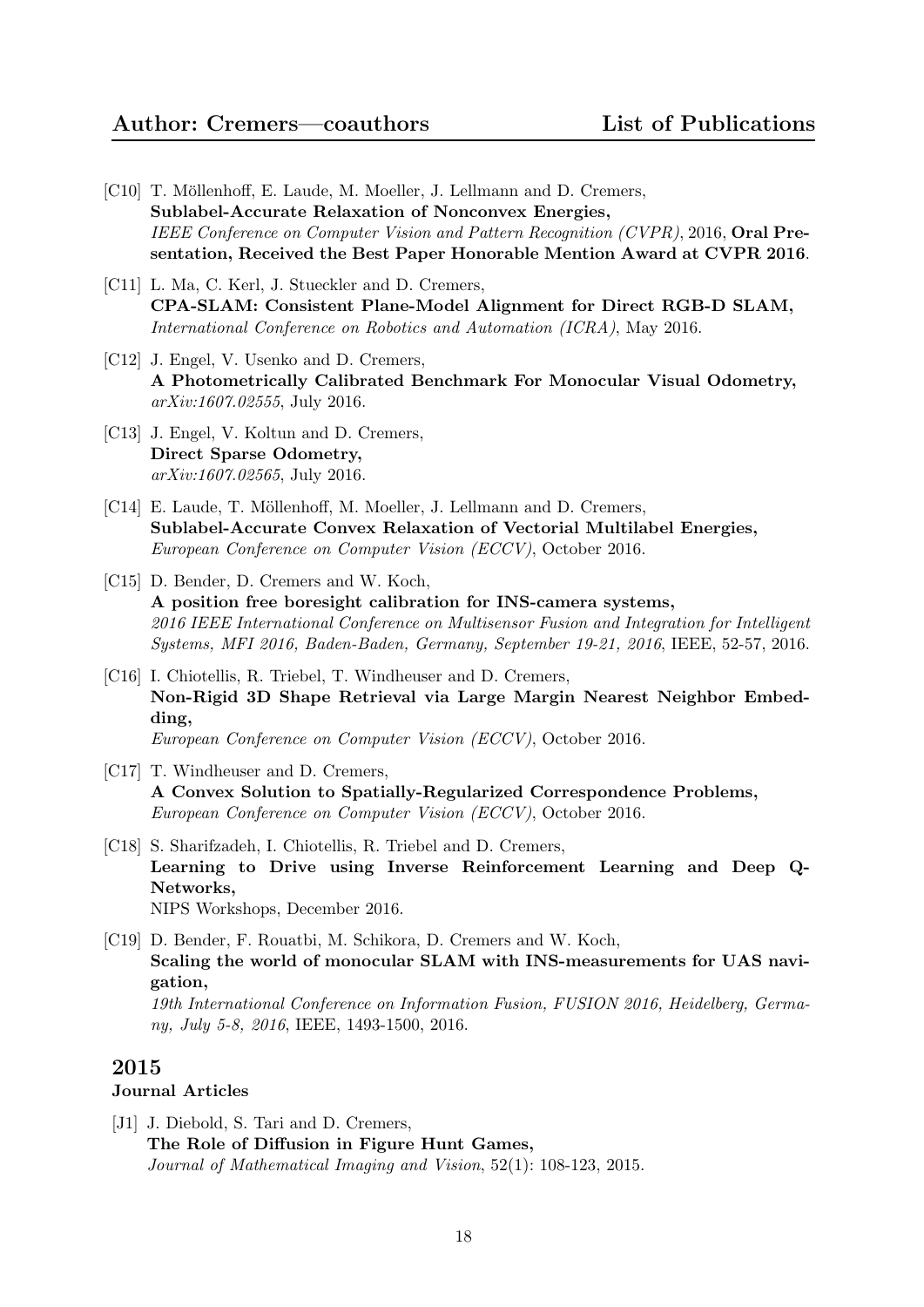- [J2] S. Madhogaria, P. M. Baggenstoss, M. Schikora, W. Koch and D. Cremers, Car detection by fusion of HOG and causal MRF, IEEE T. on Aerospace and Electronic Systems, 51(1): 575-590, 2015.
- [J3] M. Klodt, K. Herzog, R. Töpfer and D. Cremers, Field phenotyping of grapevine growth using dense stereo reconstruction, BMC Bioinformatics, 16(143): May 2015.
- [J4] E. Rodola, A. Albarelli, D. Cremers and A. Torsello, A Simple and Effective Relevance-based Point Sampling for 3D Shapes, Pattern Recognition Letters, 59(1): 41-47, 2015.
- [J5] R. Mecca, E. Rodola and D. Cremers, Realistic Photometric Stereo Using Partial Differential Irradiance Equation Ratios, Computers and Graphics, 51: 8-16, Oct. 2015.
- [J6] T. Möllenhoff, E. Strekalovskiy, M. Möller and D. Cremers, The Primal-Dual Hybrid Gradient Method for Semiconvex Splittings, SIAM Journal on Imaging Sciences, 8(2): 827-857, 2015.
- [J7] Y. Kee, H. Lee, J. Yim, D. Cremers and J. Kim, Entropy Minimization for Groupwise Planar Shape Co-alignment and its Applications, IEEE Signal Process. Lett., 22(11): 1922-1926, 2015.
- [J8] M. Möller, M. Benning, C. Schönlieb and D. Cremers, Variational Depth From Focus Reconstruction, IEEE Trans. Image Process., 24(12): 5369-5378, 2015.

#### Book Chapters

[BC1] D. Cremers,

Image Segmentation with Shape Priors: Explicit Versus Implicit Representations,

O. Scherzer(Ed.), Handbook of Mathematical Methods in Imaging, Springer, 1909-1944, 2015.

[BC2] V. Golkov, J. M. Portegies, A. Golkov, R. Duits and D. Cremers, Holistic Image Reconstruction for Diffusion MRI, Computational Diffusion MRI, Munich, Germany, Springer, oct 2015, Book Chapter, and Oral Presentation at MICCAI 2015 Workshop on Computational Diffusion MRI.

- [C1] M. Moeller, J. Diebold, G. Gilboa and D. Cremers, Learning Nonlinear Spectral Filters for Color Image Reconstruction, IEEE International Conference on Computer Vision (ICCV), 2015.
- [C2] J. Diebold, N. Demmel, C. Hazirbas, M. Möller and D. Cremers, Interactive Multi-label Segmentation of RGB-D Images, Scale Space and Variational Methods in Computer Vision (SSVM), june 2015.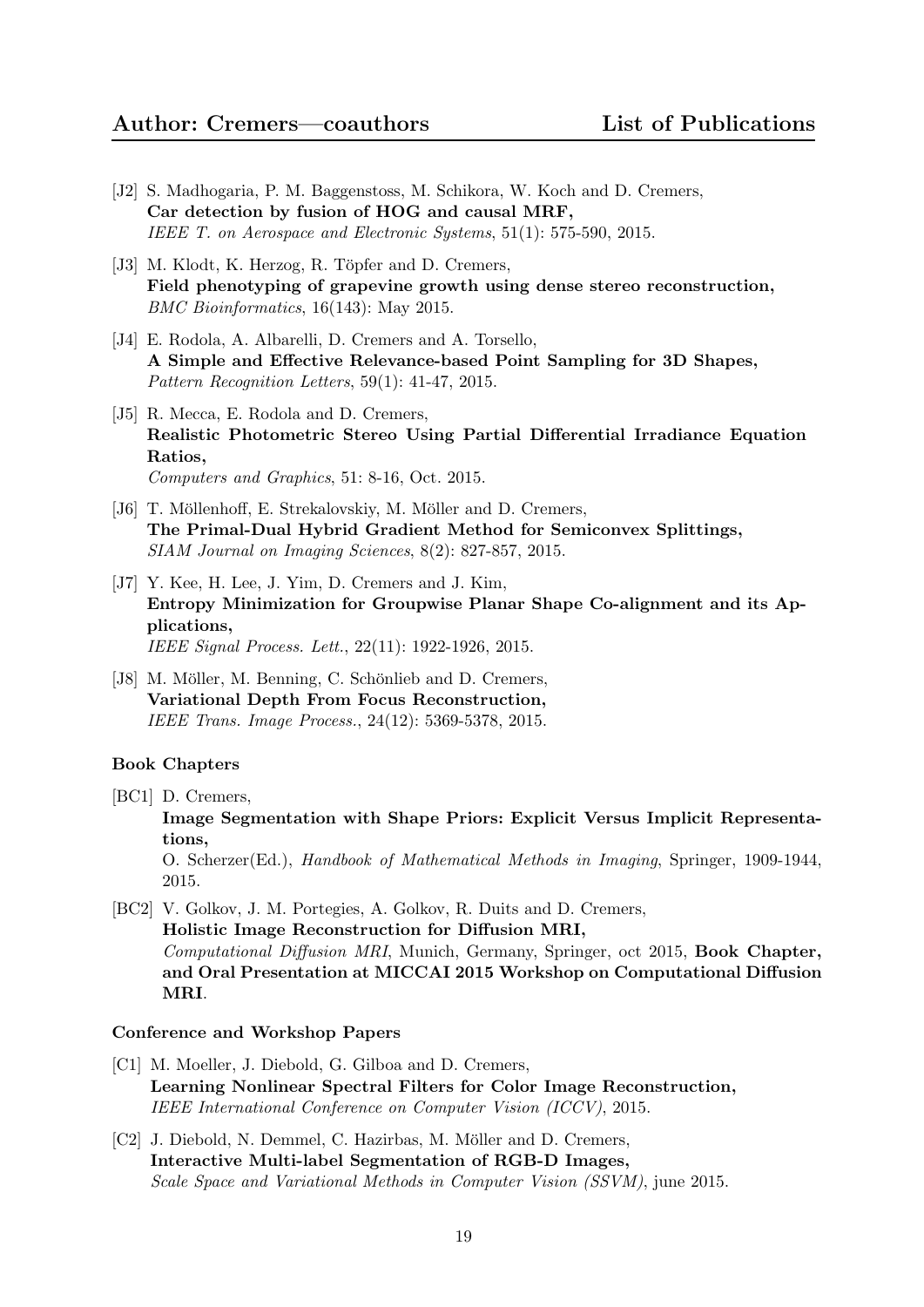- [C3] C. Hazirbas, J. Diebold and D. Cremers, Optimizing the Relevance-Redundancy Tradeoff for Efficient Semantic Segmentation, Scale Space and Variational Methods in Computer Vision (SSVM), june 2015, Oral Presentation.
- [C4] T. Möllenhoff, E. Strekalovskiy, M. Möller and D. Cremers, Low Rank Priors for Color Image Regularization, Energy Minimization Methods in Computer Vision and Pattern Recognition (EMMCV-PR), 2015.
- [C5] M. Jaimez, M. Souiai, J. Gonzalez-Jimenez and D. Cremers, A Primal-Dual Framework for Real-Time Dense RGB-D Scene Flow, Proc. of the IEEE Int. Conf. on Robotics and Automation (ICRA), 2015.
- [C6] J. Stühmer and D. Cremers, A Fast Projection Method for Connectivity Constraints in Image Segmentation, X.-C. Tai, E. Bae, T. F. Chan and M. Lysaker(Eds.), Energy Minimization Methods in Computer Vision and Pattern Recognition (EMMCVPR), LNCS, 2015.
- [C7] R. Mecca, E. Rodola and D. Cremers, Analysis of Surface Parametrizations for Modern Photometric Stereo Modeling, International Conference on Quality Control by Artificial Vision (QCAV), 2015.
- [C8] F. Bergamasco, A. Albarelli, L. Cosmo, A. Torsello, E. Rodola and D. Cremers, Adopting an Unconstrained Ray Model in Light-field Cameras for 3D Shape Reconstruction, IEEE Conference on Computer Vision and Pattern Recognition (CVPR), 2015.
- [C9] D. Mund, R. Triebel and D. Cremers, Active Online Confidence Boosting for Efficient Object Classification, Proc. IEEE International Conference on Robotics and Automation (ICRA), 2015.
- [C10] V. Golkov, A. Dosovitskiy, P. Sämann, J. I. Sperl, T. Sprenger, M. Czisch, M. I. Menzel, P. A. Gomez, A. Haase, T. Brox and D. Cremers, q-Space Deep Learning for Twelve-Fold Shorter and Model-Free Diffusion MRI Scans, Medical Image Computing and Computer Assisted Intervention (MICCAI), Munich, Germany, oct 2015.
- [C11] A. Dosovitskiy, P. Fischer, E. Ilg, P. Haeusser, C. Hazirbas, V. Golkov, P. van der Smagt, D. Cremers and T. Brox, FlowNet: Learning Optical Flow with Convolutional Networks, IEEE International Conference on Computer Vision (ICCV), dec 2015.
- [C12] R. Triebel, K. Arras, R. Alami, L. Beyer, S. Breuers, R. Chatila, M. Chetouani, D. Cremers, V. Evers, M. Fiore, H. Hung, O. A. I Ramirez, M. Joosse, H. Khambhaita, T. Kucner, B. Leibe, A. J. Lilienthal, T. Linder, M. Lohse, M. Magnusson, B. Okal, L. Palmieri, U. Rafi, M. van Rooij and L. Zhang, SPENCER: A Socially Aware Service Robot for Passenger Guidance and Help in Busy Airports,

Proc. Field and Service Robotics (FSR), 2015.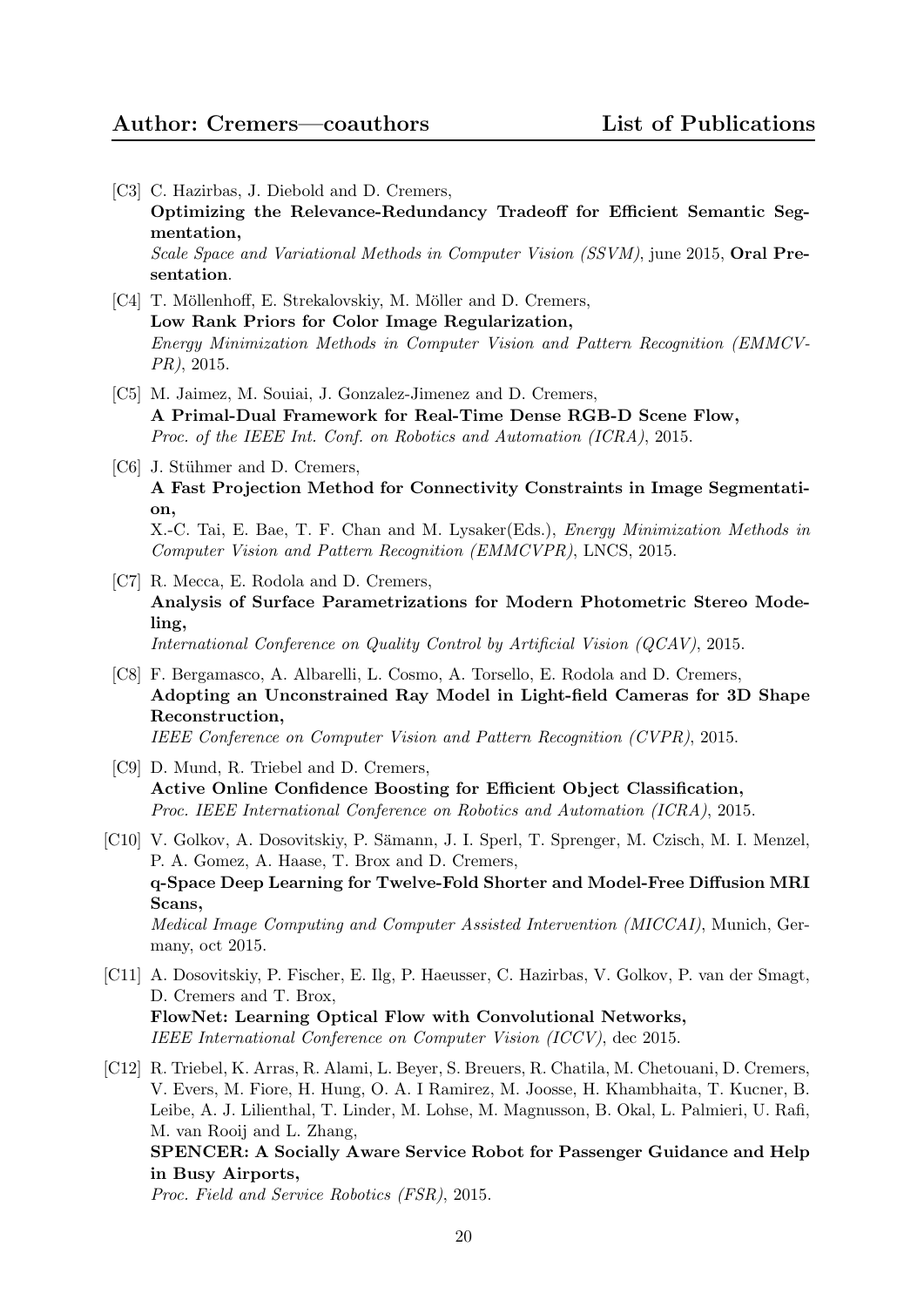- [C13] J. Engel, J. Stueckler and D. Cremers, Large-Scale Direct SLAM with Stereo Cameras, International Conference on Intelligent Robots and Systems (IROS), sept 2015.
- [C14] D. Caruso, J. Engel and D. Cremers, Large-Scale Direct SLAM for Omnidirectional Cameras, International Conference on Intelligent Robots and Systems (IROS), sept 2015.
- [C15] Y. Tao, R. Triebel and D. Cremers, Semi-supervised Online Learning for Efficient Classification of Objects in 3D Data Streams, International Conference on Intelligent Robots and Systems (IROS), sept 2015.
- [C16] R. Maier, J. Stueckler and D. Cremers, Super-Resolution Keyframe Fusion for 3D Modeling with High-Quality Textures, International Conference on 3D Vision (3DV), October 2015.
- [C17] V. Usenko, J. Engel, J. Stueckler and D. Cremers, Reconstructing Street-Scenes in Real-Time From a Driving Car, Proc. of the Int. Conference on 3D Vision (3DV), oct 2015.
- [C18] M. Jaimez, M. Souiai, J. Stueckler, J. Gonzalez-Jimenez and D. Cremers, Motion Cooperation: Smooth Piece-Wise Rigid Scene Flow from RGB-D Images, Proc. of the Int. Conference on 3D Vision (3DV), oct 2015.
- [C19] E. Rodola, M. Moeller and D. Cremers, Point-wise Map Recovery and Refinement from Functional Correspondence, Proceedings Vision, Modeling and Visualization (VMV), Aachen, Germany, 2015, Received the Best Paper Award.
- [C20] C. Kerl, J. Stueckler and D. Cremers, Dense Continuous-Time Tracking and Mapping with Rolling Shutter RGB-D Cameras, IEEE International Conference on Computer Vision (ICCV), Santiago, Chile, 2015.
- [C21] M. Souiai, M. R. Oswald, Y. Kee, J. Kim, M. Pollefeys and D. Cremers, Entropy Minimization for Convex Relaxation Approaches, IEEE International Conference on Computer Vision (ICCV), Santiago, Chile, 2015.
- [C22] F. Stark, C. Hazirbas, R. Triebel and D. Cremers, CAPTCHA Recognition with Active Deep Learning, GCPR Workshop on New Challenges in Neural Computation, Aachen, Germany, 2015.
- [C23] J. Stuhmer, S. Nowozin, A. Fitzgibbon, R. Szeliski, T. Perry, S. Acharya, D. Cremers and ¨ J. Shotton, Model-Based Tracking at 300Hz using Raw Time-of-Flight Observations, IEEE International Conference on Computer Vision (ICCV), Santiago, Chile, 2015.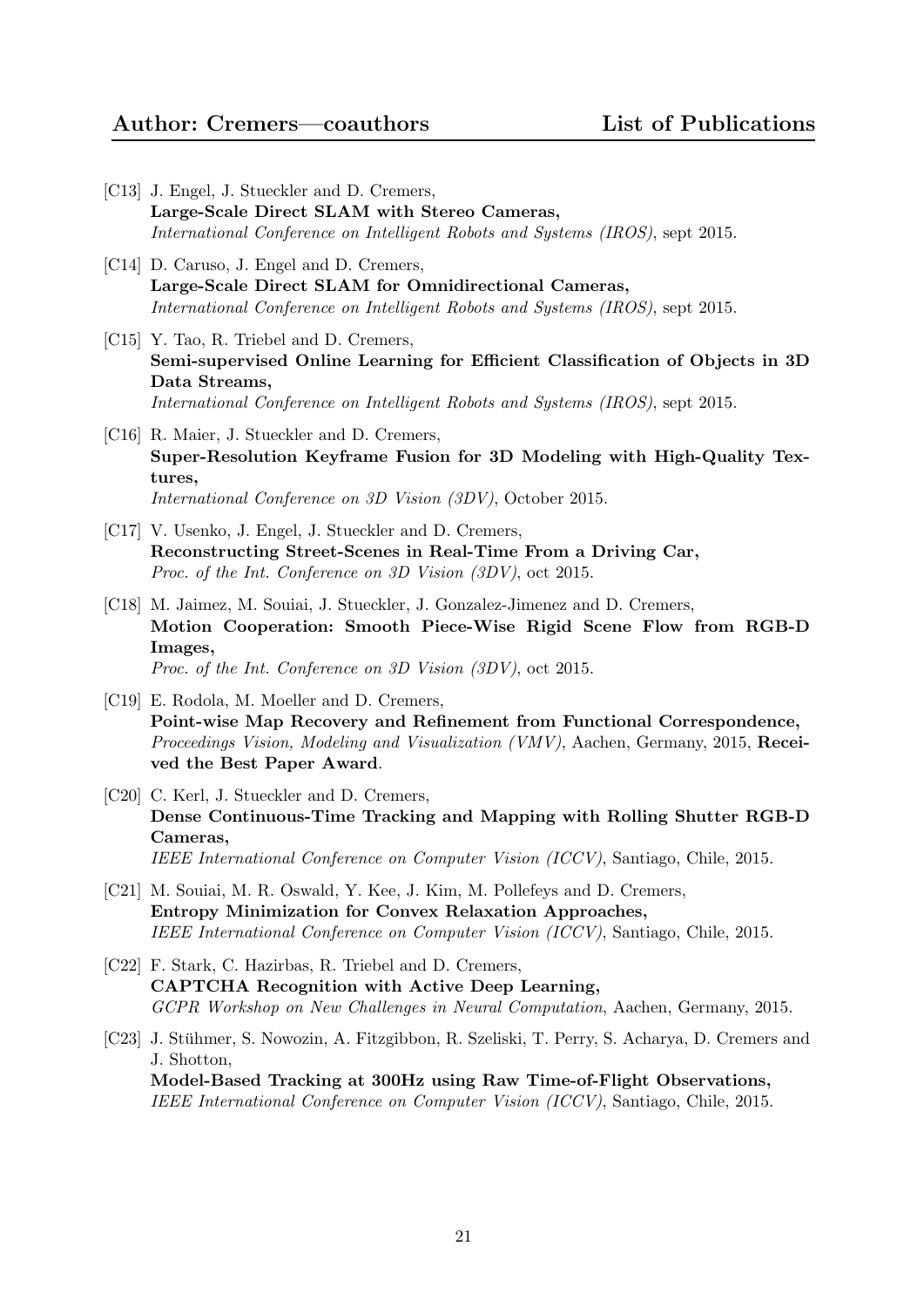- [C24] J. Duran, M. Moeller, C. Sbert and D. Cremers,
	- A Novel Framework for Nonlocal Vectorial Total Variation Based on  $\ell^{p,q,r} \hat{\mathbf{a}}^{\,\boldsymbol{\cdot}} \text{norms},$

Proceedings of the 10th International Conference on Energy Minimization Methods in Computer Vision and Pattern Recognition, Springer International Publishing, 141-154, 2015.

### 2014 Journal Articles

- [J1] B. Goldluecke, M. Aubry, K. Kolev and D. Cremers, A Super-resolution Framework for High-Accuracy Multiview Reconstruction, International Journal of Computer Vision, 106(2): 172-191, jan 2014.
- [J2] E. Strekalovskiy, A. Chambolle and D. Cremers, Convex Relaxation of Vectorial Problems with Coupled Regularization, SIAM Journal on Imaging Sciences, 7(1): 294-336, 2014.
- [J3] J. Engel, J. Sturm and D. Cremers, Scale-Aware Navigation of a Low-Cost Quadrocopter with a Monocular Camera, Robotics and Autonomous Systems (RAS), 62(11): 1646-–1656, 2014.
- [J4] E. Rodola, S. R Bulo and D. Cremers, Robust Region Detection via Consensus Segmentation of Deformable Shapes, Computer Graphics Forum, 33(5): 97-106, 2014.

#### Books

[B1] E: D. Cremers, I. Reid, H. Saito and M.-S. Yang, Computer Vision: ACCV 2014, Springer 2014.

#### Book Chapters

[BC1] V. Golkov, J.I. Sperl, M.I. Menzel, T. Sprenger, E.T. Tan, L. Marinelli, C.J. Hardy, A. Haase and D. Cremers, Joint Super-Resolution Using Only One Anisotropic Low-Resolution Image per q-Space Coordinate, Computational Diffusion MRI, Springer, 2014, Book Chapter, and Oral Presentation at MICCAI 2014 Workshop on Computational Diffusion MRI.

#### Conference and Workshop Papers

[C1] V. Golkov, M.I. Menzel, T. Sprenger, M. Souiai, A. Haase, D. Cremers and J.I. Sperl, Direct Reconstruction of the Average Diffusion Propagator with Simultaneous Compressed-Sensing-Accelerated Diffusion Spectrum Imaging and Image Denoising by Means of Total Generalized Variation Regularization, International Society for Magnetic Resonance in Medicine (ISMRM) Annual Meeting, 2014.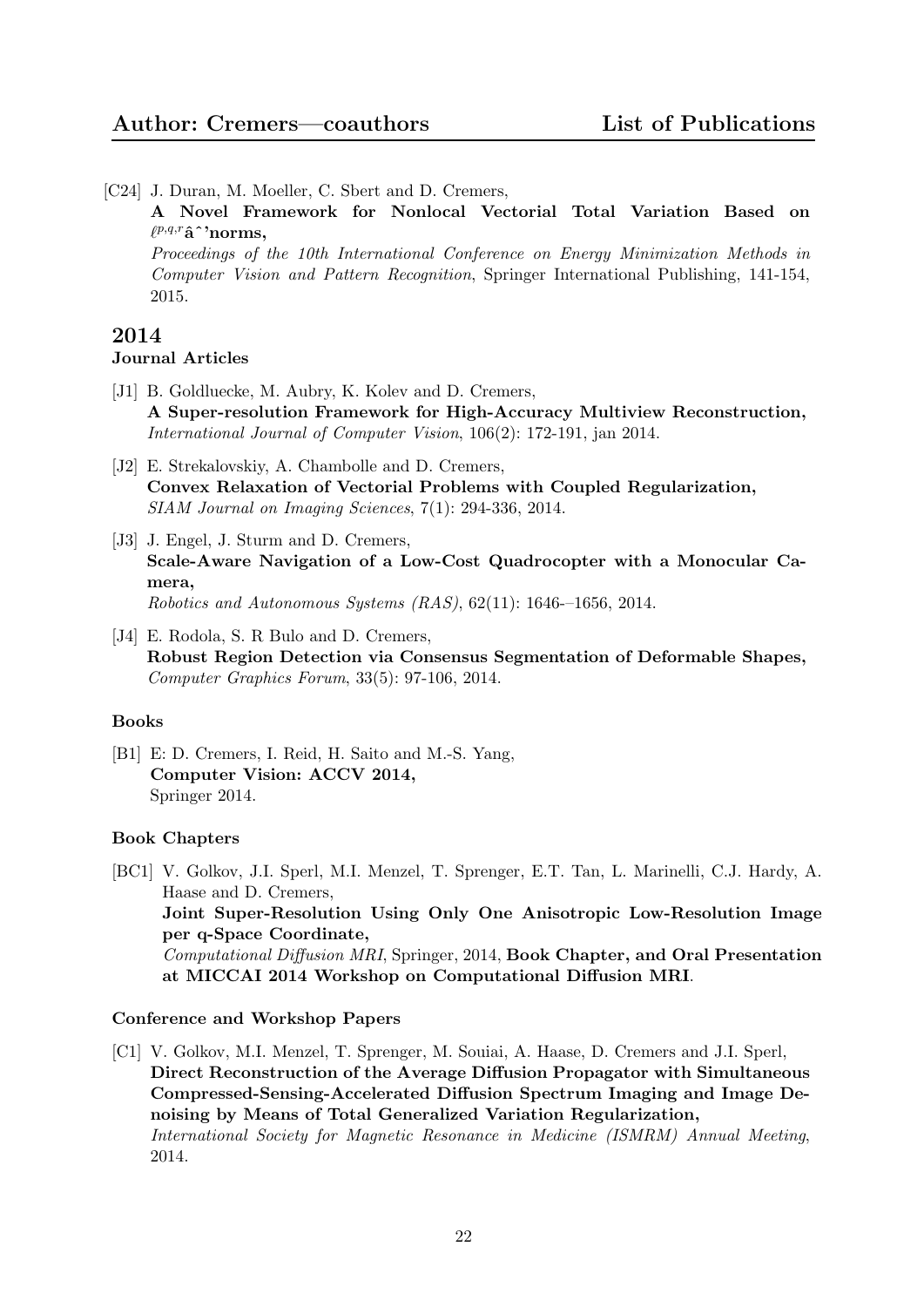- [C2] V. Golkov, M.I. Menzel, T. Sprenger, A. Haase, D. Cremers and J.I. Sperl, Semi-Joint Reconstruction for Diffusion MRI Denoising Imposing Similarity of Edges in Similar Diffusion-Weighted Images, International Society for Magnetic Resonance in Medicine (ISMRM) Annual Meeting, 2014.
- [C3] V. Golkov, M.I. Menzel, T. Sprenger, M. Souiai, A. Haase, D. Cremers and J.I. Sperl, Improved Diffusion Kurtosis Imaging and Direct Propagator Estimation Using 6-D Compressed Sensing, Organization for Human Brain Mapping (OHBM) Annual Meeting, 2014.
- [C4] F. Steinbruecker, J. Sturm and D. Cremers, Volumetric 3D Mapping in Real-Time on a CPU, International Conference on Robotics and Automation (ICRA), Hongkong, China, 2014.
- [C5] E. Rodola, S. R Bulo, T. Windheuser, M. Vestner and D. Cremers, Dense Non-Rigid Shape Correspondence Using Random Forests, IEEE Conference on Computer Vision and Pattern Recognition (CVPR), 2014.
- [C6] Y. Kee, M. Souiai, D. Cremers and J. Kim, Sequential Convex Relaxation for Mutual-Information-Based Unsupervised Figure-Ground Segmentation, IEEE Conference on Computer Vision and Pattern Recognition (CVPR), 2014.
- [C7] H. Alvarez, L.M. Paz, J. Sturm and D. Cremers, Collision Avoidance for Quadrotors with a Monocular Camera, Proc. of The 12th International Symposium on Experimental Robotics (ISER), 2014.
- [C8] J. Engel, T. Schöps and D. Cremers, LSD-SLAM: Large-Scale Direct Monocular SLAM, European Conference on Computer Vision (ECCV), September 2014, Oral Presentation.
- [C9] T. Schöps, J. Engel and D. Cremers, Semi-Dense Visual Odometry for AR on a Smartphone, International Symposium on Mixed and Augmented Reality, September 2014, Best Short Paper Award.
- [C10] T. Windheuser, M. Vestner, E. Rodola, R. Triebel and D. Cremers, Optimal Intrinsic Descriptors for Non-Rigid Shape Analysis, British Machine Vision Conference (BMVC), 2014.
- [C11] M. Strobel, J. Diebold and D. Cremers, Flow and Color Inpainting for Video Completion, German Conference on Pattern Recognition (GCPR), Münster, Germany, September 2014, Oral Presentation.
- [C12] R. Maier, J. Sturm and D. Cremers, Submap-based Bundle Adjustment for 3D Reconstruction from RGB-D Data, German Conference on Pattern Recognition (GCPR), Münster, Germany, September 2014, Oral Presentation.
- [C13] T. Gurdan, M. R. Oswald, D. Gurdan and D. Cremers, Spatial and Temporal Interpolation of Multi-View Image Sequences, German Conference on Pattern Recognition (GCPR), Münster, Germany, Vol. 36, sep 2014.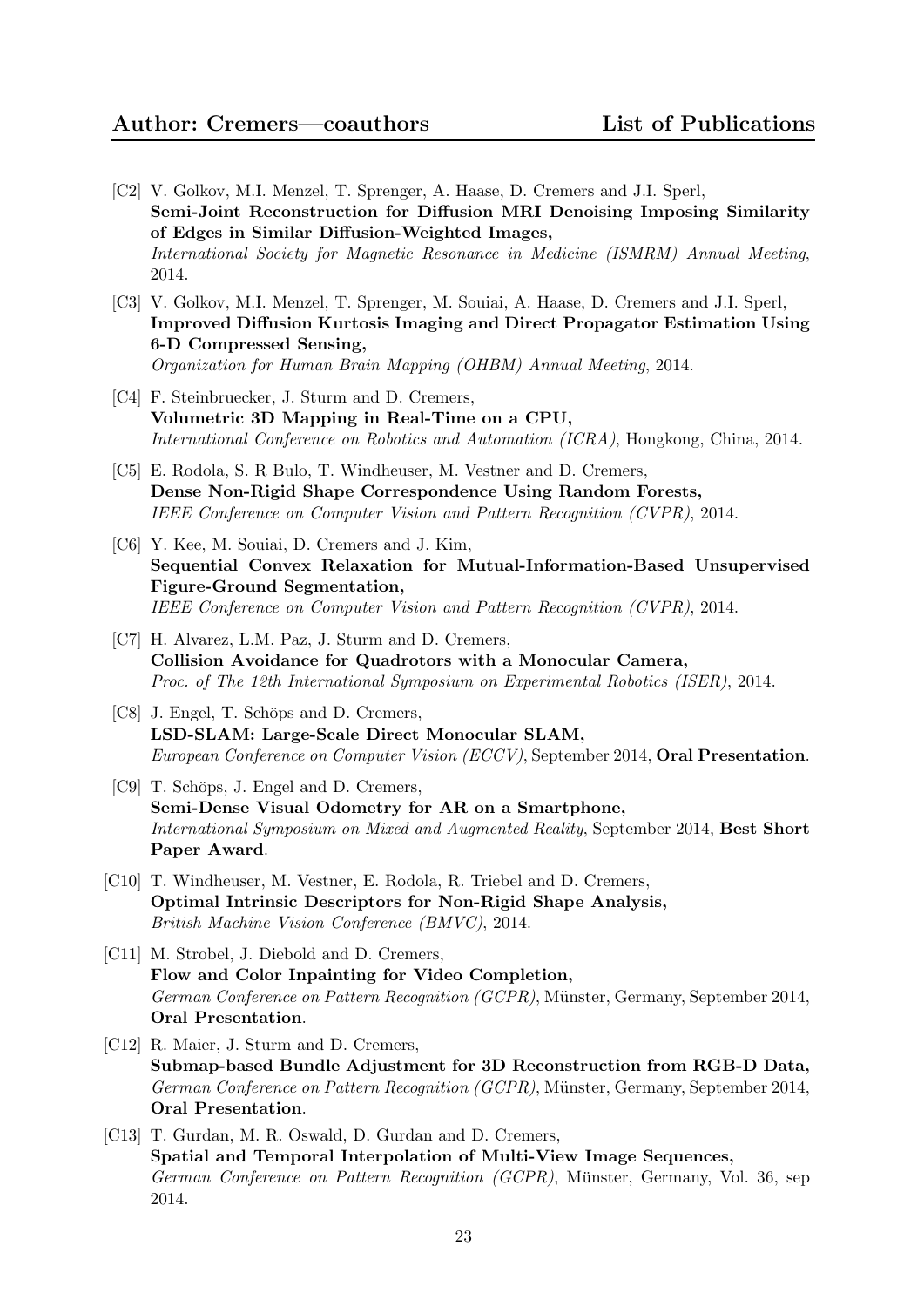- [C14] M. R. Oswald and D. Cremers, Surface Normal Integration for Convex Space-time Multi-view Reconstruction, British Machine Vision Conference (BMVC), 2014.
- [C15] C. Nieuwenhuis, S. Hawe, M. Kleinsteuber and D. Cremers, Co-Sparse Textural Similarity for Interactive Segmentation, European Conference on Computer Vision (ECCV), 2014.
- [C16] M. R. Oswald, J. Stühmer and D. Cremers, Generalized Connectivity Constraints for Spatio-temporal 3D Reconstruction, European Conference on Computer Vision (ECCV), 32-46, 2014.
- [C17] E. Strekalovskiy and D. Cremers, Real-Time Minimization of the Piecewise Smooth Mumford-Shah Functional, European Conference on Computer Vision (ECCV), 127-141, 2014.
- [C18] A. Kanezaki, E. Rodola, D. Cremers and T. Harada, [Taiou tenshuugou ruijido gakushuu wo mochiita goutai-higoutai buttai kenshutsu], - Pattern Recognition and Media Understanding (PRMU), Vol. 114, 13-18, oct 2014.
- [C19] M. Andreux, E. Rodola, M. Aubry and D. Cremers, Anisotropic Laplace-Beltrami Operators for Shape Analysis, Sixth Workshop on Non-Rigid Shape Analysis and Deformable Image Alignment (NOR-DIA), 2014.
- [C20] O. Dunkley, J. Engel, J. Sturm and D. Cremers, Visual-Inertial Navigation for a Camera-Equipped 25g Nano-Quadrotor, IROS2014 Aerial Open Source Robotics Workshop, 2014.
- [C21] R. Triebel, J. Stühmer, M. Souiai and D. Cremers, Active Online Learning for Interactive Segmentation Using Sparse Gaussian Processes, German Conference on Pattern Recognition, 2014.
- [C22] S. Debnath, S. S. Baishya, R. Triebel, V. Dutt and D. Cremers, Environment-adaptive Learning: How Clustering Helps to Obtain Good Training Data, Carsten Lutz and Michael Thielscher(Eds.), KI 2014: Advances in Artificial Intelligence, Springer, 68-79, 2014.
- [C23] A. Kanezaki, E. Rodola, D. Cremers and T. Harada, Learning Similarities for Rigid and Non-Rigid Object Detection, International Conference on 3D Vision (3DV), 2014.
- [C24] D. Bender, M. Schikora, J. Sturm and D. Cremers, INS-Camera Calibration without Ground Control Points, 9th IEEE ISIF Workshop on Sensor Data Fusion: Trends, Solutions, Applications (SDF), 2014.
- [C25] C. Kerl, M. Souiai, J. Sturm and D. Cremers, Towards Illumination-invariant 3D Reconstruction using ToF RGB-D Cameras, International Conference on 3D Vision (3DV), 2014.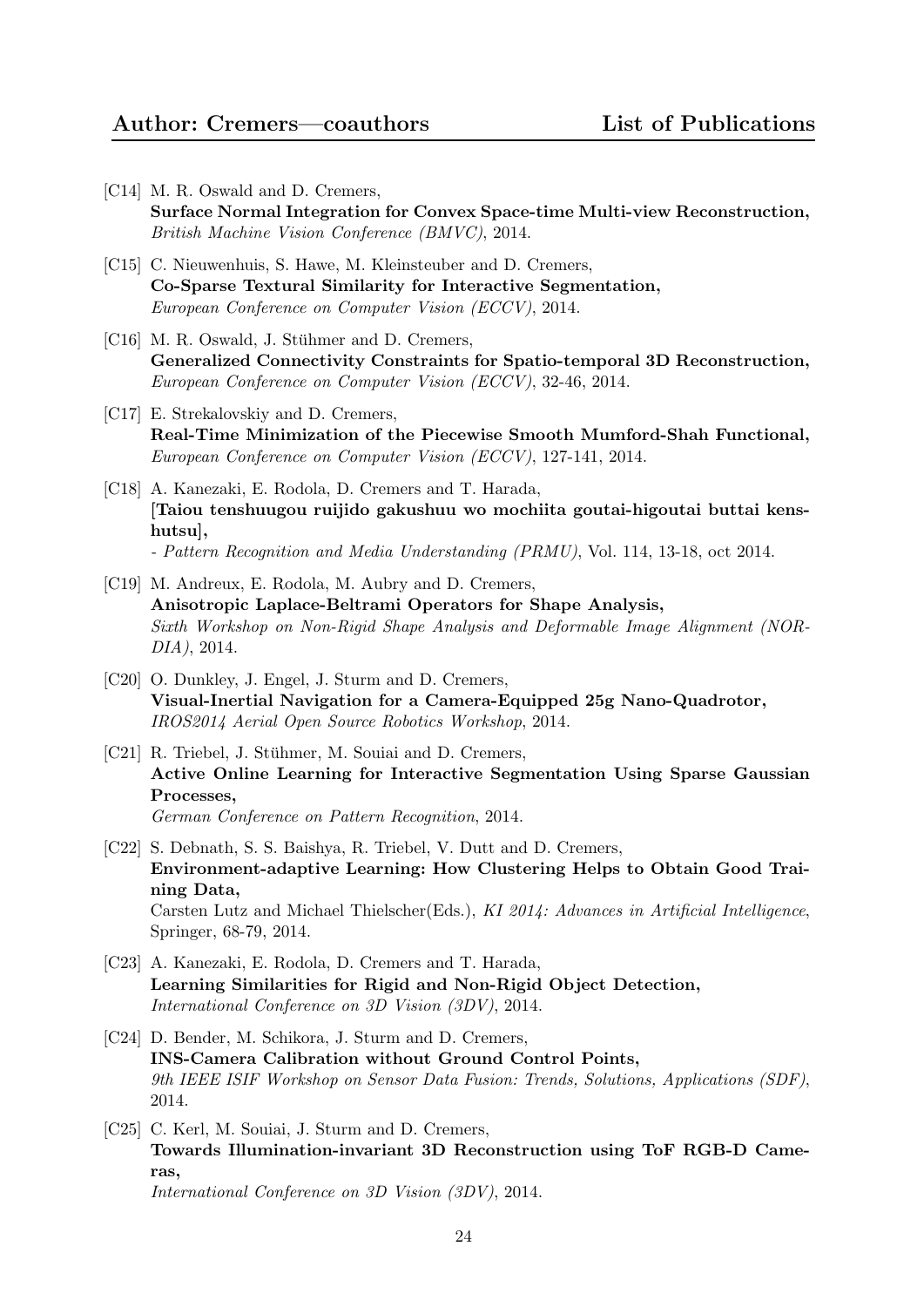[C26] F. R. Schmidt, T. Windheuser, U. Schlickewei and D. Cremers, Dense Elastic 3D Shape Matching, Global Optimization Methods, Springer, LNCS, Vol. 8293, 1-18, 2014.

# 2013

# Journal Articles

- [J1] C. Nieuwenhuis and D. Cremers, Spatially Varying Color Distributions for Interactive Multi-Label Segmentation, IEEE Transactions on Pattern Analysis and Machine Intelligence, 35(5): 1234-1247, 2013.
- [J2] C. Nieuwenhuis, E. Toeppe and D. Cremers, A Survey and Comparison of Discrete and Continuous Multi-label Optimization Approaches for the Potts Model, International Journal of Computer Vision, 104(3): 223-240, sep 2013.
- [J3] B. Goldluecke, E. Strekalovskiy and D. Cremers, Tight Convex Relaxations for Vector-Valued Labeling, SIAM Journal on Imaging Sciences, 6(3): 1626—1664, 2013.
- [J4] F. Endres, J. Hess, J. Sturm, D. Cremers and W. Burgard, 3D Mapping with an RGB-D Camera, IEEE Transactions on Robotics (T-RO), 30(1): 177-187, 2013.
- [J5] Z. Liu, M. Beetz, D. Cremers, J. Gall, W. Li, D. Pangercic, J. Sturm and Y.-W. Tai, Introduction to the special issue on visual understanding and applications with RGB-D cameras,

Journal of Visual Communication and Image Representation (JVCI), 2013.

## Book Chapters

[BC1] M. Klodt, F. Steinbruecker and D. Cremers, Moment Constraints in Convex Optimization for Segmentation and Tracking, Advanced Topics in Computer Vision, Springer, 2013.

## Conference and Workshop Papers

- [C1] M. Souiai, C. Nieuwenhuis, E. Strekalovskiy and D. Cremers, Convex Optimization for Scene Understanding, ICCV Workshop on Graphical Models for Scene Understanding, 2013.
- [C2] J. Bergbauer, C. Nieuwenhuis, M. Souiai and D. Cremers, Proximity Priors for Variational Semantic Segmentation and Recognition, ICCV Workshop on Graphical Models for Scene Understanding, 2013.
- [C3] V. Golkov, T. Sprenger, A. Menini, M.I. Menzel, D. Cremers and J.I. Sperl, Effects of Low-Rank Constraints, Line-Process Denoising, and q-Space Compressed Sensing on Diffusion MR Image Reconstruction and Kurtosis Tensor Estimation,

European Society for Magnetic Resonance in Medicine and Biology (ESMRMB) Annual Meeting, 2013, Oral Presentation.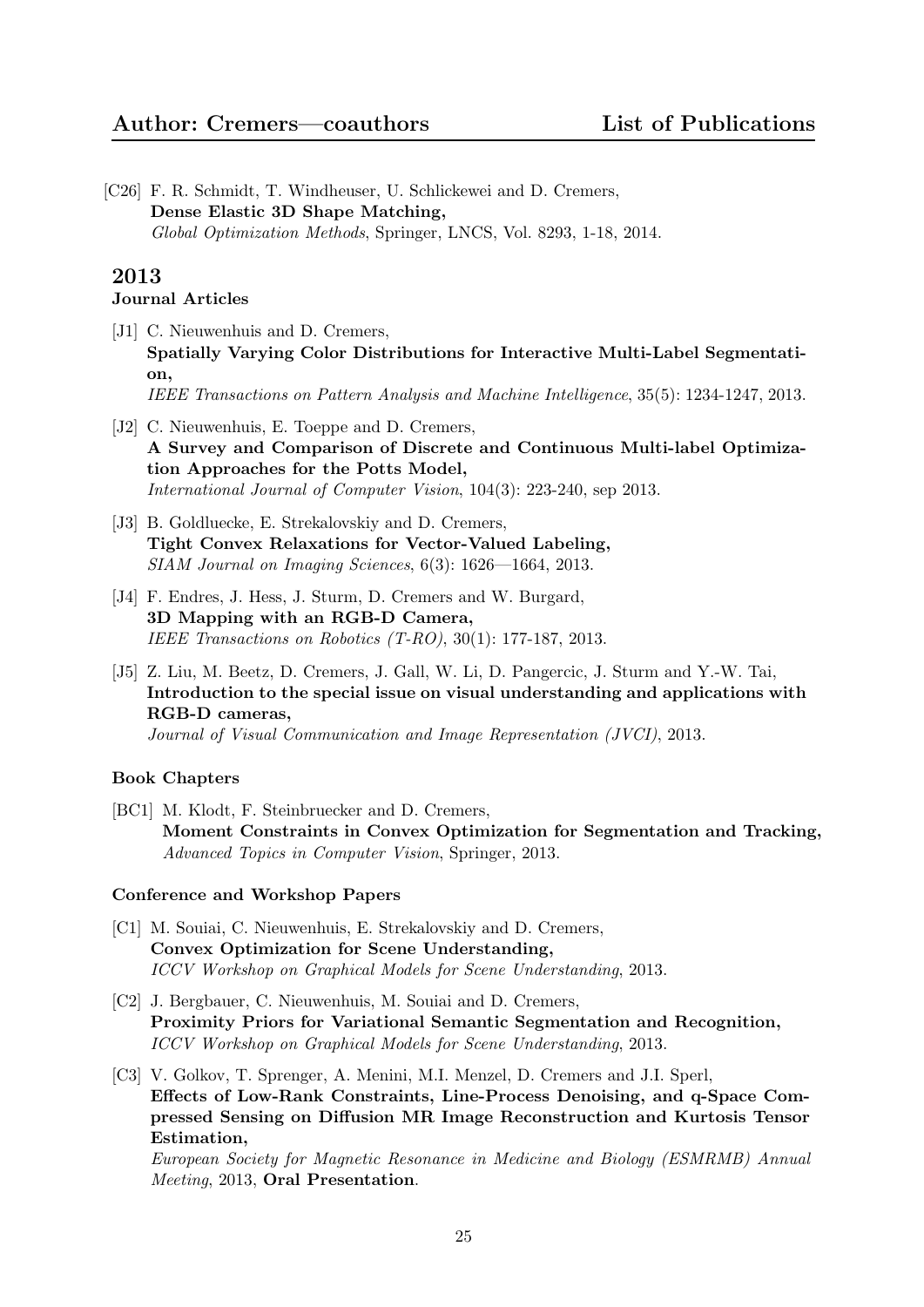- [C4] V. Golkov, T. Sprenger, M.I. Menzel, D. Cremers and J.I. Sperl, Line-Process-Based Joint SENSE Reconstruction of Diffusion Images with Intensity Inhomogeneity Correction and Noise Non-Stationarity Correction, European Society for Magnetic Resonance in Medicine and Biology (ESMRMB) Annual Meeting, 2013, Certificate of Merit Award.
- [C5] V. Golkov, M.I. Menzel, T. Sprenger, A. Menini, D. Cremers and J.I. Sperl, Reconstruction, Regularization, and Quality in Diffusion MRI Using the Example of Accelerated Diffusion Spectrum Imaging, 16th Annual Meeting of the German Chapter of the ISMRM, 2013, Oral Presentation.
- [C6] V. Golkov, M.I. Menzel, T. Sprenger, A. Menini, D. Cremers and J.I. Sperl, Corrected Joint SENSE Reconstruction, Low-Rank Constraints, and Compressed-Sensing-Accelerated Diffusion Spectrum Imaging in Denoising and Kurtosis Tensor Estimation, ISMRM Workshop on Diffusion as a Probe of Neural Tissue Microstructure, 2013.
- [C7] V. Golkov, T. Sprenger, M.I. Menzel, E.T. Tan, K.F. King, C.J. Hardy, L. Marinelli, D. Cremers and J.I. Sperl, Noise Reduction in Accelerated Diffusion Spectrum Imaging through Integration of SENSE Reconstruction into Joint Reconstruction in Combination with q-Space Compressed Sensing, International Society for Magnetic Resonance in Medicine (ISMRM) Annual Meeting, 2013.
- [C8] C. Kerl, J. Sturm and D. Cremers, Robust Odometry Estimation for RGB-D Cameras, International Conference on Robotics and Automation (ICRA), May 2013, Best Vision Paper Award - Finalist.
- [C9] E. Toeppe, C. Nieuwenhuis and D. Cremers, Volume Constraints for Single View Reconstruction, IEEE Conference on Computer Vision and Pattern Recognition (CVPR), Portland, USA, 2013.
- [C10] E. Bylow, J. Sturm, C. Kerl, F. Kahl and D. Cremers, Real-Time Camera Tracking and 3D Reconstruction Using Signed Distance Functions, Robotics: Science and Systems Conference (RSS), June 2013.
- [C11] E. Bylow, J. Sturm, C. Kerl, F. Kahl and D. Cremers, Direct Camera Pose Tracking and Mapping With Signed Distance Functions, Demo Track of the RGB-D Workshop on Advanced Reasoning with Depth Cameras at the Robotics: Science and Systems Conference (RSS), June 2013.
- [C12] M. Souiai, E. Strekalovskiy, C. Nieuwenhuis and D. Cremers, A Co-occurrence Prior for Continuous Multi-Label Optimization, Energy Minimization Methods in Computer Vision and Pattern Recognition (EMMCV-PR), 2013.
- [C13] F. Stangl, M. Souiai and D. Cremers, Performance Evaluation of Narrow Band Methods for Variational Stereo, 35th German Conference on Pattern Recognition (GCPR), 2013.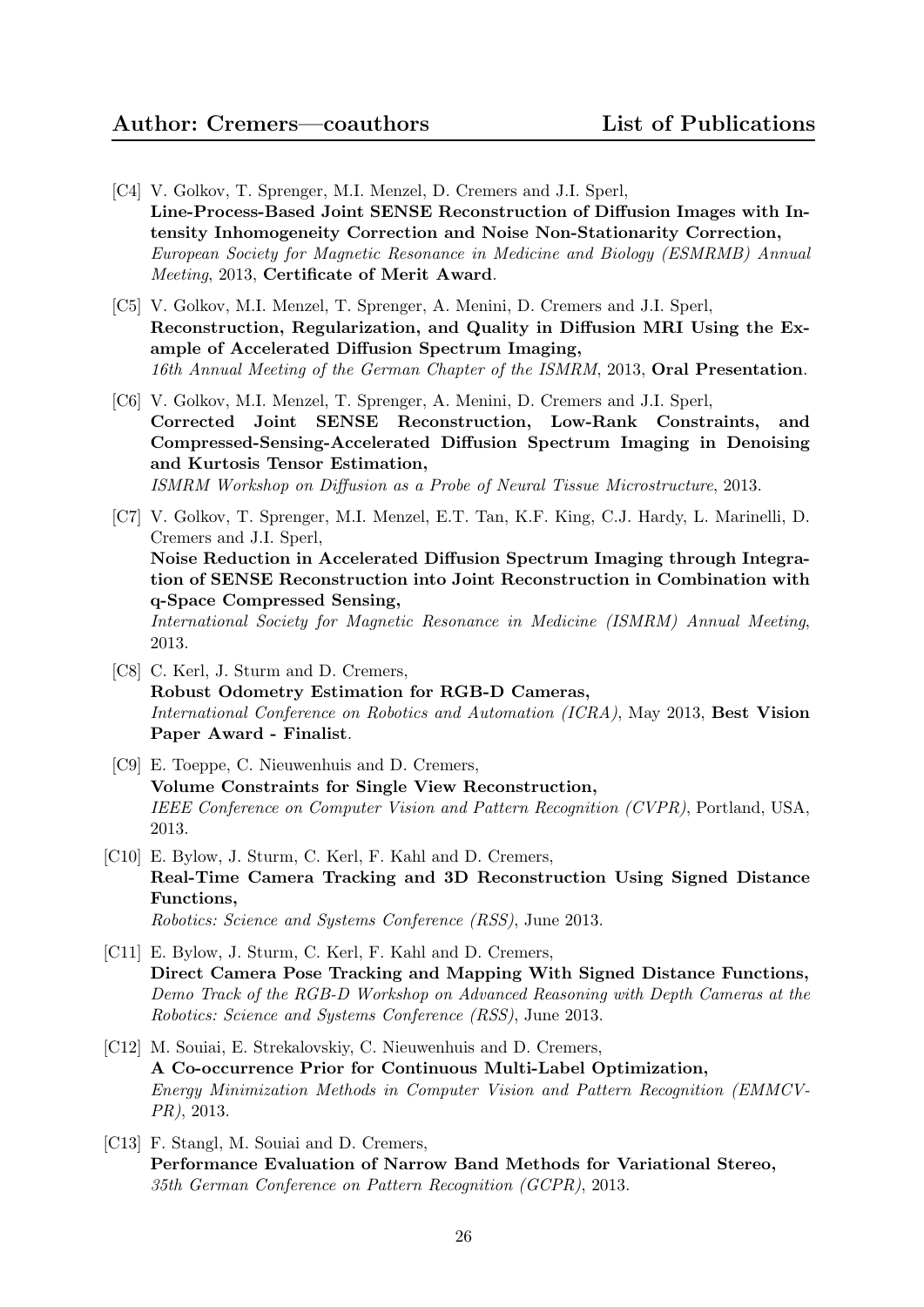- [C14] T. Möllenhoff, C. Nieuwenhuis, E. Toeppe and D. Cremers, Efficient Convex Optimization for Minimal Partition Problems with Volume Constraints, Energy Minimization Methods in Computer Vision and Pattern Recognition (EMMCV-PR), 2013.
- [C15] C. Kerl, J. Sturm and D. Cremers, Dense Visual SLAM for RGB-D Cameras, Proc. of the Int. Conf. on Intelligent Robot Systems (IROS), 2013.
- [C16] T. Naseer, J. Sturm and D. Cremers, FollowMe: Person Following and Gesture Recognition with a Quadrocopter, Proc. of the Int. Conf. on Intelligent Robot Systems (IROS), 2013.
- [C17] M. Klodt, J. Sturm and D. Cremers, Scale-Aware Object Tracking with Convex Shape Constraints on RGB-D Images, German Conference on Pattern Recognition (GCPR), Saarbrücken, Germany, September 2013.
- [C18] J. Sturm, E. Bylow, F. Kahl and D. Cremers, Dense Tracking and Mapping with a Quadrocopter, Unmanned Aerial Vehicle in Geomatics (UAV-g), Rostock, Germany, September 2013.
- [C19] D. Bender, M. Schikora, J. Sturm and D. Cremers, Graph-based bundle adjustment for INS-camera calibration, Unmanned Aerial Vehicle in Geomatics (UAV-g), Rostock, Germany, September 2013, Best research paper award.
- [C20] J. Sturm, E. Bylow, F. Kahl and D. Cremers, CopyMe3D: Scanning and Printing Persons in 3D, German Conference on Pattern Recognition (GCPR), Saarbrücken, Germany, September 2013.
- [C21] E. Rodola, T. Harada, Y. Kuniyoshi and D. Cremers, Efficient Shape Matching using Vector Extrapolation, British Machine Vision Conference (BMVC), 2013.
- [C22] J. Engel, J. Sturm and D. Cremers, Semi-Dense Visual Odometry for a Monocular Camera, IEEE International Conference on Computer Vision (ICCV), Sydney, Australia, December 2013.
- [C23] E. Rodola, A. Torsello, T. Harada, Y. Kuniyoshi and D. Cremers, Elastic Net Constraints for Shape Matching, IEEE International Conference on Computer Vision (ICCV), Sydney, Australia, December 2013.
- [C24] J. Lellmann, E. Strekalovskiy, S. Koetter and D. Cremers, Total Variation Regularization for Functions with Values in a Manifold, IEEE International Conference on Computer Vision (ICCV), Sydney, Australia, December 2013.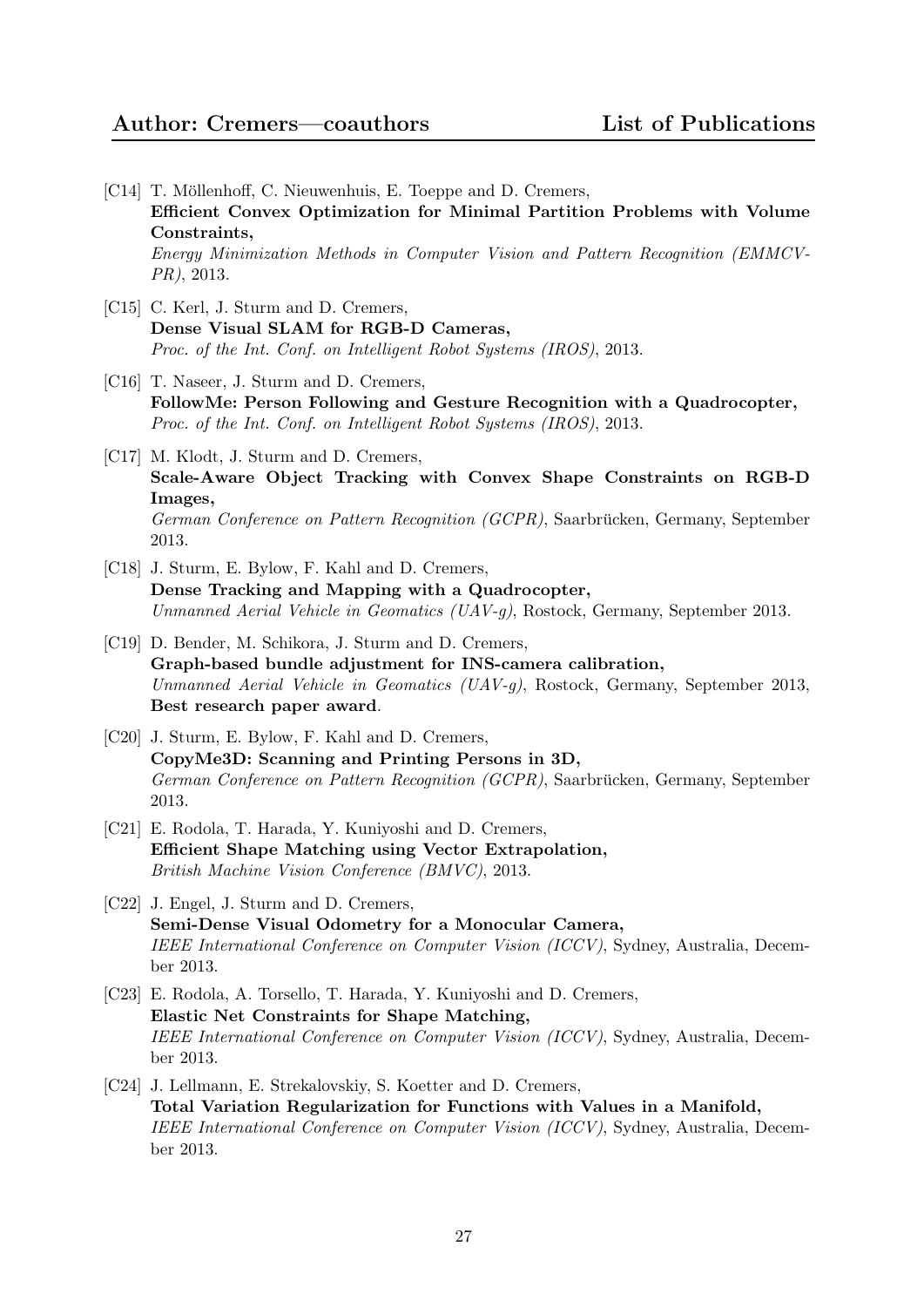- [C25] C. Nieuwenhuis, E. Strekalovskiy and D. Cremers, Proportion Priors for Image Sequence Segmentation, IEEE International Conference on Computer Vision (ICCV), Sydney, Australia, December 2013.
- [C26] J. Stühmer, P. Schröder and D. Cremers, Tree Shape Priors with Connectivity Constraints using Convex Relaxation on General Graphs, IEEE International Conference on Computer Vision (ICCV), Sydney, Australia, December 2013, Oral Presentation.
- [C27] G. Kuschk and D. Cremers, Fast and Accurate Large-scale Stereo Reconstruction using Variational Methods, ICCV Workshop on Big Data in 3D Computer Vision, Sydney, Australia, December 2013.
- [C28] M. R. Oswald and D. Cremers, A Convex Relaxation Approach to Space Time Multi-view 3D Reconstruction, ICCV Workshop on Dynamic Shape Capture and Analysis (4DMOD), 2013.
- [C29] F. Steinbruecker, C. Kerl, J. Sturm and D. Cremers, Large-Scale Multi-Resolution Surface Reconstruction from RGB-D Sequences, IEEE International Conference on Computer Vision (ICCV), Sydney, Australia, 2013.
- [C30] T. Naseer, J. Sturm and D. Cremers, Interactive Person Following and Gesture Recognition with a Flying Robot, Proc. of the Assistance and Service Robotics Workshop (ASROB) at the IE-EE. Int. Conf. on Intelligent Robots and Systems (IROS), Nov. 2013.
- [C31] D. Cremers, E. Rodola and T. Windheuser, Relaxations for Minimizing Metric Distortion and Elastic Energies for 3D Shape Matching, Actes des recontres du CIRM: Courbure discrete: theorie et applications, Vol. 3, 107-117, 2013.

# Technical Reports

[R1] M. Souiai, E. Strekalovskiy, C. Nieuwenhuis and D. Cremers, Label Configuration Priors for Continuous Multi-Label Optimization, Technical report 2013.

# 2012

## Journal Articles

- [J1] A. Chambolle, D. Cremers and T. Pock, A Convex Approach to Minimal Partitions, SIAM Journal on Imaging Sciences, 5(4): 1113-1158, 2012.
- [J2] T. Schoenemann and D. Cremers, A Coding Cost Framework for Super-resolution Motion Layer Decomposition, IEEE Transactions on Image Processing, 21(3): 1097-1110, March 2012.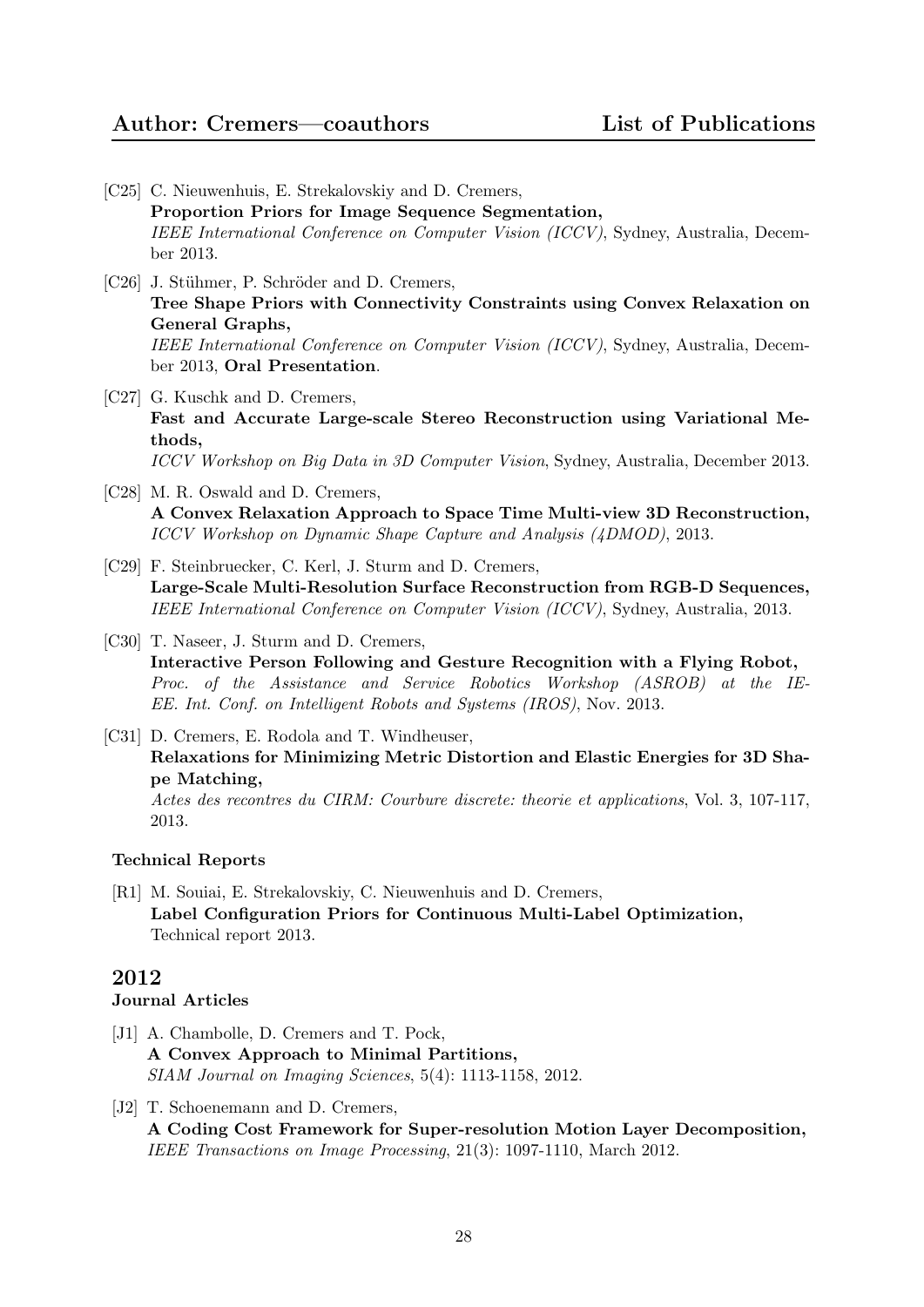# Author: Cremers—coauthors List of Publications

- [J3] T. Schoenemann, F. Kahl, S. Masnou and D. Cremers, A linear framework for region-based image segmentation and inpainting involving curvature penalization, International Journal of Computer Vision, 99: 53-68, aug 2012.
- [J4] D. Cremers, Optimal Solutions for Semantic Image Decomposition, Image and Vision Computing, 30(8): 476-477, 2012.
- [J5] S. Chen, D. Cremers and R. J. Radke, Image segmentation with one shape prior - A template-based formulation, Image and Vision Computing, 30(12): 1032-1042, 2012.
- [J6] B. Goldluecke, E. Strekalovskiy and D. Cremers, The Natural Total Variation Which Arises from Geometric Measure Theory, SIAM Journal on Imaging Sciences, 5(2): 537—563, 2012.
- [J7] K. Kolev, T. Brox and D. Cremers, Fast Joint Estimation of Silhouettes and Dense 3D Geometry from Multiple Images, IEEE Transactions on Pattern Analysis and Machine Intelligence, 34(3): 493-505, 2012.
- [J8] M. Schikora, B. Neupane, S. Madhogaria, W. Koch, D. Cremers, H. Hirt, K.-H. Kogel and A. Schikora, An image classification approach to analyze the suppression of plant immunity by the human pathogen Salmonella Typhimurium, BMC Bioinformatics, 13(171): July 2012.
- [J9] D. Cremers and E. Strekalovskiy, Total Cyclic Variation and Generalizations, Journal of Mathematical Imaging and Vision, 47(3): 258-277, nov 2012.

#### Book Chapters

[BC1] M. Schikora, W. Koch, R. L. Streit and D. Cremers, A Sequential Monte Carlo Method for Multi-Target Tracking with the Intensity Filter,

Advances in Intelligent Signal Processing and Data Mining, Springer-Verlag Berlin Heidelberg, 55-87, 2012.

#### Conference and Workshop Papers

- [C1] F. Endres, J. Hess, N. Engelhard, J. Sturm, D. Cremers and W. Burgard, An Evaluation of the RGB-D SLAM System, International Conference on Robotics and Automation (ICRA), St. Paul, MA, USA, May 2012.
- [C2] T. Ruehr, J. Sturm, D. Pangercic, M. Beetz and D. Cremers, A Generalized Framework for Opening Doors and Drawers in Kitchen Environments, International Conference on Robotics and Automation (ICRA), St. Paul, MA, USA, May

2012.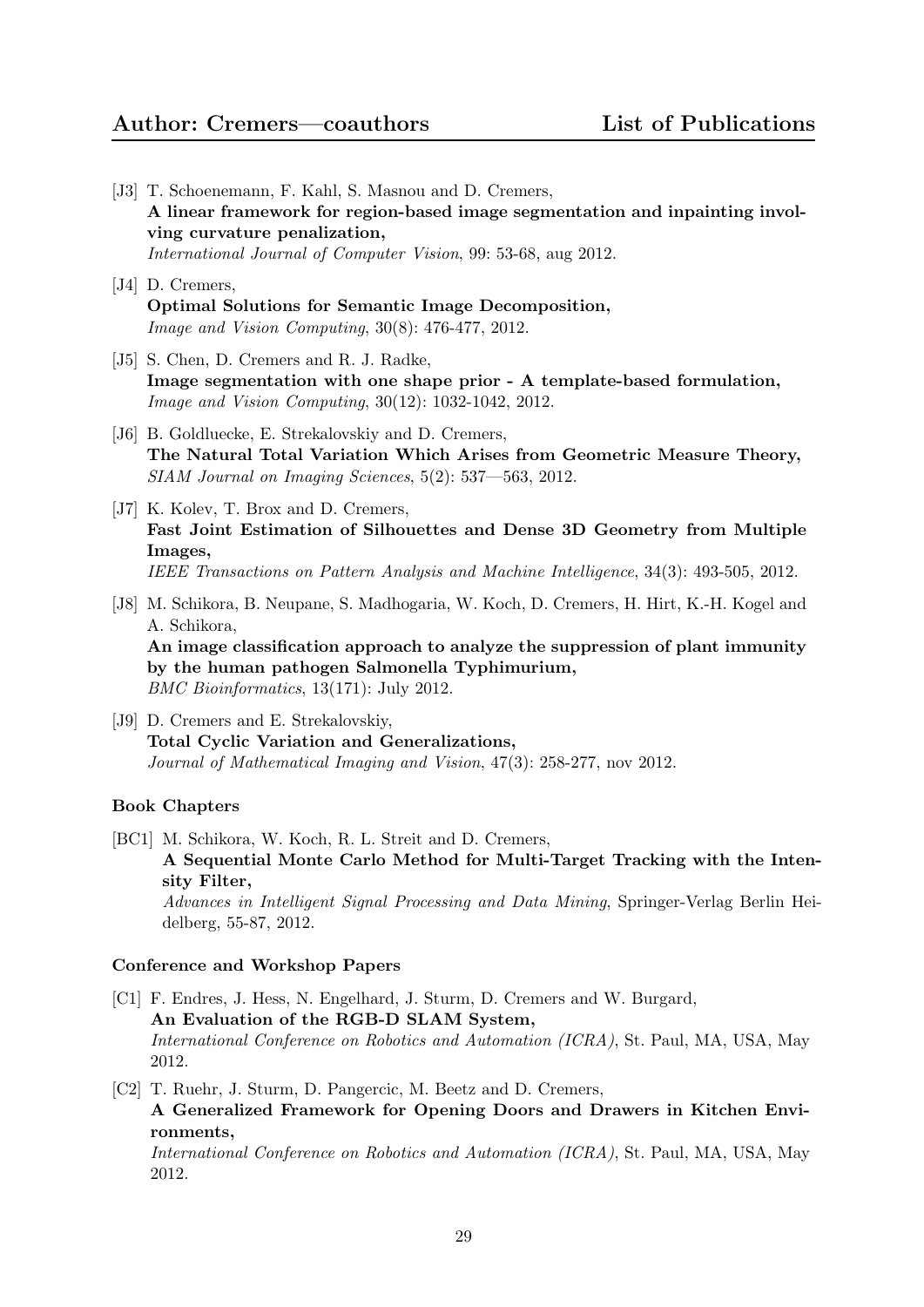- [C3] M. Schikora, A. Gning, L. Mihaylova, D. Cremers, W. Koch and R. Streit, Box-Particle Intensity Filter, 9th IET Data Fusion and Target Tracking Conference, London, UK, May 2012.
- [C4] M. Schikora, A. Gning, L. Mihaylova, D. Cremers and W. Koch, Box-Particle PHD Filter for Multi-Target Tracking, 15th International Conference on Information Fusion (FUSION), Singapore, July 2012.
- [C5] L. Zhang, J. Sturm, D. Cremers and D. Lee, Real-Time Human Motion Tracking using Multiple Depth Cameras, Proc. of the International Conference on Intelligent Robot Systems (IROS), Oct. 2012.
- [C6] E. Strekalovskiy, C. Nieuwenhuis and D. Cremers, Nonmetric Priors for Continuous Multilabel Optimization, European Conference on Computer Vision (ECCV), Firenze, Italy, Springer, oct 2012.
- [C7] T. Windheuser, H. Ishikawa and D. Cremers, Generalized Roof Duality for Multi-Label Optimization: Optimal Lower Bounds and Persistency, European Conference on Computer Vision (ECCV), Firenze, Italy, oct 2012.
- [C8] T. Windheuser, H. Ishikawa and D. Cremers, QPBO [QPBO arugorizumu no tachika ni yoru hiretsu mojura enerugi saishoka], Meeting on Image Recognition and Understanding, Fukuoka, Japan, aug 2012.
- [C9] M. R. Oswald, E. Toeppe and D. Cremers, Fast and Globally Optimal Single View Reconstruction of Curved Objects, IEEE Conference on Computer Vision and Pattern Recognition (CVPR), Providence, Rhode Island, 534-541, jun 2012.
- [C10] E. Strekalovskiy, A. Chambolle and D. Cremers, A Convex Representation for the Vectorial Mumford-Shah Functional, IEEE Conference on Computer Vision and Pattern Recognition (CVPR), Providence, Rhode Island, jun 2012.
- [C11] J. Engel, J. Sturm and D. Cremers, Camera-Based Navigation of a Low-Cost Quadrocopter, Proc. of the International Conference on Intelligent Robot Systems (IROS), Oct. 2012.
- [C12] J. Sturm, N. Engelhard, F. Endres, W. Burgard and D. Cremers, A Benchmark for the Evaluation of RGB-D SLAM Systems, Proc. of the International Conference on Intelligent Robot Systems (IROS), Oct. 2012.
- [C13] J. Engel, J. Sturm and D. Cremers, Accurate Figure Flying with a Quadrocopter Using Onboard Visual and Inertial Sensing, Proc. of the Workshop on Visual Control of Mobile Robots (ViCoMoR) at the IEEE/RJS International Conference on Intelligent Robot Systems (IROS), Oct. 2012.
- [C14] J. Sturm, W. Burgard and D. Cremers, Evaluating Egomotion and Structure-from-Motion Approaches Using the TUM RGB-D Benchmark,

Proc. of the Workshop on Color-Depth Camera Fusion in Robotics at the IEEE/RJS International Conference on Intelligent Robot Systems (IROS), Oct. 2012.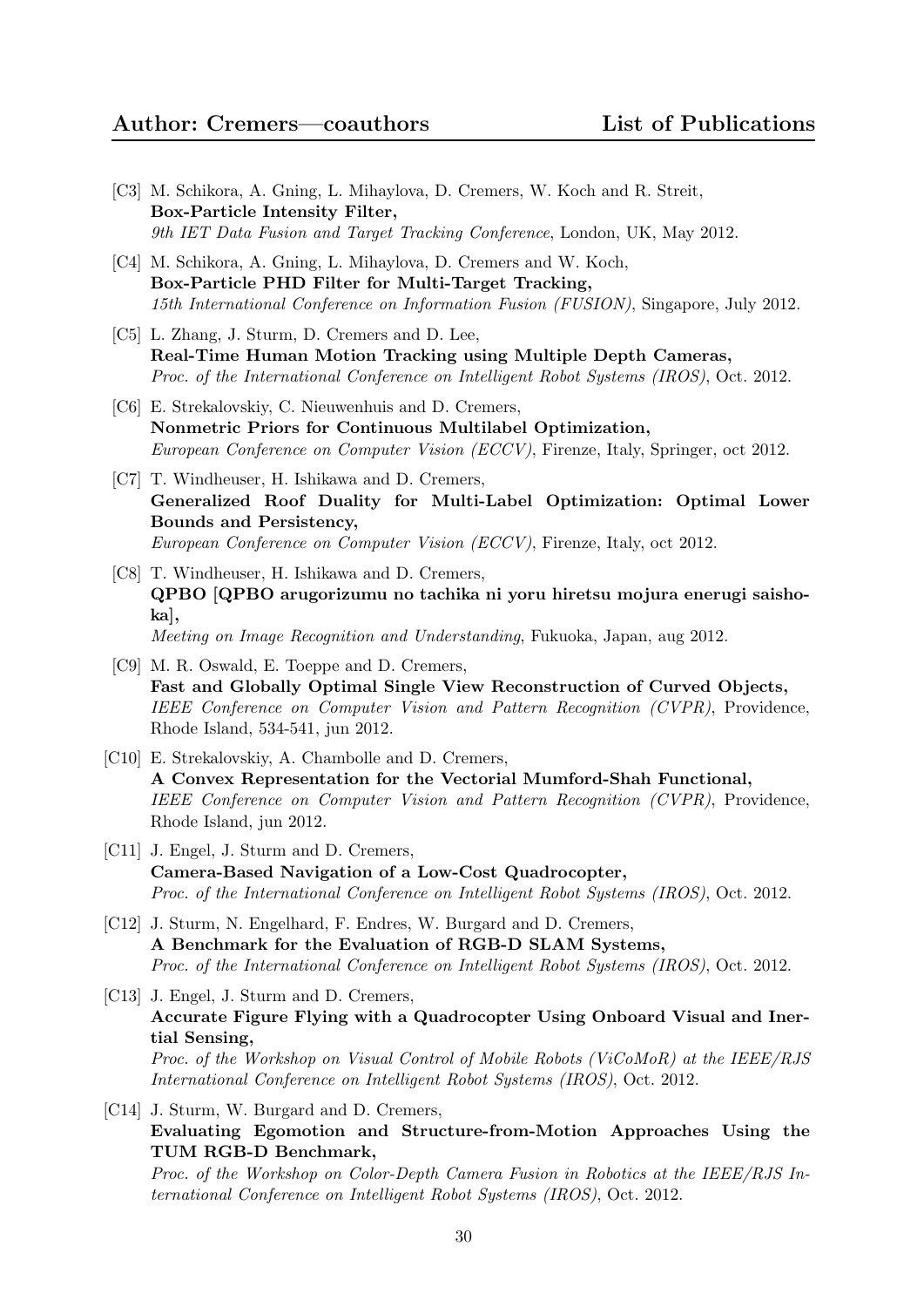- [C15] N. Ufer, M. Souiai and D. Cremers, Wehrli 2.0: An Algorithm for "Tidying up Art", VISART "Where Computer Vision Meets Art" workshop, ECCV 2012, Firenze, Italy, Springer, oct 2012.
- [C16] G. M. Garcia, D. A. Klein, J. Stueckler, S. Frintrop and A. B. Cremers, Adaptive Multi-cue 3D Tracking of Arbitrary Objects, Pinz, Axel, Pock, Thomas, Bischof, Horst, Leberl and Franz(Eds.), DAGM/OAGM Symposium, Springer, Lecture Notes in Computer Science, Vol. 7476, 357-366, 2012.

## Journal Articles

- [J1] T. Windheuser, U. Schlickewei, F. R. Schmidt and D. Cremers, Large-Scale Integer Linear Programming for Orientation-Preserving 3D Shape Matching, Computer Graphics Forum (Proceedings Symposium Geometry Processing), 30(5): 1471- 1480, 2011.
- [J2] D. Cremers and K. Kolev, Multiview Stereo and Silhouette Consistency via Convex Functionals over Convex Domains, IEEE Transactions on Pattern Analysis and Machine Intelligence, 33(6): 1161-1174, 2011.
- [J3] A. Wedel, T. Brox, T. Vaudrey, C. Rabe, U. Franke and D. Cremers, Stereoscopic Scene Flow Computation for 3D Motion Understanding, International Journal of Computer Vision, 95(1): 29-51, 2011.
- [J4] T. Schoenemann, S. Masnou and D. Cremers, The Elastic Ratio: Introducing Curvature into Ratio-Based Globally Optimal Image Segmentation, IEEE Transactions on Image Processing, 20(9): 2565-2581, 2011.
- [J5] A. Sellent, M. Eisemann, B. Goldluecke, D. Cremers and M. Magnor, Motion Field Estimation from Alternate Exposure Images, IEEE Transactions on Pattern Analysis and Machine Intelligence, 33(8): 1577-1589, 2011.
- [J6] K. Kolev, N. Kirchgessner, S. Houben, A. Csiszar, W. Rubner, C. Palm, B. Eiben, R. Merkel and D. Cremers, A Variational Approach to Vesicle Membrane Reconstruction from Fluorescence Imaging, Pattern Recognition, 44: 2944-2958, 2011.

#### Books

[B1] A. Wedel and D. Cremers, Stereoscopic Scene Flow for 3D Motion Analysis, Springer 2011.

#### Book Chapters

[BC1] D. Cremers, T. Pock, K. Kolev and A. Chambolle, Convex Relaxation Techniques for Segmentation, Stereo and Multiview Reconstruction, Markov Random Fields for Vision and Image Processing, MIT Press, 2011.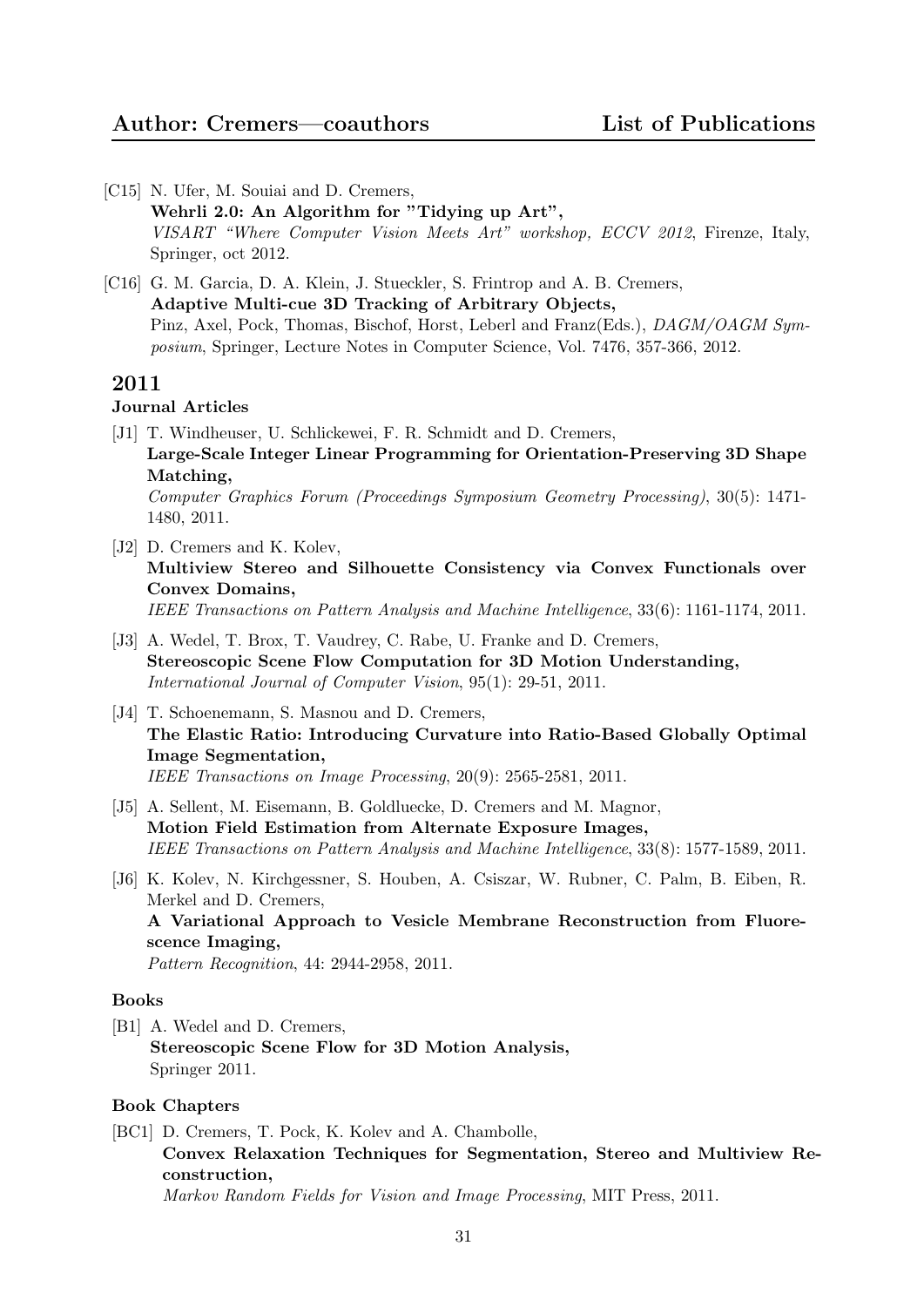#### [BC2] D. Cremers,

Image Segmentation with Shape Priors: Explicit Versus Implicit Representations,

Handbook of Mathematical Methods in Imaging, Springer, 1453-1487, 2011.

- [C1] T. Windheuser, U. Schlickewei, F. R. Schmidt and D. Cremers, Geometrically Consistent Elastic Matching of 3D Shapes: A Linear Programming Solution, IEEE International Conference on Computer Vision (ICCV), 2011.
- [C2] M. Aubry, U. Schlickewei and D. Cremers, Pose-Consistent 3D Shape Segmentation Based on a Quantum Mechanical Feature Descriptor, Pattern Recognition (Proc. DAGM), Frankfurt, Germany, Springer, 2011.
- [C3] T. Schoenemann, S. Masnou and D. Cremers, On a linear programming approach to the discrete Willmore boundary value problem and generalizations, J.-D. Boissonnat et al.(Ed.), Curves and Surfaces 2011, LNCS, 629-646, 2011.
- [C4] E. Strekalovskiy and D. Cremers, Total Variation for Cyclic Structures: Convex Relaxation and Efficient Minimization, IEEE Conference on Computer Vision and Pattern Recognition (CVPR), Colorado Springs, Colorado, jun 2011.
- [C5] B. Goldluecke and D. Cremers, Introducing Total Curvature for Image Processing, IEEE International Conference on Computer Vision (ICCV), 2011.
- [C6] E. Strekalovskiy, B. Goldluecke and D. Cremers, Tight Convex Relaxations for Vector-Valued Labeling Problems, IEEE International Conference on Computer Vision (ICCV), 2011.
- [C7] M. Aubry, K. Kolev, B. Goldluecke and D. Cremers, Decoupling Photometry and Geometry in Dense Variational Camera Calibration, IEEE International Conference on Computer Vision (ICCV), 2011.
- [C8] E. Strekalovskiy and D. Cremers, Generalized Ordering Constraints for Multilabel Optimization, IEEE International Conference on Computer Vision (ICCV), 2011.
- [C9] J. Sturm, S. Magnenat, N. Engelhard, F. Pomerleau, F. Colas, W. Burgard, D. Cremers and R. Siegwart, Towards a benchmark for RGB-D SLAM evaluation, Proc. of the RGB-D Workshop on Advanced Reasoning with Depth Cameras at Robotics: Science and Systems Conf. (RSS), Los Angeles, USA, June 2011.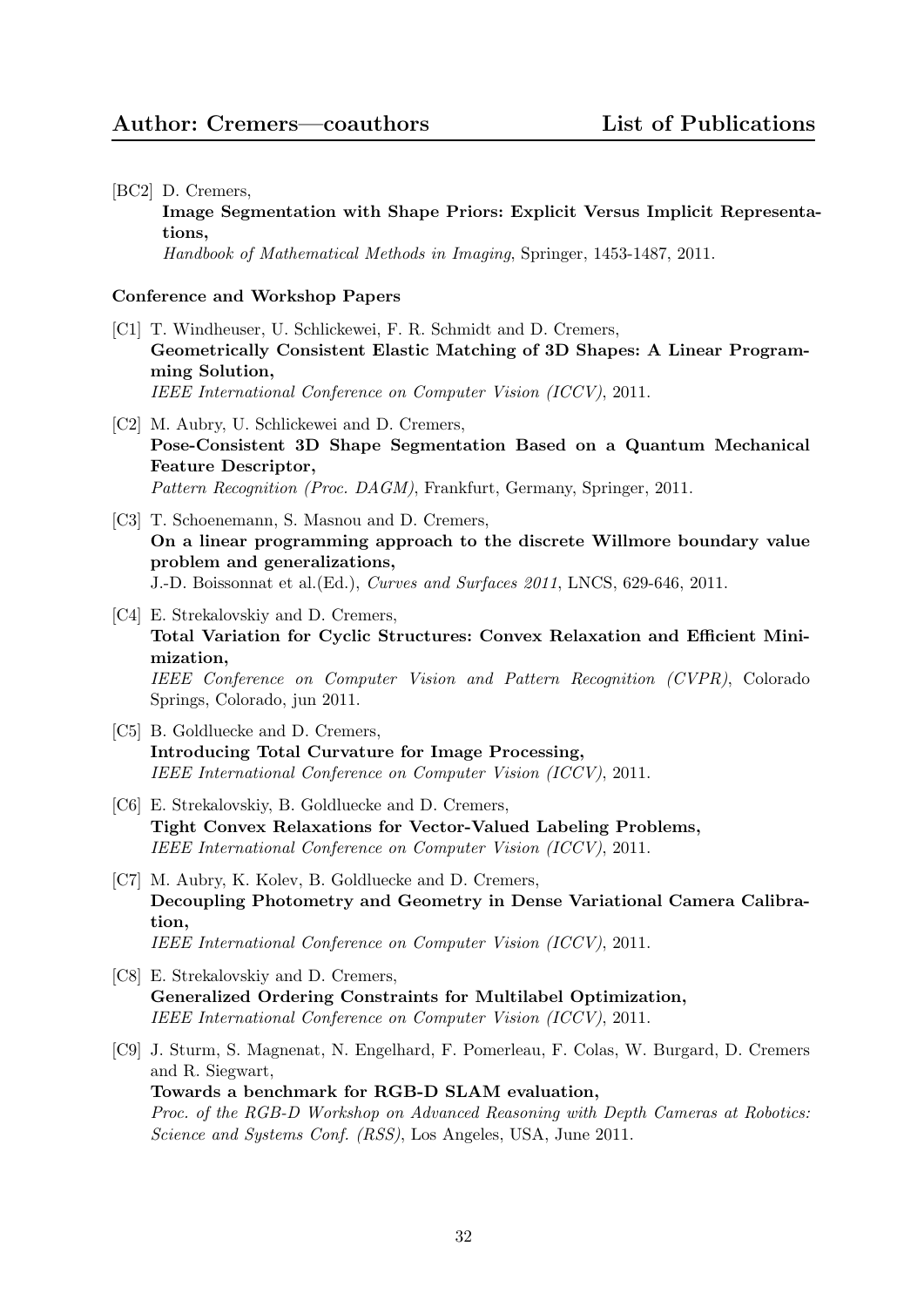# Author: Cremers—coauthors List of Publications

- [C10] C. Nieuwenhuis, E. Toeppe and D. Cremers, Space-Varying Color Distributions for Interactive Multiregion Segmentation: Discrete versus Continuous Approaches, Energy Minimization Methods in Computer Vision and Pattern Recognition (EMMCV-PR), 177-190, 2011. [C11] M. Klodt and D. Cremers, A Convex Framework for Image Segmentation with Moment Constraints, IEEE International Conference on Computer Vision (ICCV), 2011. [C12] M. Aubry, U. Schlickewei and D. Cremers, The Wave Kernel Signature: A Quantum Mechanical Approach To Shape Analysis, IEEE International Conference on Computer Vision (ICCV) - Workshop on Dynamic Shape Capture and Analysis (4DMOD), 2011. [C13] F. Steinbruecker, J. Sturm and D. Cremers, Real-Time Visual Odometry from Dense RGB-D Images, Workshop on Live Dense Reconstruction with Moving Cameras at the Intl. Conf. on Computer Vision (ICCV), 2011. [C14] M. Schikora, M.Oispuu, W. Koch and D. Cremers, Multiple Source Localization Based on Biased Bearings Using the Intensity Filter - Approach and Experimental Results, 4th IEEE International Workshop on Computational Advances in Multi-Sensor Adaptive Processing, San Juan, Puerto Rico,, December 2011. [C15] S. Madhogaria, M. Schikora, W. Koch and D. Cremers, Pixel-based Classification Method for Detecting Unhealthy Regions in Leaf Images, 6th IEEE ISIF Workshop on Sensor Data Fusion: Trends, Solutions, Applications (SDF), Berlin, Germany, September 2011. [C16] M. Schikora, W. Koch, R.L. Streit and D. Cremers, Sequential Monte Carlo Method for the iFilter, 14th International Conference on Information Fusion (FUSION), Chicago, IL, USA, July 2011. [C17] M. Schikora, W. Koch and D. Cremers, Multi-object tracking via high accuracy optical flow and finite set statistics, International Conference on Acoustics, Speech and Signal Processing (ICASSP), Prag, Czech Republic, Mai 2011. [C18] E. Toeppe, M. R. Oswald, D. Cremers and C. Rother,
	- Silhouette-Based Variational Methods for Single View Reconstruction, D. Cremers, M. A. Magnor, M. R. Oswald and L. Zelnik-Manor(Eds.), Proceedings of the 2010 international conference on Video Processing and Computational Video, Berlin, Heidelberg, Springer-Verlag, 104-123, 2011.
- [C19] M. R. Oswald, E. Toeppe, C. Nieuwenhuis and D. Cremers, A Survey on Geometry Recovery from a Single Image with Focus on Curved Object Reconstruction,

Proceedings of the 2011 Conference on Innovations for Shape Analysis: Models and Algorithms, Springer-Verlag, 2011.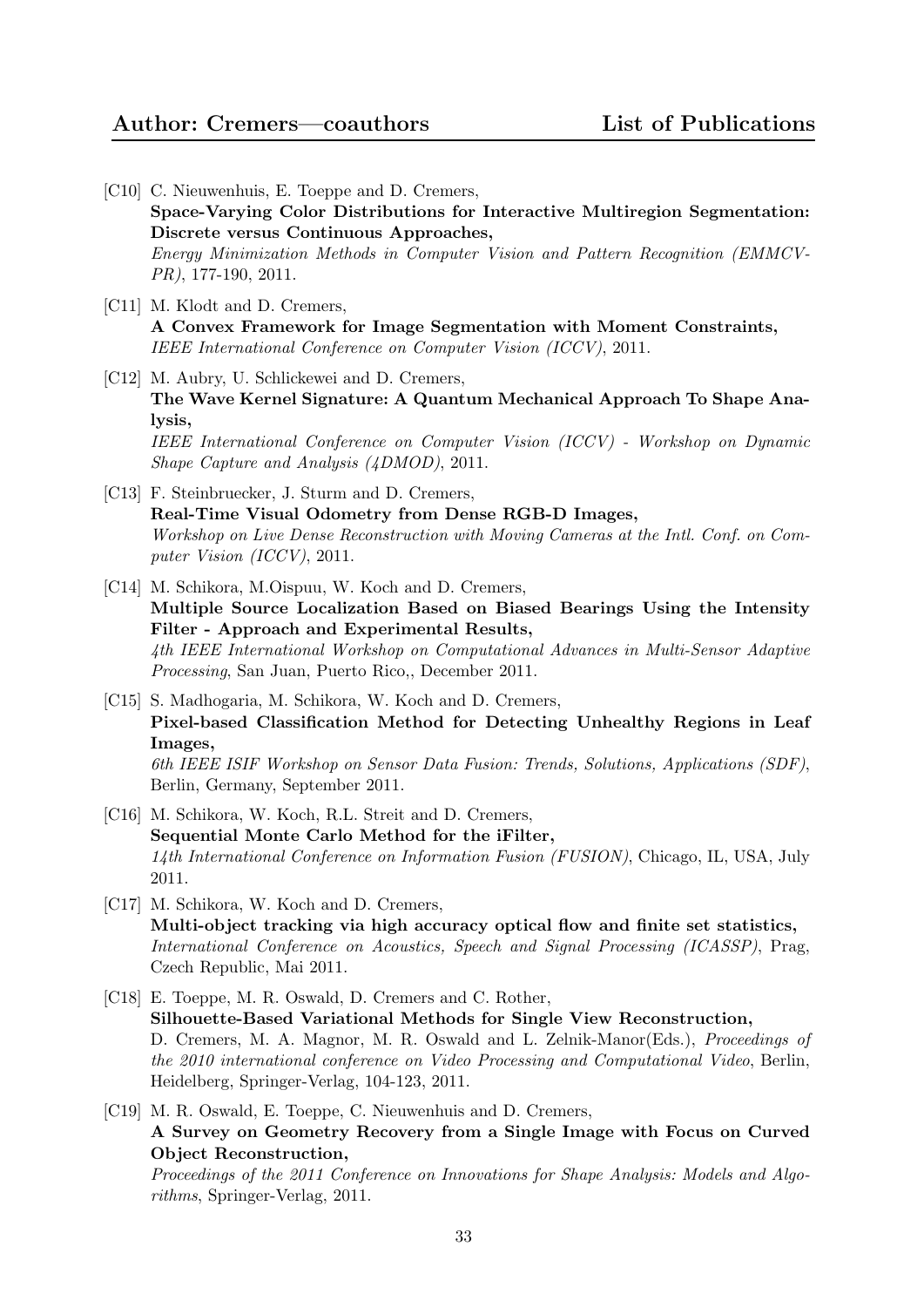# Journal Articles

- [J1] T. Pock, D. Cremers, H. Bischof and A. Chambolle, Global Solutions of Variational Models with Convex Regularization, SIAM Journal on Imaging Sciences, 3(4): 1122-1145, 2010.
- [J2] T. Schoenemann and D. Cremers, A Combinatorial Solution for Model-based Image Segmentation and Real-time Tracking, IEEE Transactions on Pattern Analysis and Machine Intelligence, 32(7): 1153-1164, 2010.

#### Books

[B1] E: D. Cremers, M. Magnor, M. R. Oswald and L. Zelnik-Manor, Video Processing and Computational Video, Springer 2010.

#### Book Chapters

[BC1] A. Chambolle, V. Caselles, D. Cremers, M. Novaga and T. Pock, An Introduction to Total Variation for Image Analysis, Theoretical Foundations and Numerical Methods for Sparse Recovery, De Gruyter, 2010.

- [C1] M. Schikora, A. Schikora, K.-H. Kogel, W. Koch and D. Cremers, Probabilistic Classification of Disease Symptoms caused by Salmonella on Arabidopsis Plants, 5th IEEE ISIF Workshop on Sensor Data Fusion: Trends, Solutions, Applications (SDF), Leipzig, Germany, September 2010.
- [C2] M. Schikora, D. Bender, D. Cremers and W. Koch, Passive Multi-Object Localization and Tracking Using Bearing Data, 13th International Conference on Information Fusion (FUSION), Edinburgh, UK, July 2010.
- [C3] M. Schikora, D. Bender, W. Koch and D. Cremers, Multi-target multi-sensor localization and tracking using passive antenna and optical sensors on UAVs,  $SPIE$  Security + Defence, Toulouse, France, September 2010.
- [C4] E. Toeppe, M. R. Oswald, D. Cremers and C. Rother, Image-based 3D Modeling via Cheeger Sets, Asian Conference on Computer Vision, Queenstown, New Zealand, 53-64, nov 2010, Received Honorable Mention Award.
- [C5] J. Stühmer, S. Gumhold and D. Cremers, Real-Time Dense Geometry from a Handheld Camera, Pattern Recognition (Proc. DAGM), Darmstadt, Germany, 11-20, September 2010.
- [C6] J. Stühmer, S. Gumhold and D. Cremers, Parallel Generalized Thresholding Scheme for Live Dense Geometry from a Handheld Camera, ECCV Workshop on Computer Vision on GPUs (CVGPU), Heraklion, Greece, September 2010.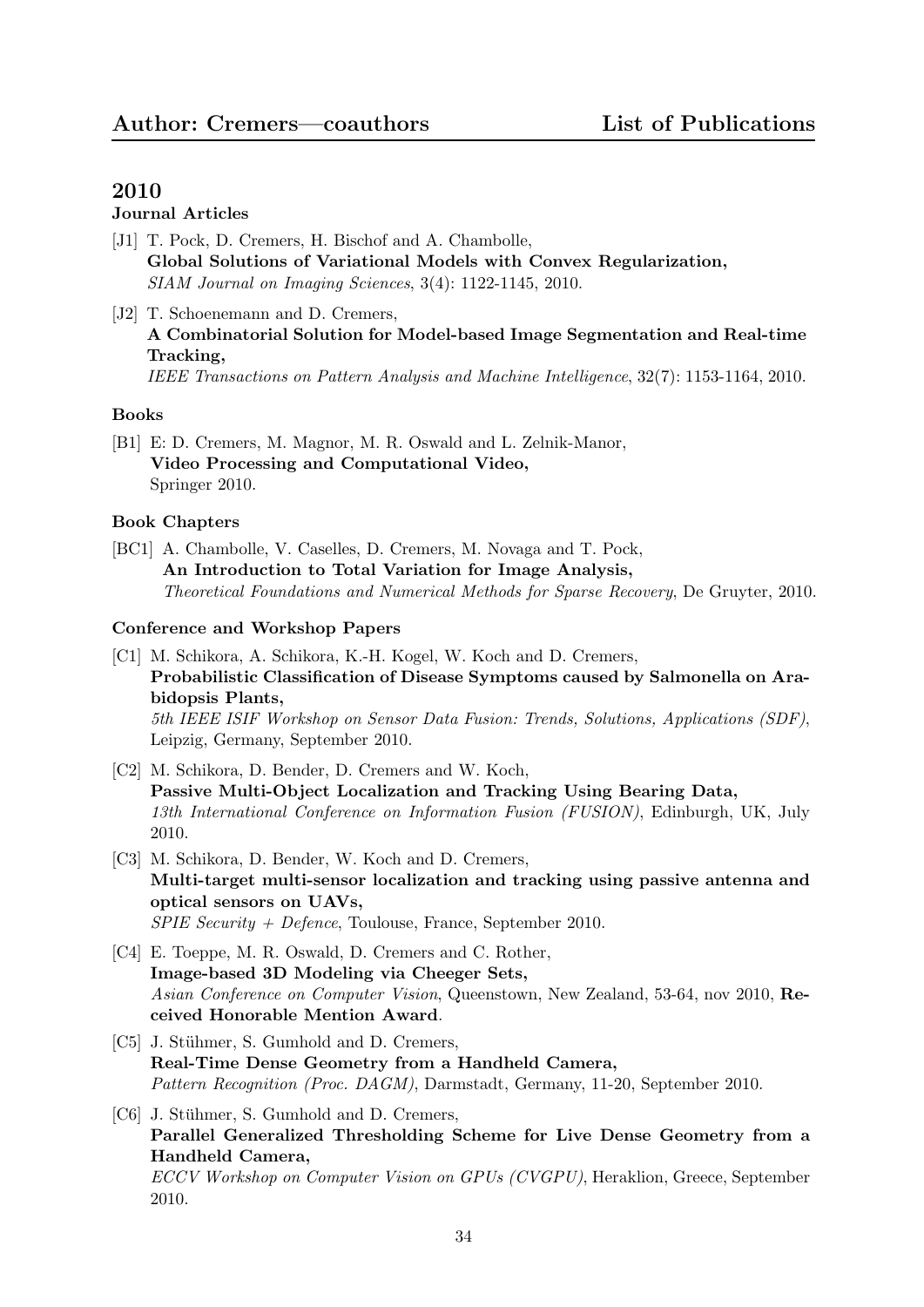[C7] B. Goldluecke and D. Cremers,

An Approach to Vectorial Total Variation based on Geometric Measure Theory,

IEEE Conference on Computer Vision and Pattern Recognition (CVPR), 2010.

[C8] B. Goldluecke and D. Cremers, Convex Relaxation for Multilabel Problems with Product Label Spaces, European Conference on Computer Vision (ECCV), 2010.

# 2009

## Journal Articles

- [J1] T. Brox and D. Cremers, On local region models and a statistical interpretation of the piecewise smooth Mumford-Shah functional, International Journal of Computer Vision, 84(2): 184-193, 2009.
- [J2] T. Brox, B. Rosenhahn, J. Gall and D. Cremers, Combined region- and motion-based 3D tracking of rigid and articulated objects, IEEE Transactions on Pattern Analysis and Machine Intelligence, 32(3): 402-415, 2009.
- [J3] K. Kolev, M. Klodt, T. Brox and D. Cremers, Continuous Global Optimization in Multiview 3D Reconstruction, International Journal of Computer Vision, 84(1): 80-96, August 2009.
- [J4] A. Wedel, C. Rabe, H. Badino, H. Loose, U. Franke and D. Cremers, B-Spline Modeling of Road Surfaces with an Application to Free Space Estimation,

Transactions on Intelligent Transportation Systems, 10(4): 572-583, 2009.

#### Books

- [B1] E: D. Cremers, Y. Boykov, A. Blake and F. R. Schmidt, Energy Minimization Methods for Computer Vision and Pattern Recognition (EMMCVPR), Springer 2009.
- [B2] E: D. Cremers, B. Rosenhahn, A. L. Yuille and F. R. Schmidt, Statistical and Geometrical Approaches to Visual Motion Analysis, Springer 2009.

- [C1] M. R. Oswald, E. Toeppe, K. Kolev and D. Cremers, Non-Parametric Single View Reconstruction of Curved Objects using Convex Optimization, Pattern Recognition (Proc. DAGM), Jena, Germany, 171-180, September 2009, Received a DAGM Paper Award.
- [C2] F. R. Schmidt and D. Cremers, A Closed-Form Solution for Image Sequence Segmentation with Dynamical Shape Priors, Pattern Recognition (Proc. DAGM), Jena, Germany, September 2009.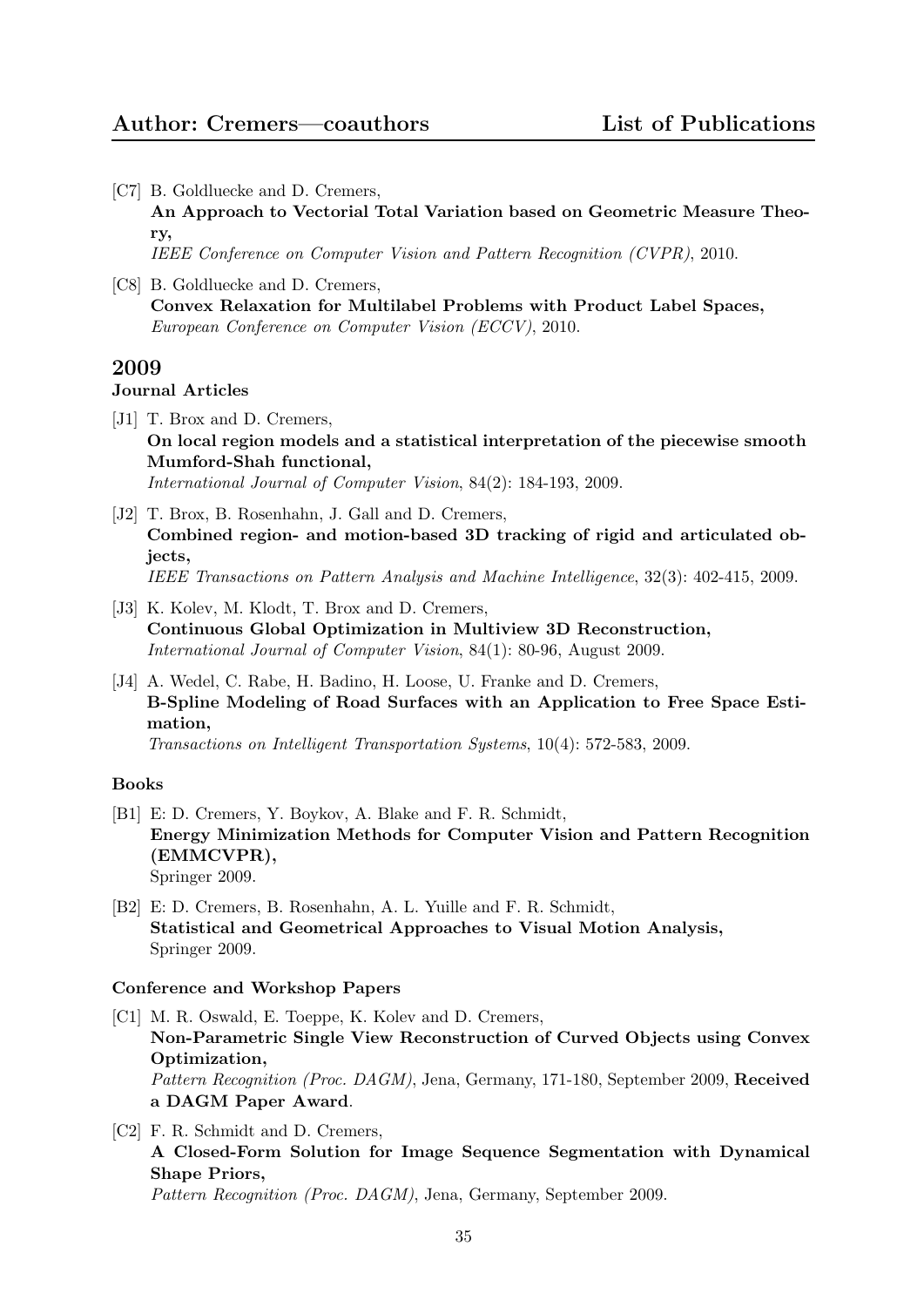- [C3] F. R. Schmidt, E. Toeppe and D. Cremers, Efficient Planar Graph Cuts with Applications in Computer Vision, IEEE Conference on Computer Vision and Pattern Recognition (CVPR), Miami, Florida, 351-356, jun 2009, Received a CVPR Doctoral Spotlight Award.
- [C4] T. Pock, A. Chambolle, H. Bischof and D. Cremers, A Convex Relaxation Approach for Computing Minimal Partitions, IEEE Conference on Computer Vision and Pattern Recognition (CVPR), Miami, Florida, 2009.
- [C5] A. Wedel, C. Rabe, A. Meissner, U. Franke and D. Cremers, Detection and Segmentation of Independently Moving Objects from Dense Scene Flow, D. Cremers, Y. Boykov, A. Blake and F. R. Schmidt(Eds.), Energy Minimization Methods

in Computer Vision and Pattern Recognition (EMMCVPR), LNCS, Vol. 5681, 2009.

- [C6] B. Goldluecke and D. Cremers, A Superresolution Framework for High-Accuracy Multiview Reconstruction, Pattern Recognition (Proc. DAGM), Jena, Germany, 2009, Received DAGM Best Paper Award.
- [C7] B. Goldluecke and D. Cremers, Superresolution Texture Maps for Multiview Reconstruction, IEEE International Conference on Computer Vision (ICCV), Kyoto, Japan, 2009.
- [C8] A. Sellent, M. Eisemann, B. Goldluecke, T. Pock, D. Cremers and M. Magnor, Variational Optical Flow from Alternate Exposure Images, Proceedings Vision, Modeling and Visualization (VMV), 135-143, 2009.
- [C9] T. Pock, D. Cremers, H. Bischof and A. Chambolle, An Algorithm for Minimizing the Piecewise Smooth Mumford-Shah Functional, IEEE International Conference on Computer Vision (ICCV), Kyoto, Japan, 2009.
- [C10] A. Wedel, D. Cremers, T. Pock and H. Bischof, Structure- and Motion-adaptive Regularization for High Accuracy Optic Flow, IEEE International Conference on Computer Vision (ICCV), Kyoto, Japan, 2009.
- [C11] T. Schoenemann, F. Kahl and D. Cremers, Curvature Regularity for Region-based Image Segmentation and Inpainting: A Linear Programming Relaxation, IEEE International Conference on Computer Vision (ICCV), Kyoto, Japan, 2009.
- [C12] T. Windheuser, T. Schoenemann and D. Cremers, Beyond Connecting the Dots: A Polynomial-time Algorithm for Segmentation and Boundary Estimation with Imprecise User Input, IEEE International Conference on Computer Vision (ICCV), Kyoto, Japan, 2009.
- [C13] F. Steinbruecker, T. Pock and D. Cremers, Large Displacement Optical Flow Computation without Warping, IEEE International Conference on Computer Vision (ICCV), Kyoto, Japan, 2009.
- [C14] D. Mitzel, T. Pock, T. Schoenemann and D. Cremers, Video Super Resolution using Duality Based TV-L1 Optical Flow, Pattern Recognition (Proc. DAGM), Jena, Germany, 2009.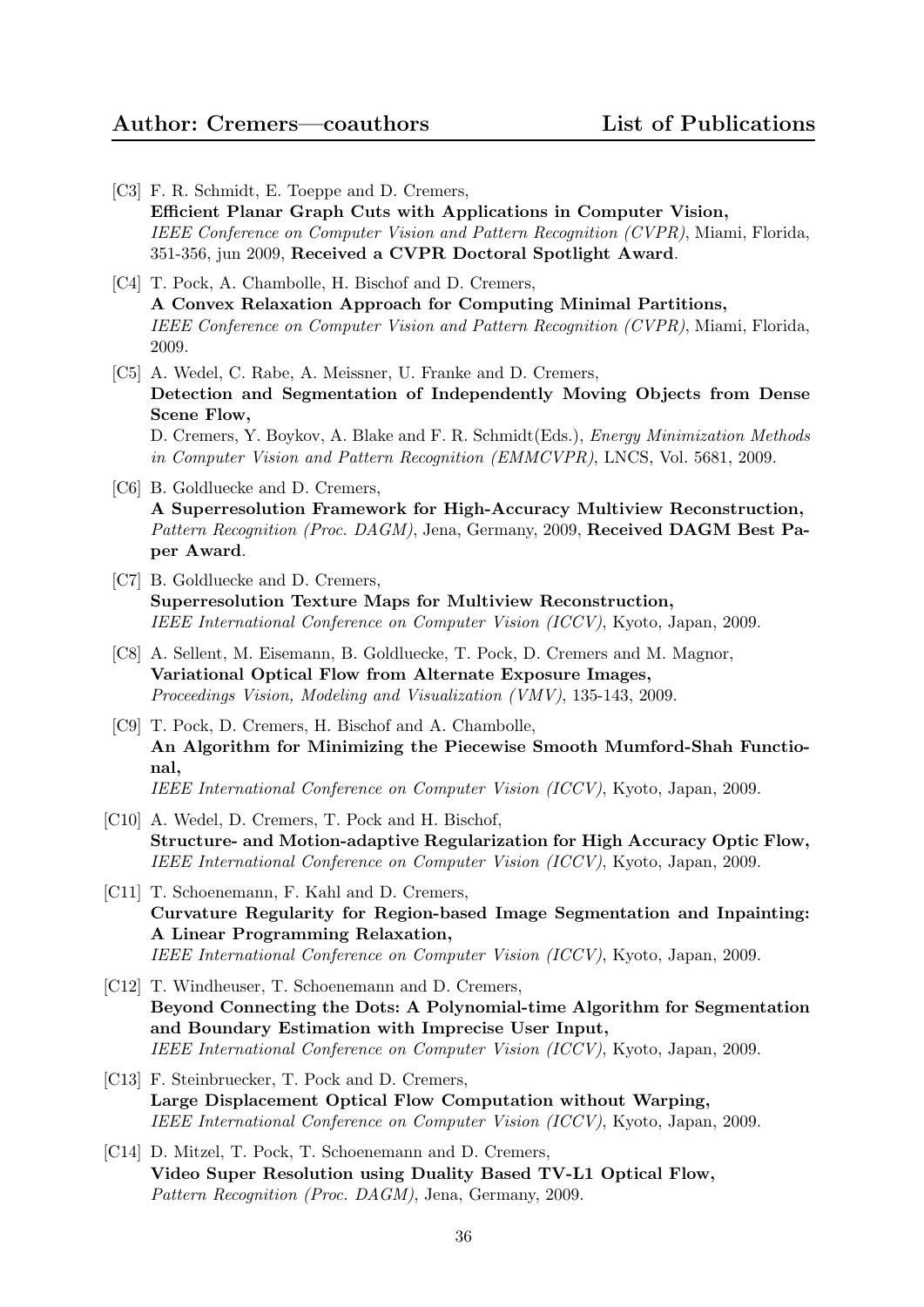[C15] F. Steinbruecker, T. Pock and D. Cremers, Advanced Data Terms for Variational Optic Flow Estimation, Proceedings Vision, Modeling and Visualization (VMV), Braunschweig, Germany, 2009.

# 2008

## Journal Articles

- [J1] T. Brox, O. Kleinschmidt and D. Cremers, Efficient Nonlocal Means for Denoising of Textural Patterns, IEEE Transactions on Image Processing, 17(7): 1083-1092, jul 2008.
- [J2] D. Cremers, Nonlinear Dynamical Shape Priors for Level Set Segmentation, Journal of Scientific Computing, 35(2-3): 132-143, jun 2008.
- [J3] H. Jin, D. Cremers, D. Wang, A. Yezzi, E. Prados and S. Soatto, 3-D Reconstruction of Shaded Objects from Multiple Images Under Unknown Illumination, International Journal of Computer Vision, 76(3): 245-256, mar 2008.

- [C1] T. Schoenemann, F. R. Schmidt and D. Cremers, Image Segmentation with Elastic Shape Priors via Global Geodesics in Product Spaces, British Machine Vision Conference (BMVC), Leeds, UK, September 2008.
- [C2] T. Pock, T. Schoenemann, G. Graber, H. Bischof and D. Cremers, A Convex Formulation of Continuous Multi-Label Problems, European Conference on Computer Vision (ECCV), Marseille, France, October 2008.
- [C3] A. Wedel, C. Rabe, T. Vaudrey, T. Brox, U. Franke and D. Cremers, Efficient Dense Scene Flow from Sparse or Dense Stereo Data, European Conference on Computer Vision (ECCV), Marseille, France, October 2008.
- [C4] A. Wedel, T. Pock, J. Braun, U. Franke and D. Cremers, Duality TV-L1 Flow with Fundamental Matrix Prior, Image Vision and Computing, Auckland, New Zealand, November 2008.
- [C5] M. Klodt, T. Schoenemann, K. Kolev, M. Schikora and D. Cremers, An Experimental Comparison of Discrete and Continuous Shape Optimization Methods, European Conference on Computer Vision (ECCV), Marseille, France, October 2008.
- [C6] A. Wedel, T. Pock, C. Zach, D. Cremers and H. Bischof, An Improved Algorithm for TV-L1 Optical Flow, Proc. of the Dagstuhl Motion Workshop, Springer, LNCS, September 2008.
- [C7] W. Trobin, T. Pock, D. Cremers and H. Bischof, An Unbiased Second-Order Prior for High-Accuracy Motion Estimation, Pattern Recognition (Proc. DAGM), Munich, Germany, Springer, LNCS, jun 2008.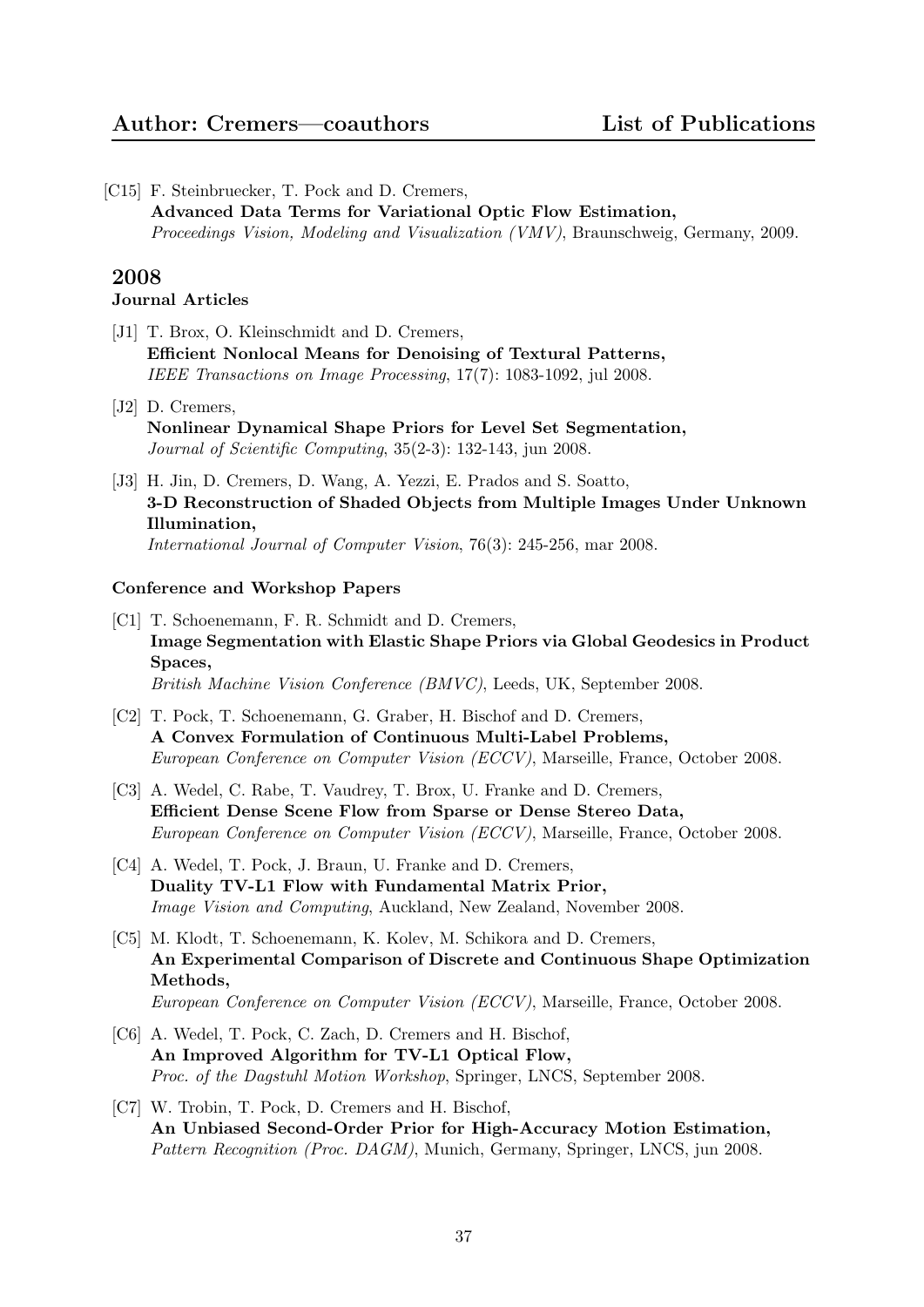# Author: Cremers—coauthors List of Publications

- [C8] D. Cremers, F. R. Schmidt and F. Barthel, Shape Priors in Variational Image Segmentation: Convexity, Lipschitz Continuity and Globally Optimal Solutions, IEEE Conference on Computer Vision and Pattern Recognition (CVPR), Anchorage, Alaska, jun 2008. [C9] B. Rosenhahn, C. Schmaltz, T. Brox, J. Weickert, D. Cremers and H.-P. Seidel, Markerless Motion Capture of Man-Machine Interaction, IEEE Conference on Computer Vision and Pattern Recognition (CVPR), Anchorage, Alaska, jun 2008. [C10] T. Schoenemann and D. Cremers, Matching Non-rigidly Deformable Shapes Across Images: A Globally Optimal Solution, IEEE Conference on Computer Vision and Pattern Recognition (CVPR), Anchorage, Alaska, jun 2008. [C11] T. Schoenemann and D. Cremers, Globally Optimal Shape-based Tracking in Real-time, IEEE Conference on Computer Vision and Pattern Recognition (CVPR), Anchorage, Alaska, jun 2008. [C12] T. Schoenemann and D. Cremers, High Resolution Motion Layer Decomposition using Dual-space Graph Cuts, IEEE Conference on Computer Vision and Pattern Recognition (CVPR), Anchorage, Alaska, jun 2008.
- [C13] B. Rosenhahn, T. Brox, D. Cremers and H.-P. Seidel, Modeling and Tracking Line-Constrained Mechanical Systems, G. Sommer and R. Klette(Eds.), 2nd Workshop on Robot Vision, LNCS, Vol. 4931, 98-110, 2008.
- [C14] O. Kleinschmidt, T. Brox and D. Cremers,

Nonlocal texpaperture filtering with efficient tree structures and invariant patch similarity measures,

Int. Workshop on Local and Nonlocal Approximation, Lausanne, Switzerland, aug 2008.

#### Technical Reports

[R1] A. Chambolle, D. Cremers and T. Pock, A Convex Approach for Computing Minimal Partitions, Technical report TR-2008-05, Dept. of Computer Science, University of Bonn, Bonn, Germany, nov 2008.

# 2007

Journal Articles

- [J1] D. Cremers, Computer Lernen Sehen, Industrial Vision, 2: 60, 2007.
- [J2] D. Cremers, M. Rousson and R. Deriche, A review of statistical approaches to level set segmentation: integrating color, texture, motion and shape, International Journal of Computer Vision, 72(2): 195-215, apr 2007.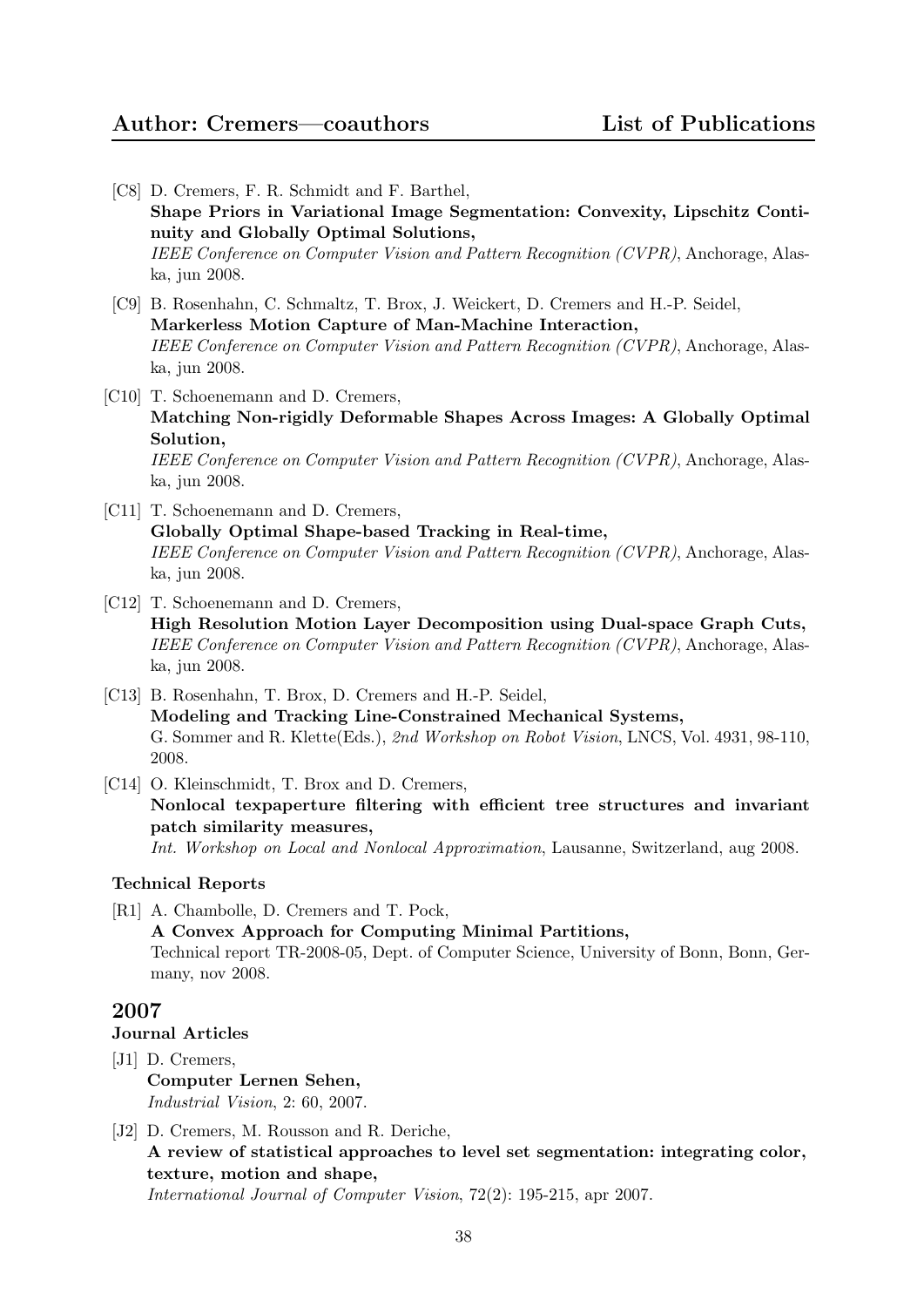## Books

[B1] E: S.-C. Zhu, A. Yuille, D. Cremers and Y. Wang, Energy Minimization Methods for Computer Vision and Pattern Recognition (EMMCVPR), Springer 2007.

#### Book Chapters

[BC1] T. Brox, B. Rosenhahn and D. Cremers,

Contours, optic flow, and prior knowledge: cues for capturing 3D human motion in videos,

Human Motion - Understanding, Modeling, Capture, and Animation, Springer, 2007.

[BC2] D. Cremers and M. Rousson, Efficient kernel density estimation of shape and intensity priors for level set segmentation,

J. S. Suri and A. Farag(Eds.), Parametric and Geometric Deformable Models: An application in Biomaterials and Medical Imagery, Springer, May 2007.

- [C1] K. Kolev, M. Klodt, T. Brox and D. Cremers, Propagated Photoconsistency and Convexity in Variational Multiview 3D Reconstruction, Workshop on Photometric Analysis for Computer Vision, Rio de Janeiro, Brazil, oct 2007.
- [C2] K. Kolev, M. Klodt, T. Brox, S. Esedoglu and D. Cremers, Continuous Global Optimization in Multiview 3D Reconstruction, Energy Minimization Methods in Computer Vision and Pattern Recognition (EMMCV-PR), Ezhou, China, Springer, LNCS, Vol. 4679, 441-452, aug 2007.
- [C3] T. Brox, B. Rosenhahn, D. Cremers and H.-P. Seidel, Nonparametric density estimation with adaptive anisotropic kernels for human motion tracking, A. Elgammal, B. Rosenhahn and R. Klette(Eds.), Proc. 2nd International Workshop on Human Motion, Rio de Janeiro, Brazil, Springer, LNCS, Vol. 4814, 152-165, oct 2007.
- [C4] T. Schoenemann and D. Cremers, Globally Optimal Image Segmentation with an Elastic Shape Prior, IEEE International Conference on Computer Vision (ICCV), Rio de Janeiro, Brazil, oct 2007.
- [C5] T. Schoenemann and D. Cremers, Introducing Curvature into Globally Optimal Image Segmentation: Minimum Ratio Cycles on Product Graphs, IEEE International Conference on Computer Vision (ICCV), Rio de Janeiro, Brazil, oct 2007.
- [C6] F. R. Schmidt, D Farin and D. Cremers, Fast Matching of Planar Shapes in Sub-cubic Runtime, IEEE International Conference on Computer Vision (ICCV), Rio de Janeiro, Brazil, oct 2007.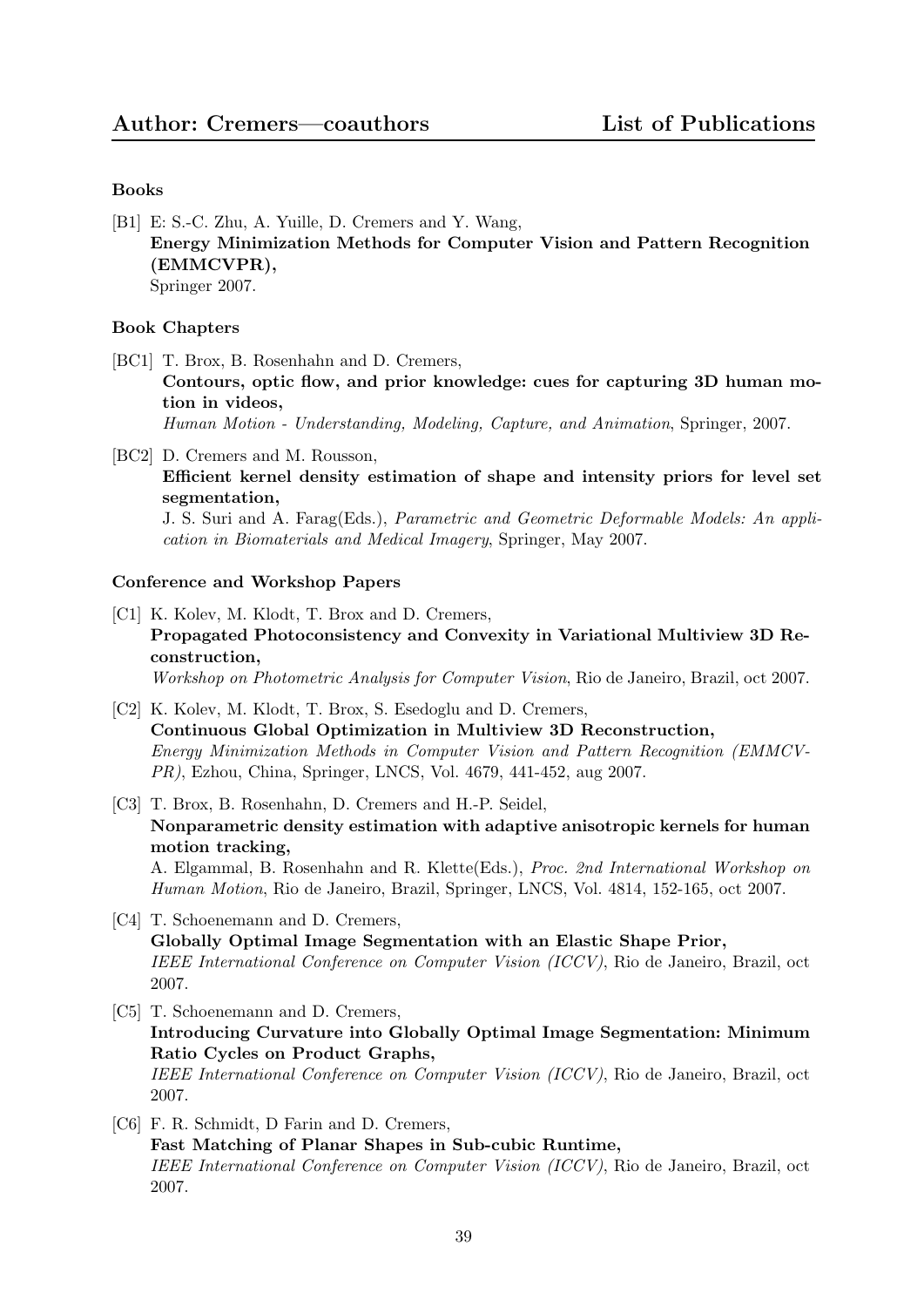- [C7] F. R. Schmidt, E. Toeppe, D. Cremers and Y. Boykov, Intrinsic Mean for Semimetrical Shape Retrieval via Graph Cuts, Pattern Recognition (Proc. DAGM), Heidelberg, Germany, Springer, LNCS, Vol. 4713, 446-455, sep 2007.
- [C8] A. Wedel, T. Schoenemann, T. Brox and D. Cremers, WarpCut - Fast obstacle segmentation in monocular video, Pattern Recognition (Proc. DAGM), Heidelberg, Germany, Springer, LNCS, sep 2007.
- [C9] C. Schmaltz, B. Rosenhahn, T. Brox, D. Cremers, J. Weickert, L. Wietzke and G. Sommer, Occlusion Modeling by Tracking Multiple Objects, Pattern Recognition (Proc. DAGM), Heidelberg, Germany, Springer, LNCS, sep 2007.
- [C10] B. Rosenhahn, T. Brox, D. Cremers and H.-P. Seidel, Online smoothing for markerless motion capture, Pattern Recognition (Proc. DAGM), Heidelberg, Germany, Springer, LNCS, sep 2007.
- [C11] F. R. Schmidt, E. Toeppe, D. Cremers and Y. Boykov, Efficient Shape Matching via Graph Cuts, Energy Minimization Methods in Computer Vision and Pattern Recognition (EMMCV-PR), Ezhou, China, Springer, LNCS, Vol. 4679, 39-54, aug 2007.
- [C12] D. Cremers, Nonlinear Dynamical Shape Priors for Level Set Segmentation, IEEE Conference on Computer Vision and Pattern Recognition (CVPR), 2007.
- [C13] T. Brox and D. Cremers, On the Statistical Interpretation of the Piecewise Smooth Mumford-Shah Functional,

F. Sgallari, A. Murli and N. Paragios(Eds.), Proc. International Conference on Scale Space and Variational Methods in Computer Vision, Ischia, Italy, Springer, LNCS, Vol. 4485, 203-213, may 2007.

- [C14] T. Brox and D. Cremers, Iterated Nonlocal Means for Texture Restoration, F. Sgallari, A. Murli and N. Paragios(Eds.), Proc. International Conference on Scale Space and Variational Methods in Computer Vision, Ischia, Italy, Springer, LNCS, Vol. 4485, 13- 24, may 2007.
- [C15] C. Schmaltz, B. Rosenhahn, T. Brox, D. Cremers, J. Weickert, L. Wietzke and G. Sommer, Region-based Pose Tracking, Proc. 3rd Iberian Conference on Pattern Recognition and Image Analysis, Girona, Spain, Springer, LNCS, jun 2007.
- [C16] D. Cremers, O. Fluck, M. Rousson and S. Aharon, A probabilistic level set formulation for interactive organ segmentation, Proc. of the SPIE Medical Imaging, San Diego, USA, feb 2007.

## Technical Reports

[R1] T. Brox, O. Kleinschmidt and D. Cremers, Iterated and Efficient Nonlocal Means for Denoising of Textural Patterns,

Technical report TR-2007-04, Dept. of Computer Science, University of Bonn, Bonn, Germany, aug 2007.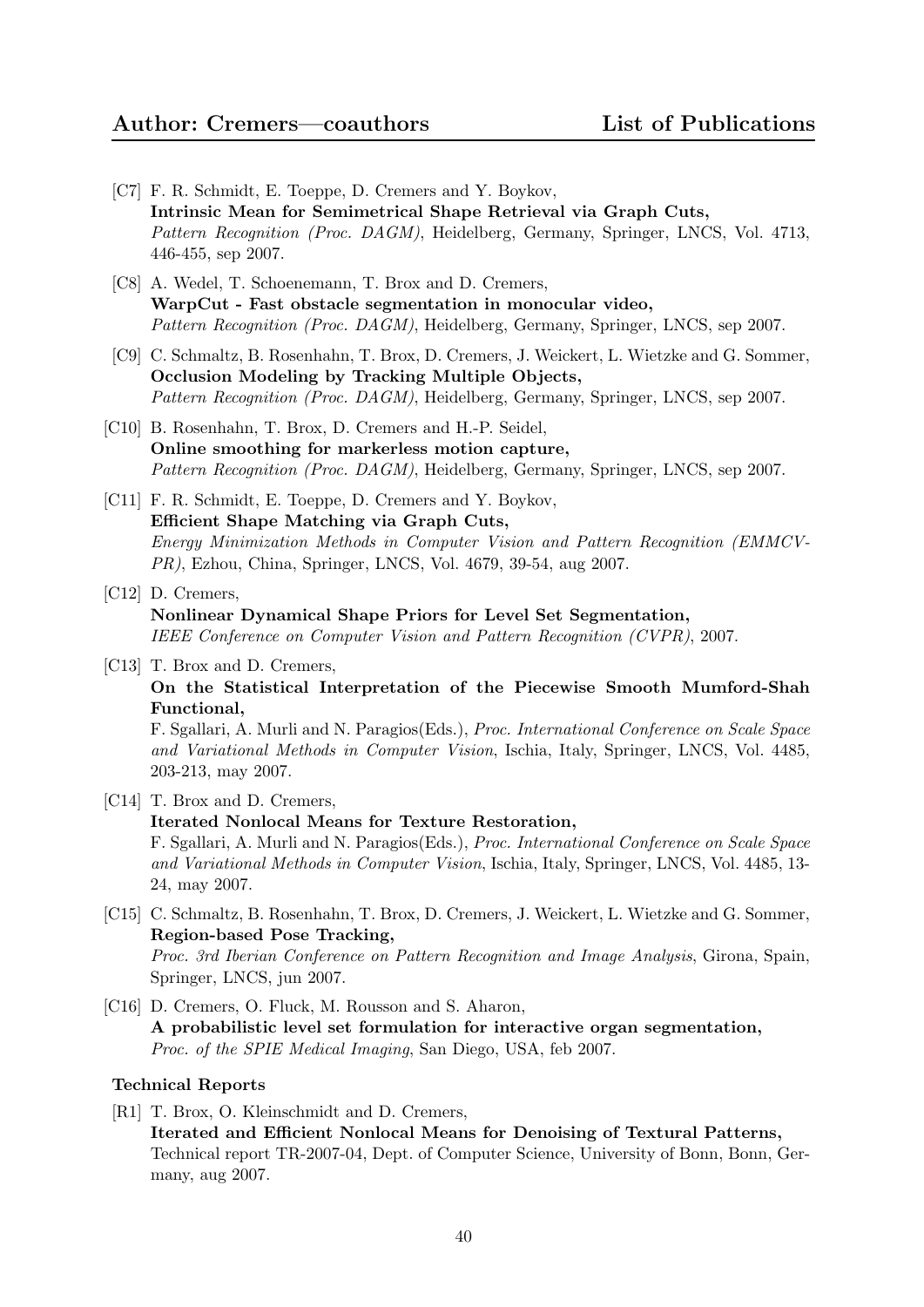# Journal Articles

- [J1] D. Cremers, Dynamical statistical shape priors for level set based tracking, IEEE Transactions on Pattern Analysis and Machine Intelligence, 28(8): 1262-1273, aug 2006.
- [J2] D. Cremers, S. J. Osher and S. Soatto, Kernel density estimation and intrinsic alignment for shape priors in level set segmentation, International Journal of Computer Vision, 69(3): 335-351, sep 2006.
- [J3] D. Cremers, N. Sochen and C. Schnörr, A multiphase dynamic labeling model for variational recognition-driven image segmentation, International Journal of Computer Vision, 66(1): 67-81, jan 2006.
- [J4] S. Manay, D. Cremers, B.-W. Hong, A. Yezzi and S. Soatto, Integral invariants for shape matching, IEEE Transactions on Pattern Analysis and Machine Intelligence, 28(10): 1602-1618, oct 2006.

## Book Chapters

- [BC1] D. Cremers and T. Kohlberger, Probabilistic kernel PCA and its application to statistical shape modeling and inference, G. Camps-Valls et al.(Ed.), Kernel Methods in Bioengineering, Signal and Image Processing, Idea Group Inc., 2006.
- [BC2] S. Manay, D. Cremers, B. W. Hong, A. Yezzi and S. Soatto, Integral Invariants and Shape Matching, Statistical analysis of shapes (modeling and simulation in science, engineering and technology), Birkhauser, 137-167, May 2006.

- [C1] F. R. Schmidt, M. Clausen and D. Cremers, Shape Matching by Variational Computation of Geodesics on a Manifold, Pattern Recognition (Proc. DAGM), Berlin, Germany, Springer, LNCS, Vol. 4174, 142-151, sep 2006.
- [C2] T. Schoenemann and D. Cremers, Near Real-time Motion Segmentation using Graph Cuts, Pattern Recognition (Proc. DAGM), Berlin, Germany, Springer, LNCS, Vol. 4174, 455-464, sep 2006.
- [C3] T. Brox, B. Rosenhahn, U. Kersting and D. Cremers, Nonparametric density estimation for human pose tracking, K. Franke et al.(Ed.), Pattern Recognition (Proc. DAGM), Berlin, Germany, Springer, LNCS, Vol. 4174, 546-555, sep 2006.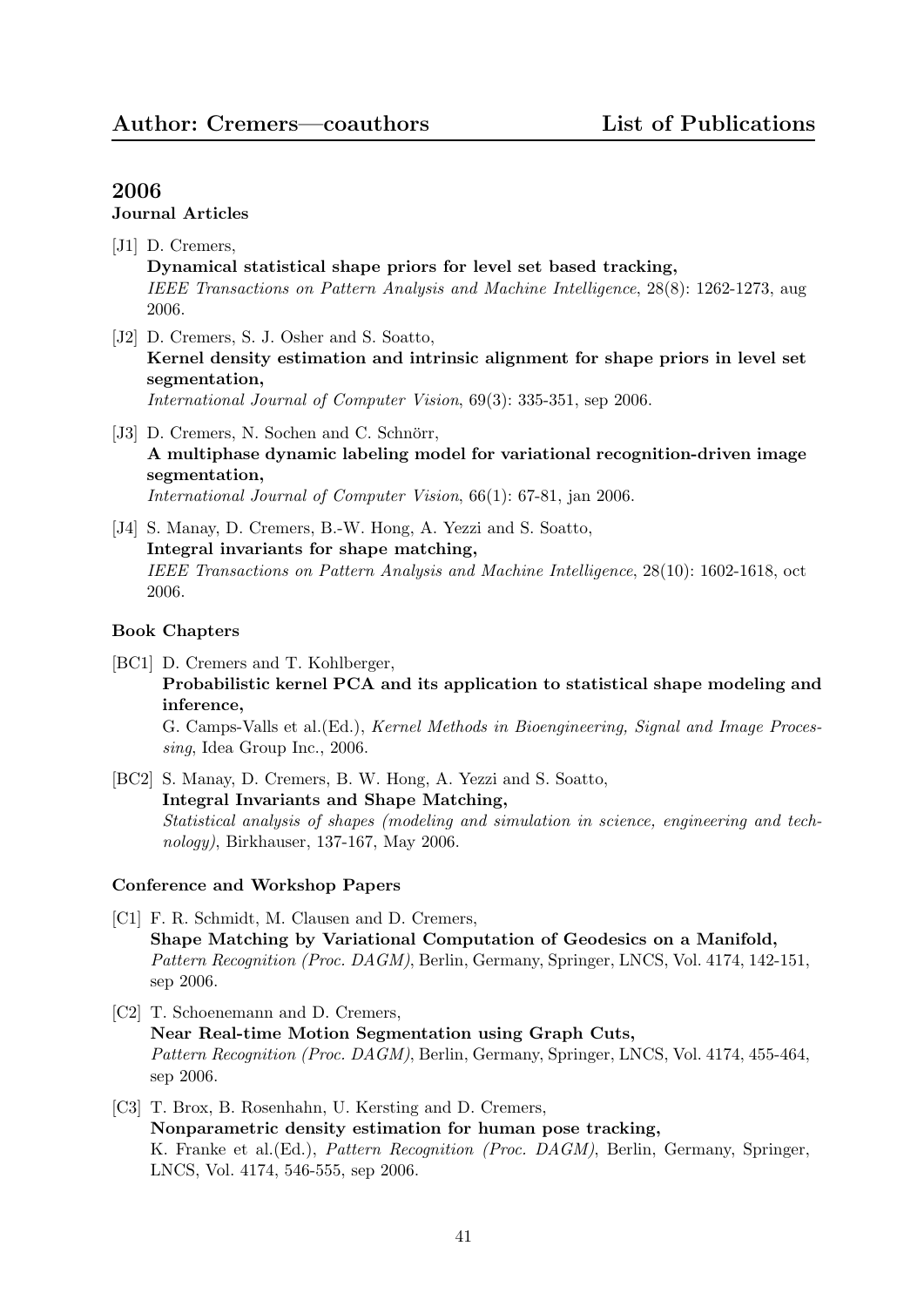- [C4] K. Kolev, T. Brox and D. Cremers, Robust variational segmentation of 3D objects from multiple views, K. Franke et al.(Ed.), Pattern Recognition (Proc. DAGM), Berlin, Germany, Springer, LNCS, Vol. 4174, 688-697, sep 2006.
- [C5] A. Wedel, U. Franke, J. Klappstein, T. Brox and D. Cremers, Realtime depth estimation and obstacle detection from monocular video, K. Franke et al.(Ed.), Pattern Recognition (Proc. DAGM), Berlin, Germany, Springer, LNCS, Vol. 4174, 475-484, sep 2006.
- [C6] Y. Boykov, V. Kolmogorov, D. Cremers and A. Delong, An integral solution to surface evolution PDEs via Geo-Cuts, A. Leonardis, H. Bischof and A. Pinz(Eds.), European Conference on Computer Vision (ECCV), Graz, Austria, Springer, LNCS, Vol. 3953, 409-422, may 2006.
- [C7] B. Rosenhahn, T. Brox, D. Cremers and H.-P. Seidel, A comparison of shape matching methods for contour based pose estimation, R. Reulke, U. Eckhardt, B. Flach, U. Knauer and K. Polthier(Eds.), Proc. International Workshop on Combinatorial Image Analysis, Berlin, Germany, Springer, LNCS, Vol. 4040, 263-276, jun 2006.
- [C8] T. Brox, B. Rosenhahn, D. Cremers and H.-P. Seidel, High accuracy optical flow serves 3-D pose tracking: exploiting contour and flow based constraints, A. Leonardis, H. Bischof and A. Pinz(Eds.), European Conference on Computer Vision (ECCV), Graz, Austria, Springer, LNCS, Vol. 3952, 98-111, may 2006.
- [C9] D. Cremers and L. Grady, Statistical priors for combinatorial optimization: efficient solutions via Graph Cuts, A. Leonardis, H. Bischof and A. Pinz(Eds.), European Conference on Computer Vision (ECCV), Graz, Austria, Springer, LNCS, Vol. 3953, 263-274, may 2006.
- [C10] D. Cremers, C. Guetter and C. Xu, Nonparametric priors on the space of joint intensity distributions for non-rigid multi-modal image registration, IEEE Conference on Computer Vision and Pattern Recognition (CVPR), Vol. 2, 1777- 1783, June 2006.
- [C11] O. Fluck, S. Aharon, D. Cremers and M. Rousson, GPU histogram computation, ACM SIGGRAPH posters and demos, 2006.
- [C12] T. Kohlberger, D. Cremers, M. Rousson and R. Ramaraj, 4D shape priors for level set segmentation of the left myocardium in SPECT sequences, Medical Image Computing and Computer Assisted Intervention (MICCAI), LNCS, Vol.

4190, 92-100, oct 2006.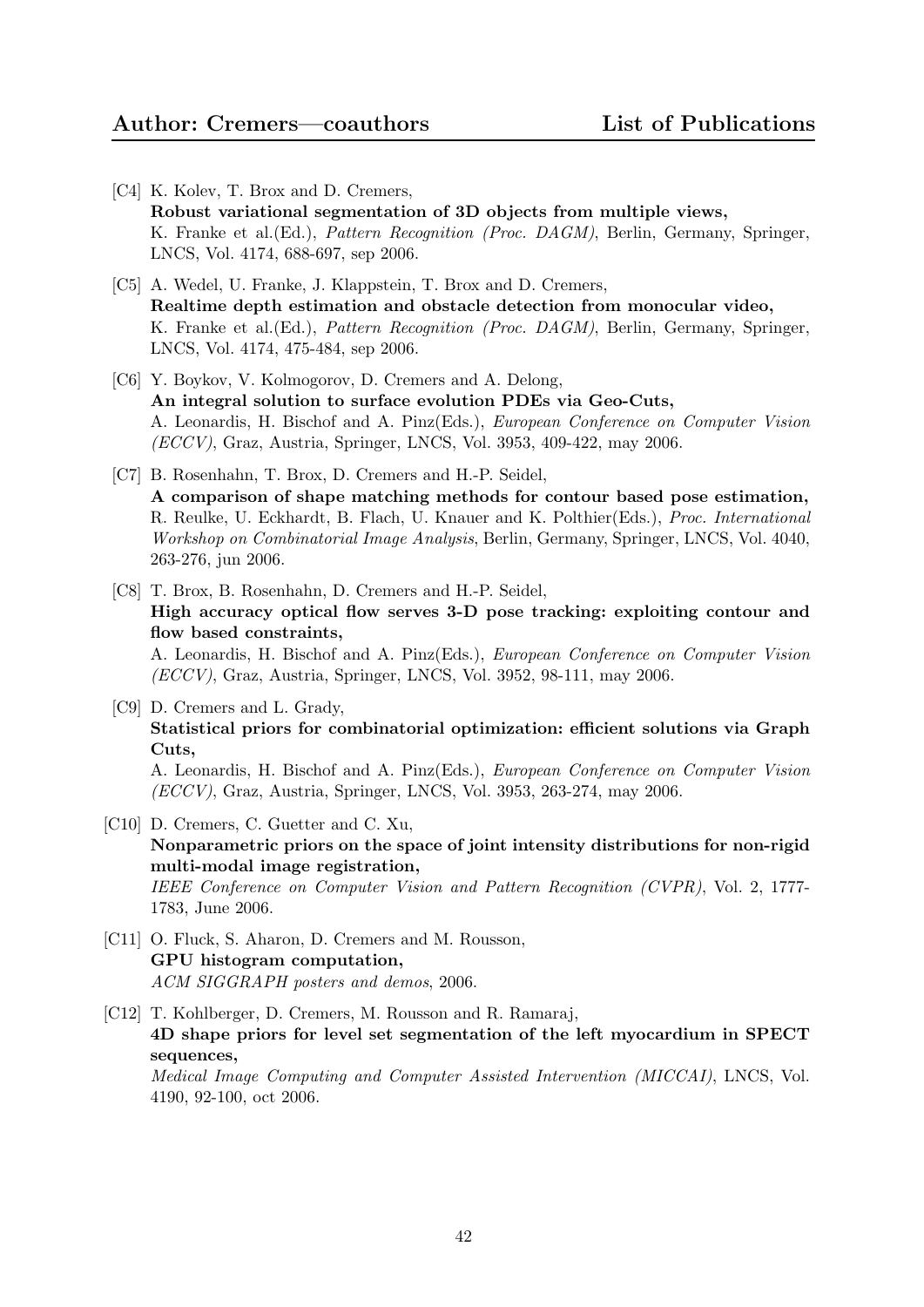#### Journal Articles

[J1] D. Cremers and S. Soatto, Motion Competition: A variational framework for piecewise parametric motion segmentation, International Journal of Computer Vision, 62(3): 249-265, May 2005.

## Book Chapters

[BC1] M. Bergtholdt, D. Cremers and C. Schnörr, Variational segmentation with shape priors, N. Paragios, Y. Chen and O. Faugeras(Ed.), Handbook of Mathematical Models in Computer Vision, Springer, 2005.

## Conference and Workshop Papers

- [C1] D. Cremers and G. Funka-Lea, Dynamical statistical shape priors for level set based tracking, N. Paragios, F. Faugeras, T. Chan and C. Schnörr(Eds.), *Intl. Workshop on Variational* and Level Set Methods, Springer, LNCS, Vol. 3752, 2005.
- [C2] S. Manay, D. Cremers, A. J. Yezzi and S. Soatto, One-shot integral invariant shape priors for variational segmentation, A. Rangarajan, B. Vemuri and A. L. Yuille(Eds.), Energy Minimization Methods in Computer Vision and Pattern Recognition (EMMCVPR), LNCS, Vol. 3757, 414-426, 2005.

#### [C3] M. Rousson and D. Cremers,

Efficient kernel density estimation of shape and intensity priors for level set segmentation,

Medical Image Computing and Computer Assisted Intervention (MICCAI), Vol. 1, 757- 764, 2005.

# 2004

## Conference and Workshop Papers

- [C1] D. Cremers, Bayesian Approaches to Motion-based Image and Video Segmentation, 1st Int. Workshop on Complex Motion, Schloss Reisensburg, Germany, Springer, LNCS, Vol. 3417, 106-125, oct 2004.
- [C2] D. Cremers, S. J. Osher and S. Soatto, Kernel density estimation and intrinsic alignment for knowledge-driven segmentation: Teaching level sets to walk, C. E. Rasmussen(Ed.), Pattern Recognition (Proc. DAGM), Springer, LNCS, Vol. 3175, 36-44, 2004.
- [C3] D. Cremers, N. Sochen and C. Schnörr, Multiphase dynamic labeling for variational recognition-driven image segmentation,

T. Pajdla and V. Hlavac(Eds.), European Conference on Computer Vision (ECCV), Springer, LNCS, Vol. 3024, 74-86, 2004.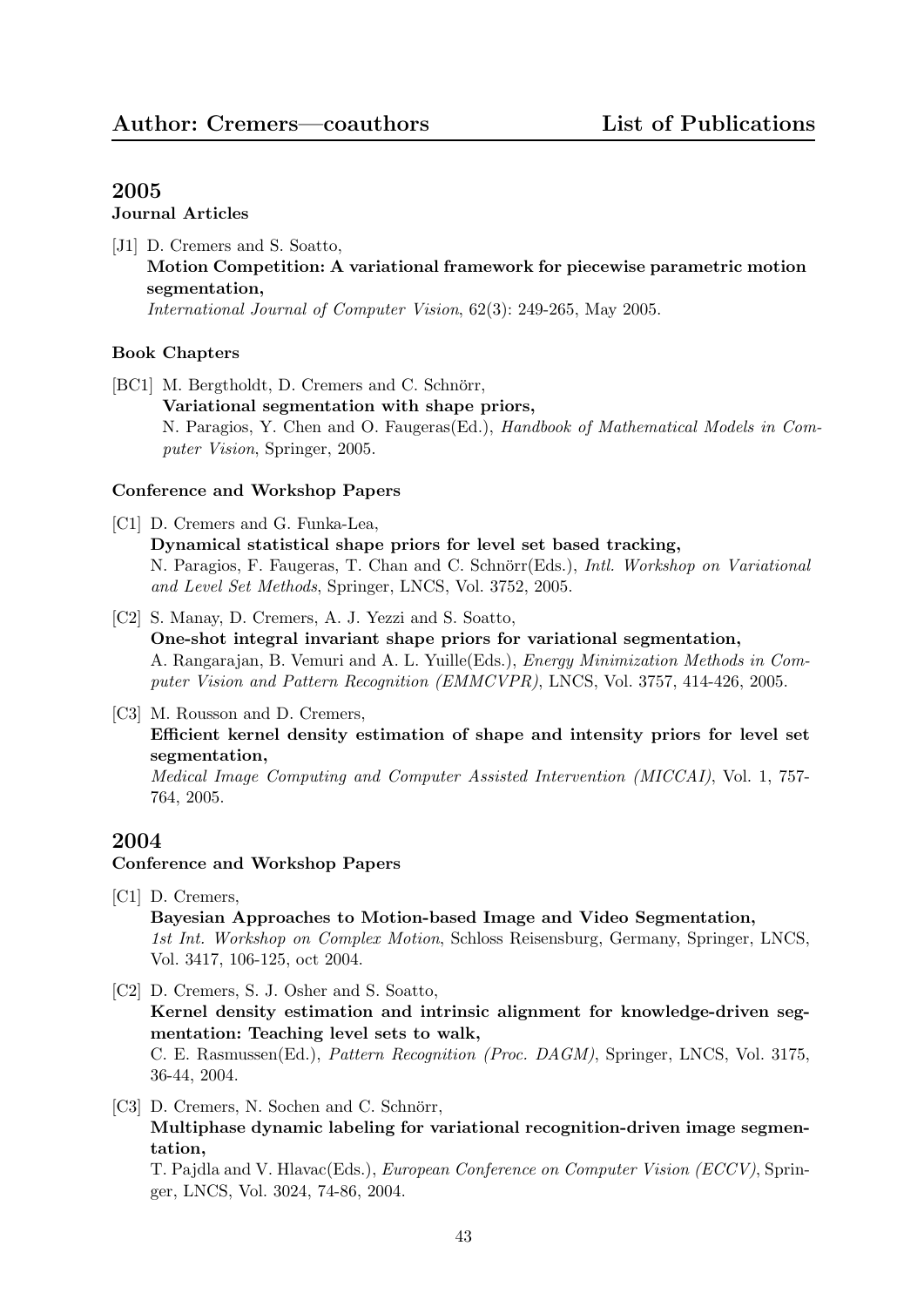[C4] H. Jin, D. Cremers, A. Yezzi and S. Soatto, Shedding light on stereoscopic segmentation, L. Davis(Ed.), IEEE Conference on Computer Vision and Pattern Recognition (CVPR), Washington, DC, Vol. 1, 36-42, 2004.

# 2003

# Journal Articles

- [J1] D. Cremers, T. Kohlberger and C. Schnörr, Shape Statistics in Kernel Space for Variational Image Segmentation, Pattern Recognition, 36(9): 1929-1943, 2003, Awarded Best Paper of the Year 2003.
- [J2] D. Cremers and C. Schnörr, Statistical shape knowledge in variational motion segmentation, Image and Vision Computing, 21(1): 77-86, 2003.
- [J3] J. Keuchel, C. Schnörr, C. Schellewald and D. Cremers, Binary partitioning, perceptual grouping, and restoration with semidefinite programming, IEEE Transactions on Pattern Analysis and Machine Intelligence, 25(11): 1364-1379, 2003.

# Conference and Workshop Papers

[C1] D. Cremers,

A variational framework for image segmentation combining motion estimation and shape regularization,

C. Dyer and P. Perona(Eds.), IEEE Conference on Computer Vision and Pattern Recognition (CVPR), Vol. 1, 53-58, June 2003.

- [C2] D. Cremers, A multiphase level set framework for variational motion segmentation, L. D. Griffin and M. Lillholm(Eds.), Scale-Space Methods in Computer Vision, Isle of Skye, Springer, LNCS, Vol. 2695, 599-614, 2003.
- [C3] D. Cremers and S. Soatto, A pseudo-distance for shape priors in level set segmentation, N. Paragios(Ed.), IEEE 2nd Int. Workshop on Variational, Geometric and Level Set Methods, Nice, 169-176, 2003.
- [C4] D. Cremers and S. Soatto, Variational space-time motion segmentation, B. Triggs and A. Zisserman(Eds.), IEEE International Conference on Computer Vision (ICCV), Nice, Vol. 2, 886-892, Oct. 2003.
- [C5] D. Cremers, N. Sochen and C. Schnörr, Towards Recognition-based Variational Segmentation Using Shape Priors and Dynamic Labeling, L. D. Griffin and M. Lillholm(Eds.), Scale-Space Methods in Computer Vision, Isle of Skye, Springer, LNCS, Vol. 2695, 388-400, 2003.
- [C6] D. Cremers and A. L. Yuille, A generative model based approach to motion segmentation, B. Michaelis and G. Krell(Eds.), Pattern Recognition (Proc. DAGM), Magdeburg, Springer, LNCS, Vol. 2781, 313-320, Sept. 2003.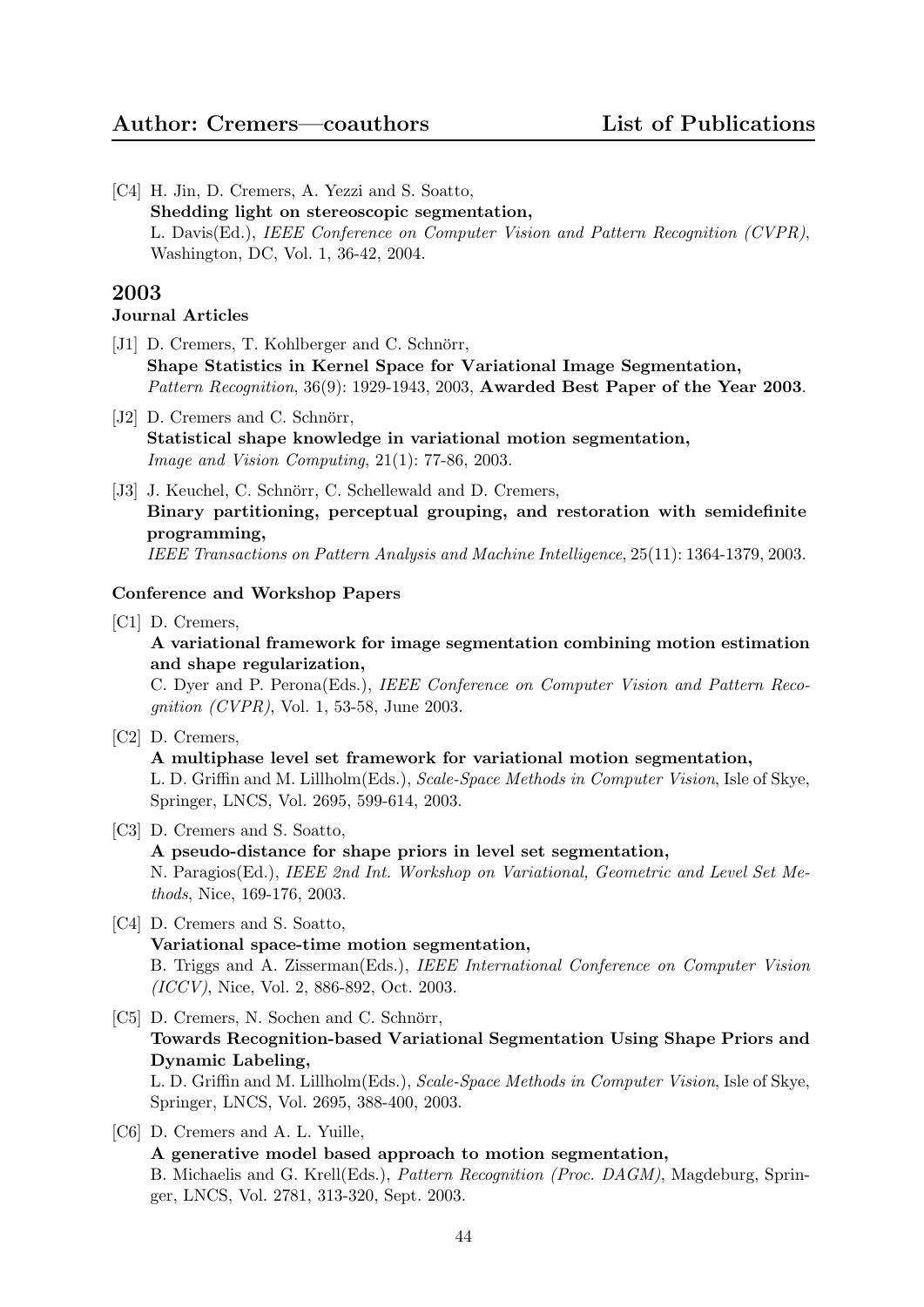[C7] G. Doretto, D. Cremers, P. Favaro and S. Soatto, Dynamic texture segmentation, B. Triggs and A. Zisserman(Eds.), IEEE International Conference on Computer Vision (ICCV), Nice, Vol. 2, 1236-1242, Oct. 2003.

# 2002

# Journal Articles

- [J1] D. Cremers and A. V. M. Herz, Travelling waves of exitation in neural field models: Equivalence of rate descriptions and integrate-and-fire dynamics, Neural Computation, 14(7): 1651-1667, 2002.
- [J2] D. Cremers, F. Tischhäuser, J. Weickert and C. Schnörr, Diffusion Snakes: Introducing statistical shape knowledge into the Mumford– Shah functional, International Journal of Computer Vision, 50(3): 295-313, 2002.

# Conference and Workshop Papers

- [C1] J. Keuchel, C. Schnoerr, C. Schellewald and D. Cremers, Unsupervised Image Partitioning with Semidefinite Programmifng, van Gool and L.(Ed.), *Pattern Recognition*, Zürich, Springer, LNCS, Vol. 2449, 141-149, Sept. 2002.
- [C2] D. Cremers, T. Kohlberger and C. Schnörr, Nonlinear shape statistics in Mumford–Shah based segmentation, A. Heyden and others(Eds.), European Conference on Computer Vision (ECCV), Copenhagen, Springer, LNCS, Vol. 2351, 93-108, May 2002.
- [C3] D. Cremers and C. Schnörr, Motion Competition: variational integration of motion segmentation and shape regularization, L. van Gool(Ed.), Pattern Recognition (Proc. DAGM), Zürich, Springer, LNCS, Vol. 2449, 472-480, Sept. 2002, Received the Best Paper Award.
- [C4] D. Cremers and C. Schnörr, Statistical shape knowledge in variational motion segmentation, A. Pece, Y. N. Wu and R. Larsen(Eds.), 1st Internat. Workshop on Generative-Model-Based Vision, Copenhagen, Univ. of Copenhagen, June, 2 2002.

## PhDThesis

[PhD1] D. Cremers,

Statistical shape knowledge in variational image segmentation,

Department of Mathematics and Computer Science, University of Mannheim, Germany, 2002.